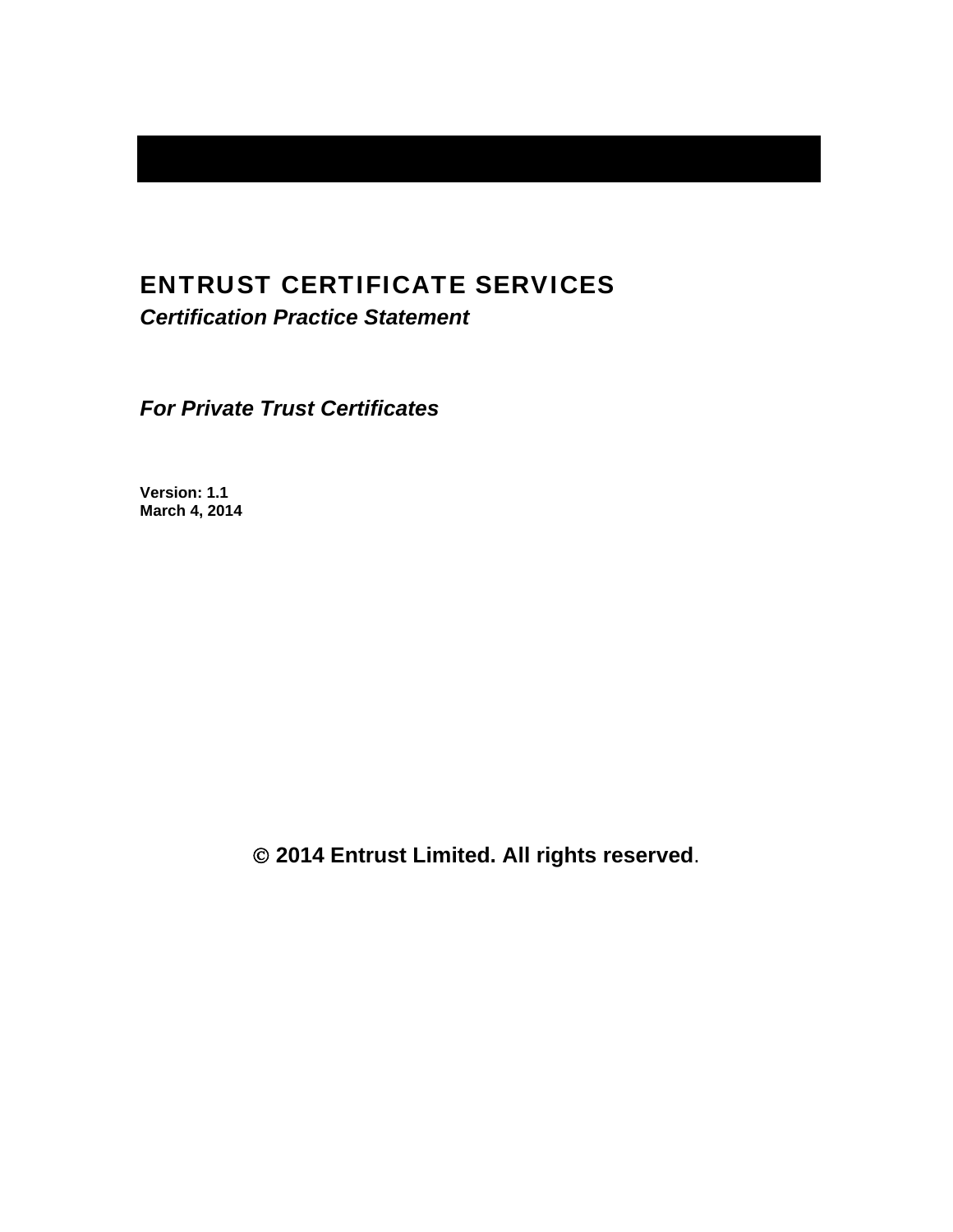# **Revision History**

| <i>Issue</i> | Date               | Changes in this Revision                          |
|--------------|--------------------|---------------------------------------------------|
|              | December $1, 2013$ | Initial version.                                  |
|              | March 4, 2014      | Addition of mobile device certificates and change |
|              |                    | to Loss Limitations                               |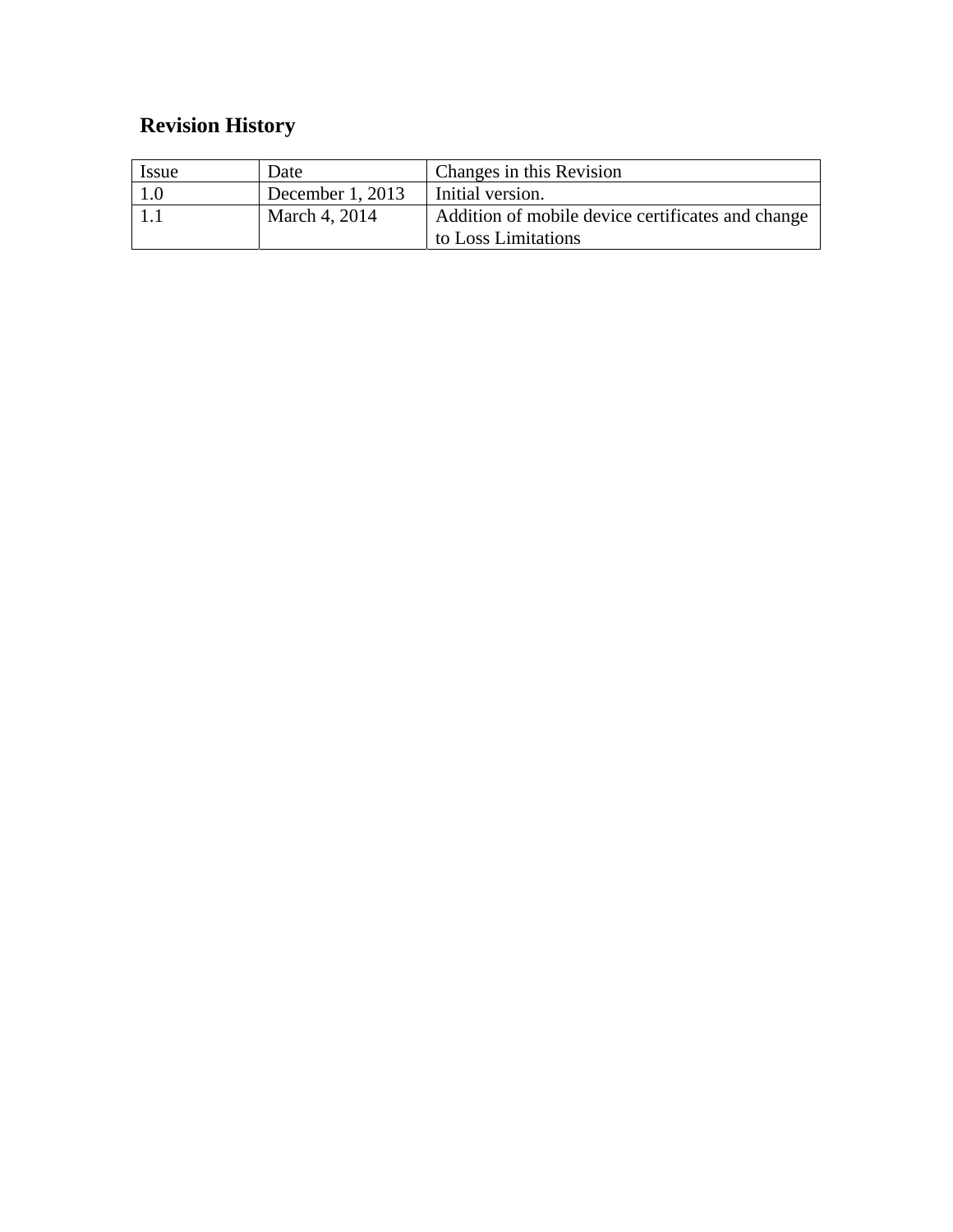# **TABLE OF CONTENTS**

| $\mathbf{I}$ . |                                           |  |
|----------------|-------------------------------------------|--|
|                | 1.1                                       |  |
|                | 1.2<br>1.2.1<br>1.2.2                     |  |
|                | 1.3<br>1.3.1<br>1.3.2<br>1.3.3<br>1.3.4   |  |
|                | 1.4                                       |  |
| 2.             | 1.5<br>1.5.1<br>1.5.2                     |  |
|                | 2.1                                       |  |
|                | 2.1.1<br>2.1.2<br>2.1.3<br>2.1.4<br>2.1.5 |  |
|                | 2.2                                       |  |
|                | 2.2.1<br>2.2.2                            |  |
|                |                                           |  |
|                | 2.3<br>2.3.1<br>2.3.2<br>2.3.3            |  |
|                | 2.4                                       |  |
|                | 2.4.1<br>2.4.2<br>2.4.3                   |  |
|                | $2.5\,$                                   |  |
|                | 2.5.1<br>2.5.2<br>2.5.3<br>2.5.4<br>2.5.5 |  |
|                | 2.6                                       |  |
|                | 2.6.1<br>2.6.2<br>2.6.3<br>2.6.4          |  |
|                | 2.7                                       |  |
|                | 2.7.1                                     |  |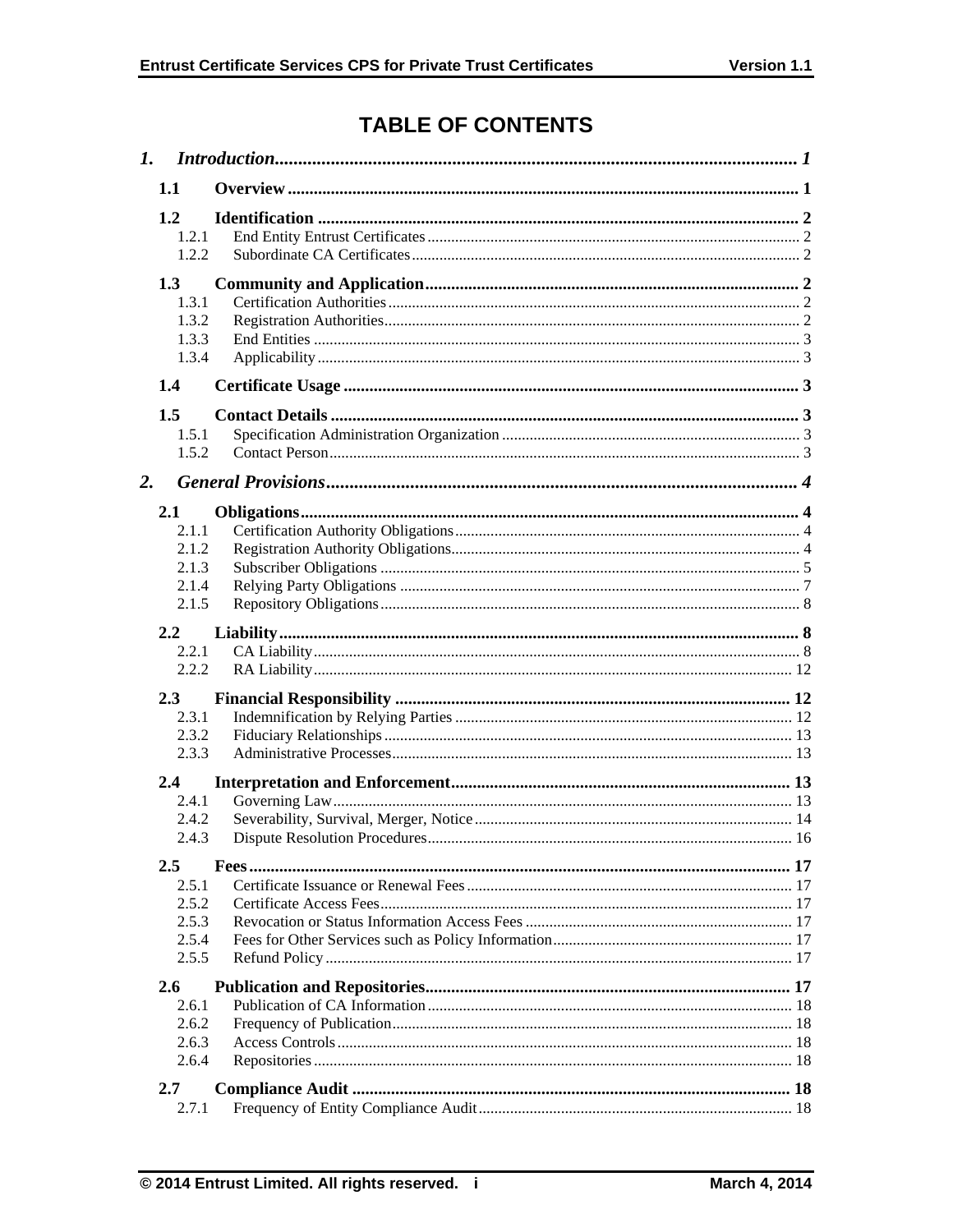|                  | 2.7.2          |  |
|------------------|----------------|--|
|                  | 2.7.3          |  |
|                  | 2.7.4          |  |
|                  | 2.7.5          |  |
|                  | 2.7.6          |  |
|                  |                |  |
|                  | 2.8            |  |
|                  | 2.8.1<br>2.8.2 |  |
|                  | 2.8.3          |  |
|                  | 2.8.4          |  |
|                  | 2.8.5          |  |
|                  | 2.8.6          |  |
|                  | 2.8.7          |  |
|                  |                |  |
|                  | 2.9            |  |
| 3                |                |  |
|                  | 3.1            |  |
|                  | 3.1.1          |  |
|                  | 3.1.2          |  |
|                  | 3.1.3          |  |
|                  | 3.1.4          |  |
|                  | 3.1.5          |  |
|                  | 3.1.6          |  |
|                  | 3.1.7          |  |
|                  | 3.1.8          |  |
|                  | 3.1.9          |  |
|                  |                |  |
|                  | 3.1.10         |  |
|                  | 3.1.11         |  |
|                  | 3.2            |  |
|                  | 3.3            |  |
|                  | 3.4            |  |
| $\boldsymbol{4}$ |                |  |
|                  | 4.1            |  |
|                  |                |  |
|                  | 4.2            |  |
|                  | 4.2.1<br>4.2.2 |  |
|                  |                |  |
|                  | 4.2.3<br>4.2.4 |  |
|                  | 4.2.5          |  |
|                  | 4.2.6          |  |
|                  | 4.2.7          |  |
|                  | 4.3            |  |
|                  | 4.4            |  |
|                  | 4.4.1          |  |
|                  | 4.4.2          |  |
|                  | 4.4.3          |  |
|                  | 4.4.4<br>4.4.5 |  |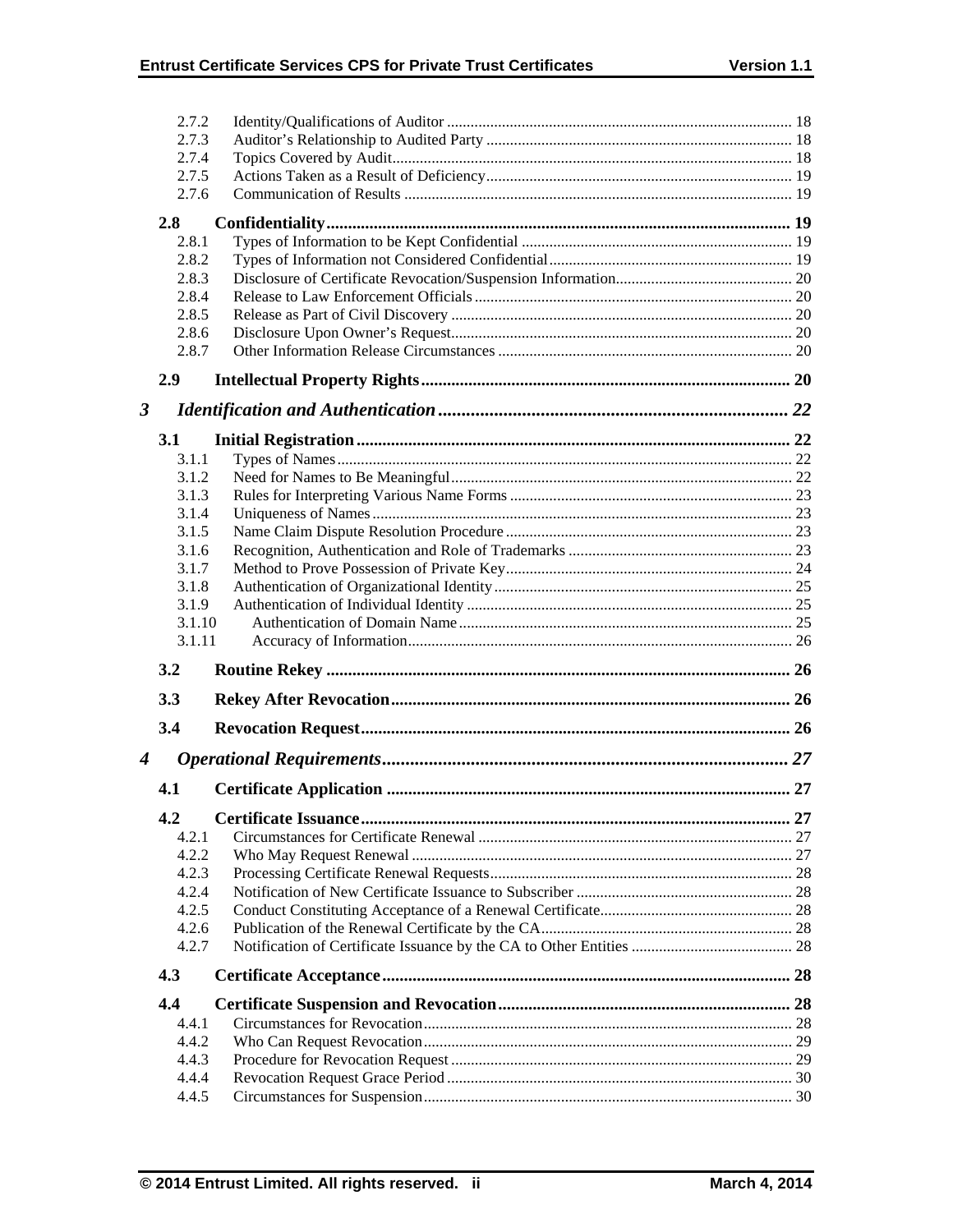|   | 4.4.6<br>4.4.7 |                                                                       |  |
|---|----------------|-----------------------------------------------------------------------|--|
|   | 4.4.8          |                                                                       |  |
|   | 4.4.9          |                                                                       |  |
|   | 4.4.10         |                                                                       |  |
|   | 4.4.11         |                                                                       |  |
|   | 4.4.12         |                                                                       |  |
|   | 4.4.13         |                                                                       |  |
|   | 4.4.14         | Checking Requirements For Other Forms of Revocation Advertisements 31 |  |
|   | 4.4.15         |                                                                       |  |
|   | 4.5            |                                                                       |  |
|   | 4.6            |                                                                       |  |
|   | 4.7            |                                                                       |  |
|   | 4.8            |                                                                       |  |
|   | 4.9            |                                                                       |  |
| 5 |                |                                                                       |  |
|   | 5.1            |                                                                       |  |
|   | 5.1.1          |                                                                       |  |
|   | 5.1.2          |                                                                       |  |
|   | 5.1.3          |                                                                       |  |
|   | 5.1.4          |                                                                       |  |
|   | 5.1.5          |                                                                       |  |
|   | 5.1.6          |                                                                       |  |
|   | 5.1.7          |                                                                       |  |
|   |                |                                                                       |  |
|   | 5.2            |                                                                       |  |
|   | 5.3            |                                                                       |  |
| 6 |                |                                                                       |  |
|   | 6.1            |                                                                       |  |
|   | 6.1.1          |                                                                       |  |
|   | 6.1.2          |                                                                       |  |
|   | 6.1.3          |                                                                       |  |
|   |                |                                                                       |  |
|   | 6.1.4          |                                                                       |  |
|   | 6.1.5          |                                                                       |  |
|   | 6.1.6          |                                                                       |  |
|   | 6.1.7          |                                                                       |  |
|   | 6.1.8<br>6.1.9 |                                                                       |  |
|   | 6.2            |                                                                       |  |
|   | 6.2.1          |                                                                       |  |
|   | 6.2.2          |                                                                       |  |
|   | 6.2.3          |                                                                       |  |
|   | 6.2.4          |                                                                       |  |
|   | 6.2.5          |                                                                       |  |
|   | 6.2.6          |                                                                       |  |
|   | 6.2.7<br>6.2.8 |                                                                       |  |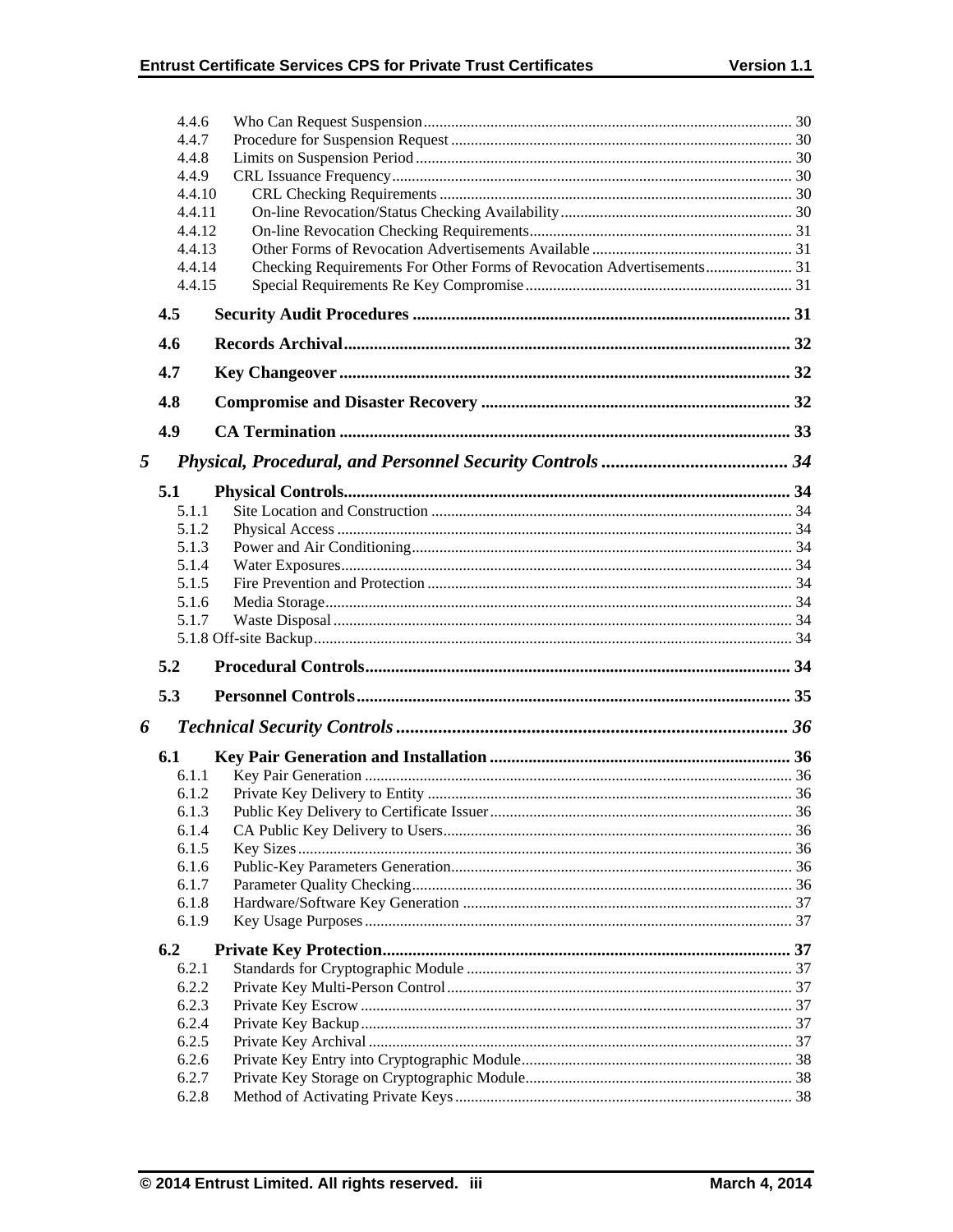|                | 6.2.9<br>6.2.10                |  |  |  |
|----------------|--------------------------------|--|--|--|
|                | 6.3                            |  |  |  |
| 6.4            |                                |  |  |  |
|                | 6.5                            |  |  |  |
|                | 6.6<br>6.6.1<br>6.6.2<br>6.6.3 |  |  |  |
|                | 6.7                            |  |  |  |
|                | 6.8                            |  |  |  |
| $\overline{7}$ |                                |  |  |  |
|                | 7.1                            |  |  |  |
|                | 7.2                            |  |  |  |
|                | 7.3                            |  |  |  |
| 8              |                                |  |  |  |
|                | 8.1                            |  |  |  |
|                | 8.2                            |  |  |  |
|                | 8.3                            |  |  |  |
| 9              |                                |  |  |  |
| 10             |                                |  |  |  |
|                |                                |  |  |  |
|                |                                |  |  |  |
|                |                                |  |  |  |
|                |                                |  |  |  |
|                |                                |  |  |  |
|                |                                |  |  |  |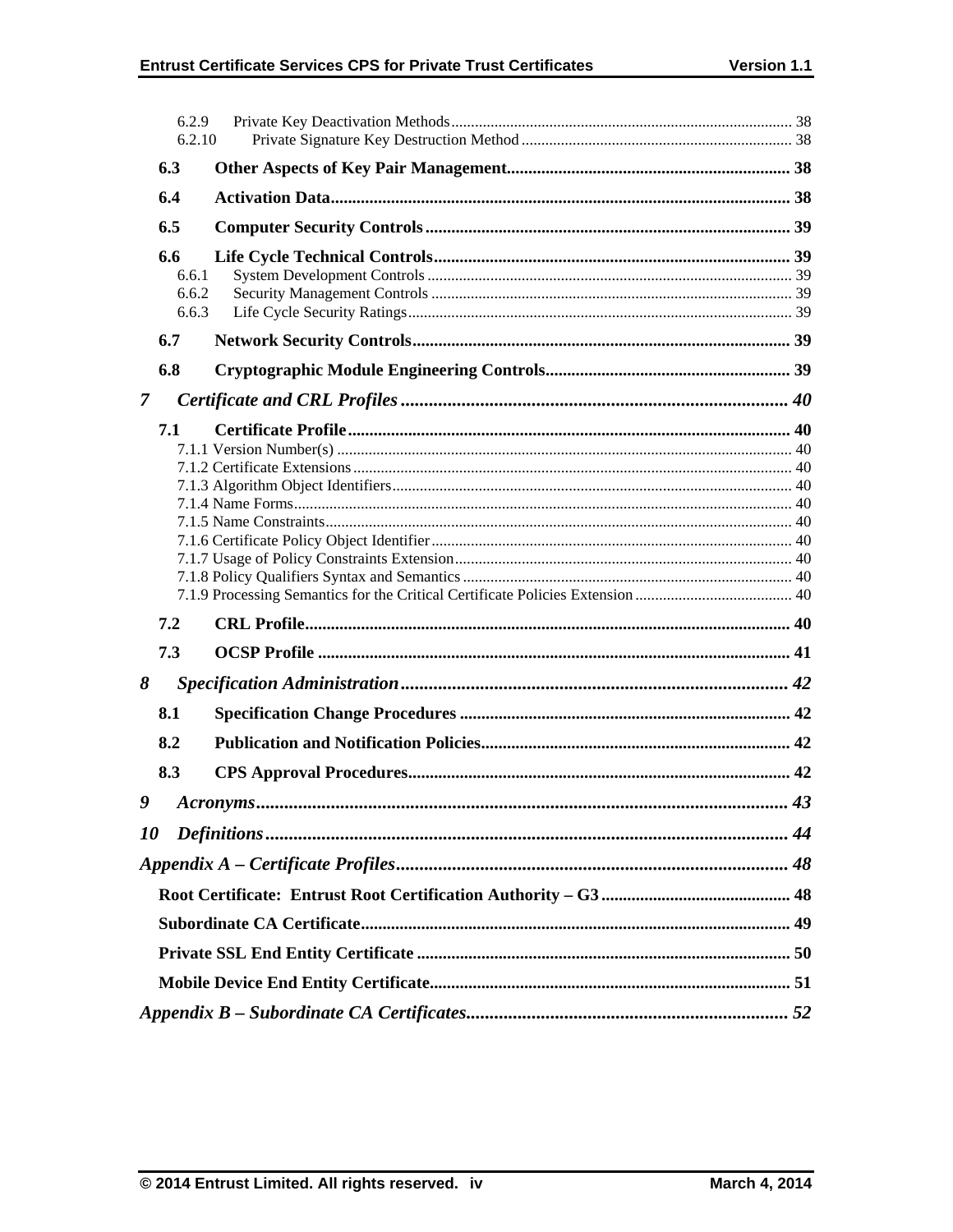## **1. Introduction**

Entrust Limited ("Entrust") uses Entrust's award winning Entrust Authority family of software products to provide standards-compliant digital certificates that enable more secure on-line communications.

The Entrust Certificate Services Certification Authorities issue Entrust Certificates, as defined in §10, which include the following Certificate Types:

- Extended Validation SSL Certificate(s) ("EV SSL Certificate(s)")
- SSL Certificate(s) ("Entrust SSL Certificate(s)" and "Entrust SSL Web Server Certificate(s)")
- CDS Certificate(s) ("Entrust Certificate(s) for Adobe CDS")
- Code Signing Certificate(s) ("Entrust Code Signing Certificate(s)")
- Client Certificate(s) ("Entrust Client Certificate(s)")
- Document Signing Certificate(s) ("Entrust Document Signing Certificate(s)")
- Time-Stamp Certificates(s) ("Entrust Time-Stamp Certificates(s)")
- Private SSL Certificate(s) ("Entrust Private SSL Certificate(s)")
- Mobile Device Certificate(s) ("Entrust Mobile Device Certificate(s)")

This Certification Practice Statement ("CPS") applies to the following Certificate Types:

- Entrust Private SSL Certificates
- Entrust Mobile Device Certificates

This CPS does not apply to the following Certificate Types that are addressed in separate Certification Practice Statements:

- EV SSL Certificates
- SSL Certificates
- CDS Certificates
- Code Signing Certificates
- Client Certificates
- Document Signing Certificates
- Time-Stamp Certificates

## **1.1 Overview**

This Entrust CPS describes the practices and procedures of (i) the Entrust Certification Authorities, and (ii) Registration Authorities operating under the Entrust Certification Authorities. This Entrust CPS also describes the terms and conditions under which Entrust makes Certification Authority and Registration Authority services available in respect to Entrust Certificates. This Entrust CPS is applicable to all persons, entities, and organizations, including, without limitation, all Applicants, Subscribers, Relying Parties, Resellers, Co-marketers and any other persons, entities, or organizations that have a relationship with (i) Entrust in respect to Entrust Certificates and/or any services provided by Entrust in respect to Entrust Certificates, or (ii) any Registration Authorities operating under an Entrust Certification Authorities, or any Resellers or Co-marketers providing any services in respect to Entrust Certificates. This Entrust CPS is incorporated by reference into all Entrust Certificates issued by Entrust Certification Authorities. This Entrust CPS provides Applicants, Subscribers, Relying Parties, Resellers, Co-marketers and other persons, entities, and organizations with a statement of the practices and policies of the Entrust Certification Authorities and also of the Registration Authorities operating under the Entrust Certification Authorities. This Entrust CPS also provides a statement of the rights and obligations of Entrust, any third parties that are operating Registration Authorities under the Entrust Certification Authorities, Applicants, Subscribers, Relying Parties, Resellers, Co-marketers and any other persons, entities, or organizations that may use or rely on Entrust Certificates or have a relationship with an Entrust Certification Authority or a Registration Authority operating under an Entrust Certification Authority in respect to Entrust Certificates and/or any services in respect to Entrust Certificates.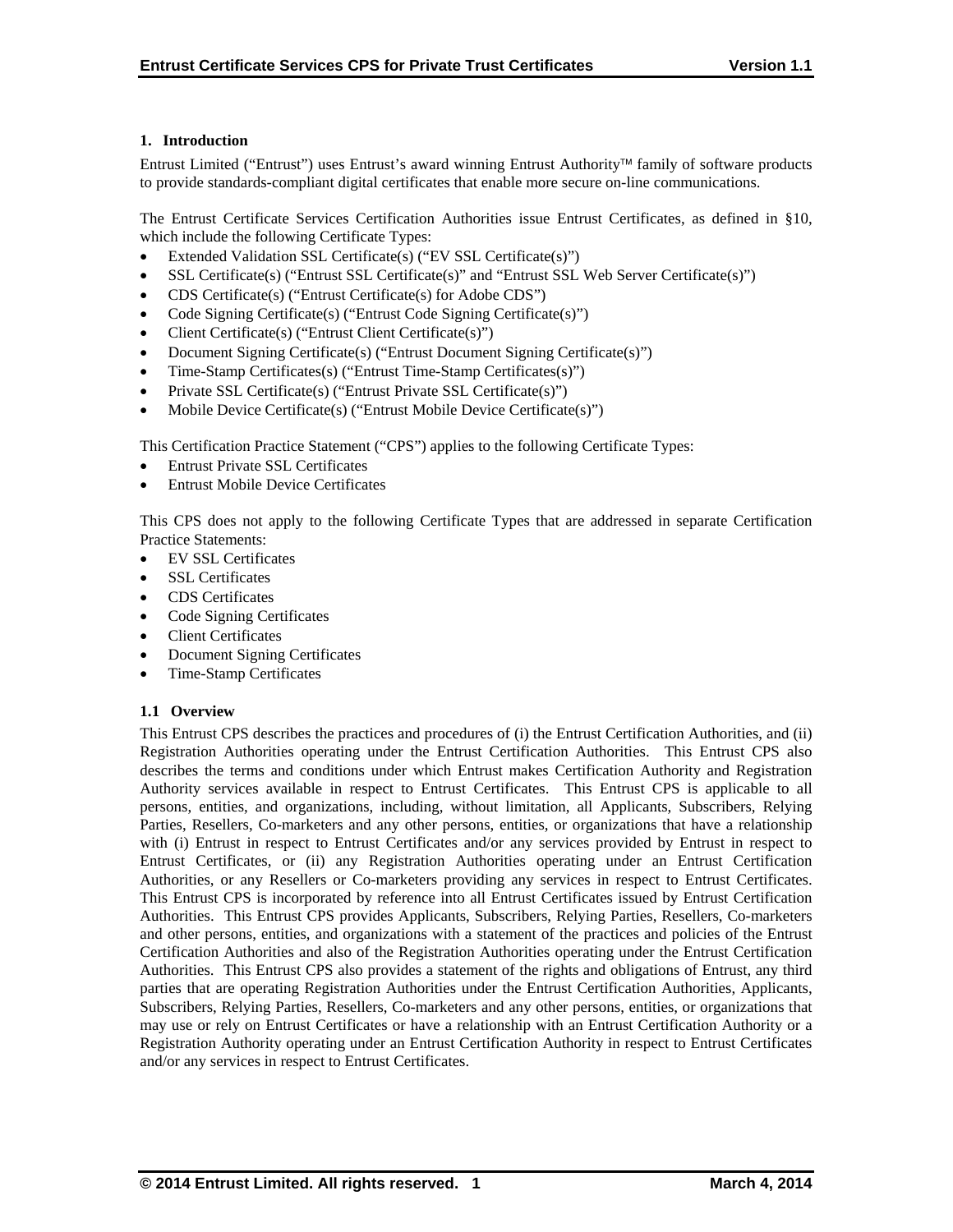## **1.2 Identification**

This document is called the Entrust Certificate Services Certification Practice Statement for Private Trust Certificates.

## **1.2.1 End Entity Entrust Certificates**

Each Certificate issued by the Entrust CA to a Subscriber contains an Object Identifier (OID) defined by the Entrust CA in the certificate's certificatePolicies extension that:

- 1. indicates which Entrust CA policy statement (i.e. this CPS) relates to that certificate, and which
- 2. asserts the Entrust CA's adherence to and compliance with this CPS.

The following OIDs have been registered by the Entrust CA for inclusion in Entrust Certificates:

| Entrust Private SSL Certificates:         | 2.16.840.1.114028.10.1.9.1 |
|-------------------------------------------|----------------------------|
| <b>Entrust Mobile Device Certificates</b> | 2.16.840.1.114028.10.1.9.4 |

## **1.2.2 Subordinate CA Certificates**

Each Certificate issue by the Entrust CA to a Subordinate CA contains a certificate policy OID. Details about Subordinate CA Certificates specified in Appendix B.

Subordinate CA Certificates issued to an Entrust CA will contain either the any policy OID or an OID identifying the specific policy for that CA.

Subordinate Certificates issued to a third party CA will contain a policy OID identifying the specific policy for that CA.

## **1.3 Community and Application**

## **1.3.1 Certification Authorities**

In the Entrust public-key infrastructure, Certification Authorities may accept Certificate Signing Requests (CSRs) and Public Keys from Applicants whose identity has been verified as provided herein by an Entrust-operated Registration Authority or by an independent third-party Registration Authority operating under an Entrust Certification Authority. If an Entrust Certificate Application is verified, the verifying Registration Authority will send a request to an Entrust Certification Authority for the issuance of an Entrust Certificate. The Entrust Certification Authority will create an Entrust Certificate containing the Public Key and identification information contained in the request sent by the Registration Authority to that Entrust Certification Authority. The Entrust Certificate created in response to the request will be digitally signed by the Entrust Certification Authority.

Only Certification Authorities authorized by Entrust are permitted to issue Entrust Certificates. In the event that more than one Certification Authority is authorized to issue Entrust Certificates, Entrust will post a list of authorized Certification Authorities in the Entrust Repository.

## **1.3.2 Registration Authorities**

In the Entrust public-key infrastructure, Registration Authorities under the Entrust Certification Authorities may accept Entrust Certificate Applications from Applicants and perform a limited verification of the information contained in such Entrust Certificate Applications. The information provided is verified according to the procedures established by the Entrust Policy Authority. A Registration Authority operating under an Entrust Certification Authority may send a request to such Entrust Certification Authority to issue an Entrust Certificate to the Applicant.

Only Registration Authorities authorized by Entrust are permitted to submit requests to an Entrust Certification Authority for the issuance of Entrust Certificates.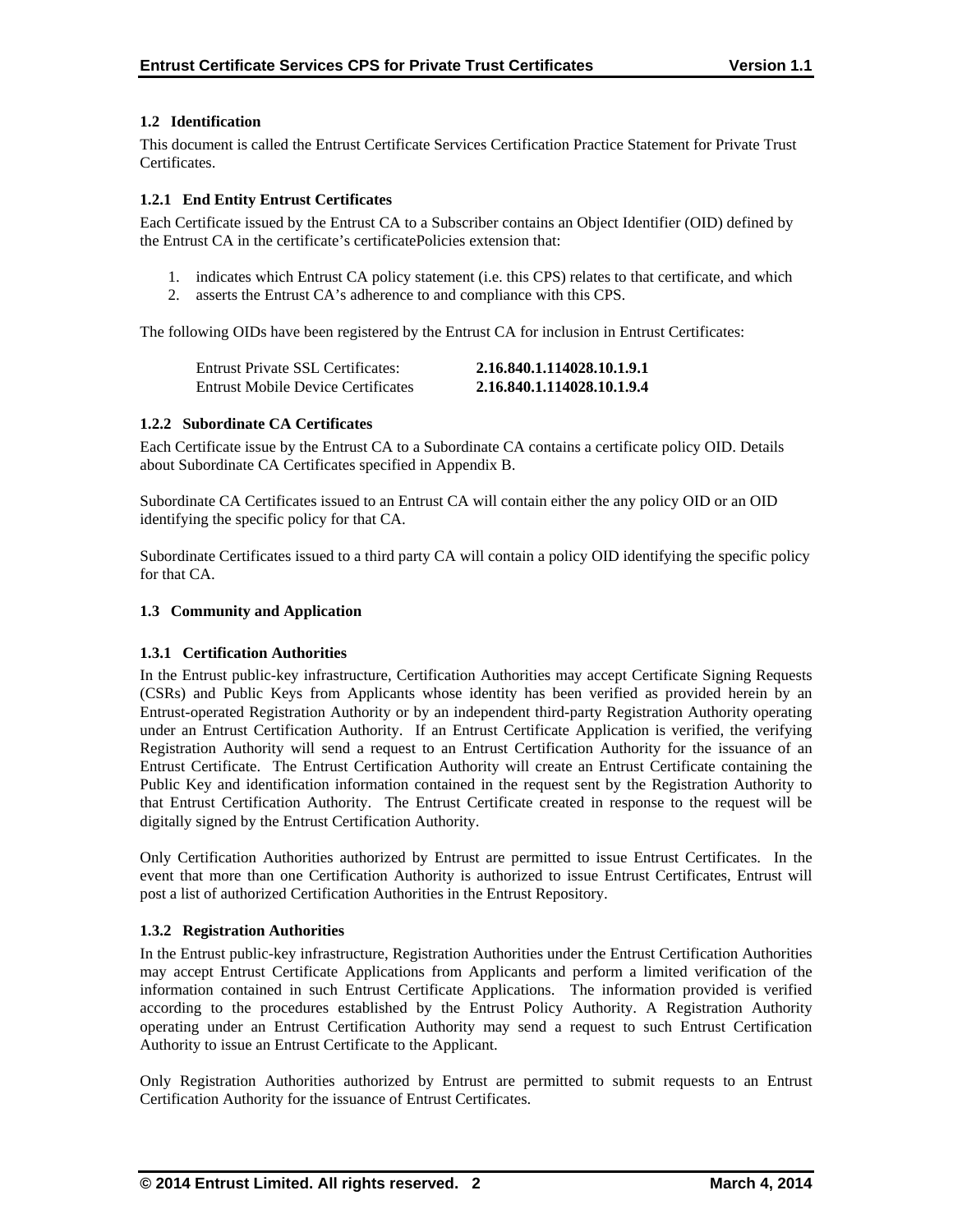## **1.3.3 End Entities**

End entities for the Entrust public-key infrastructure consist of:

- 1. **Applicants** An Applicant is a person, entity, or organization that has applied for, but has not yet been issued an Entrust Certificate.
- 2. **Subscribers**  A Subscriber is a person, entity, or organization that has been issued an Entrust Certificate.
- 3. **Relying Parties**  A Relying Party is a person, entity, or organization that relies on or uses an Entrust Certificate and/or any other information provided in an Entrust Repository to verify the identity and Public Key of a Subscriber and/or use such Public Key to send or receive encrypted communications to or from a Subscriber.

Additionally, Certificate Beneficiaries are express third party beneficiaries of this CPS and all agreements into which it is incorporated.

## **1.3.4 Applicability**

This Entrust CPS is applicable to the following Certificate Types issued by Entrust Certification Authorities.

#### Entrust Private SSL Certificates

Private SSL Certificates are intended for use in establishing web-based data communication conduits via TLS/SSL protocols. Entrust Private SSL Certificates conform to the requirements of the ITU-T X.509 v3 standard. The primary purpose of a Private SSL Certificate is to facilitate the exchange of encryption keys in order to enable the encrypted communication of information over the Internet between the user of an Internet browser and a secure server.

#### Entrust Mobile Device Certificates

Mobile Device Certificates are intended to allow the identification of mobile devices. Entrust Mobile Device Certificates conform to the requirements of the ITU-T X.509 v3 standard. The primary purpose of a Mobile Device Certificate is to provide a trusted identity to a service to obtain authorization to use that service.

## **1.4 Certificate Usage**

Entrust private certificates are issued to organizations to allow servers, devices and individuals to identify themselves to entities and services of the organization for authorization.

## **1.5 Contact Details**

## **1.5.1 Specification Administration Organization**

The Entrust CPS is administered by the Entrust Policy Authority; it is based on the policies established by Entrust Limited.

#### **1.5.2 Contact Person**

The contact information for questions about Entrust Certificates is:

 Entrust Limited 1000 Innovation Drive Ottawa, Ontario Canada K2K 3E7 Attn: Entrust Certificate Services Tel: 1-866-267-9297 or 1-613-270-2680 Fax: 1-877-839-3538 or 1-613-270-3260 Email: ssl@Entrust.com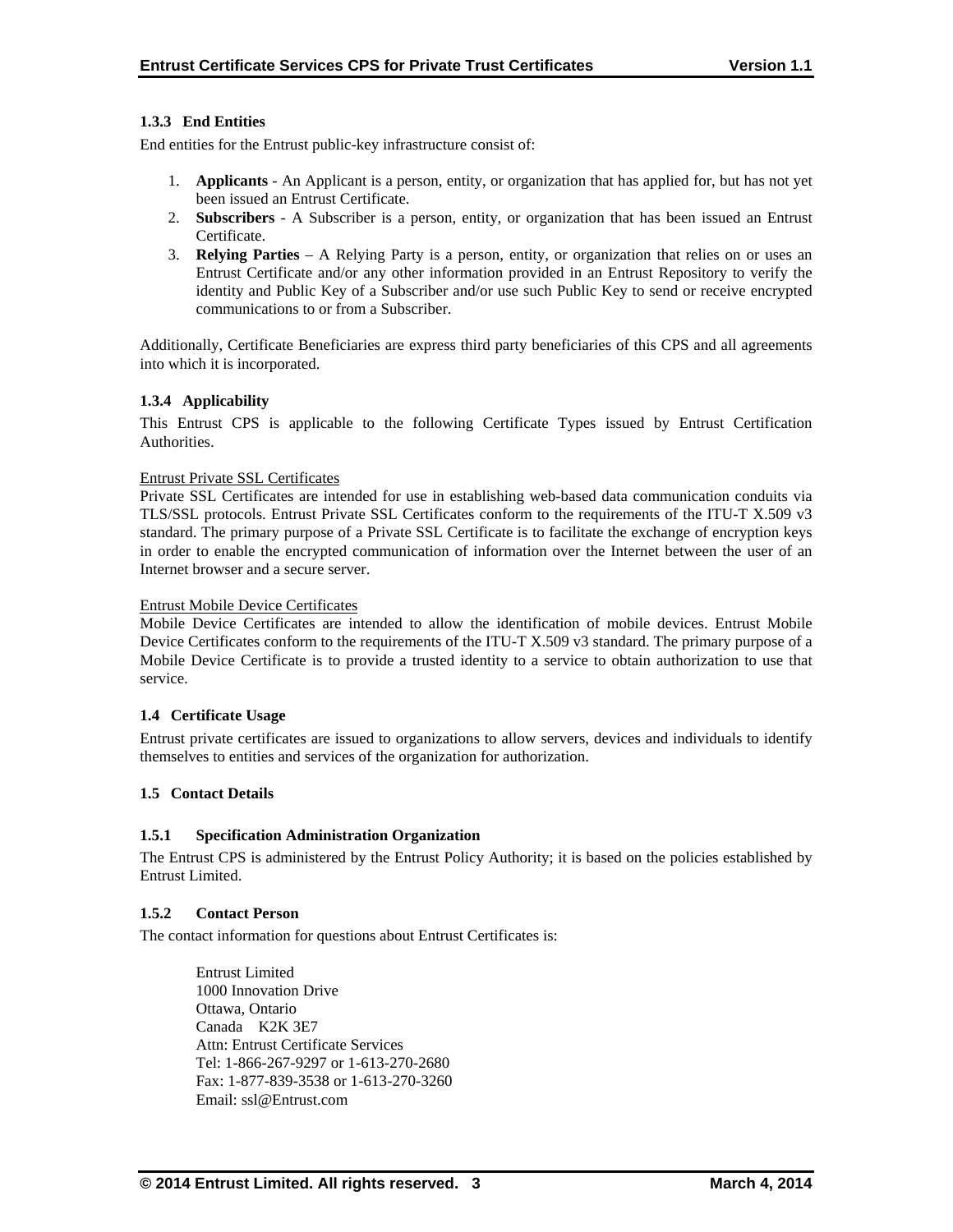## **2. General Provisions**

## **2.1 Obligations**

## **2.1.1 Certification Authority Obligations**

An Entrust Certification Authority shall:

- (i) provide Certification Authority services in accordance with the terms and conditions of the Entrust CPS;
- (ii) upon receipt of a request from a Registration Authority operating under such Entrust Authority, issue an Entrust Certificate in accordance with the terms and conditions of the Entrust CPS;
- (iii) make available Entrust Certificate revocation information by issuing Entrust Certificates and by issuing and making available Entrust Certificate CRLs in an Entrust Repository in accordance with the terms and conditions of the Entrust CPS;
- (iv) issue and publish Entrust Certificate CRLs on a regular schedule in accordance with the terms and conditions of the Entrust CPS; and
- (v) upon receipt of a revocation request from a Registration Authority operating under such Entrust Certification Authority, revoke the specified Entrust Certificate in accordance with the terms and conditions of the Entrust CPS.

In operating the Entrust Certification Authorities, Entrust may use one or more representatives or agents to perform its obligations under the Entrust CPS, any Subscription Agreements, or any Relying Party Agreements, provided that Entrust shall remain responsible for its performance.

## **2.1.2 Registration Authority Obligations**

A Registration Authority operating under an Entrust Certification Authority shall:

- (i) receive Entrust Certificate Applications in accordance with the terms and conditions of the Entrust CPS;
- (ii) perform, log and secure limited verification of information submitted by Applicants when applying for Entrust Certificates, and if such verification is successful, submit a request to an Entrust Certification Authority for the issuance of an Entrust Certificate, all in accordance with the terms and conditions of the Entrust CPS:
- (iii) receive and verify requests from Subscribers for the revocation of Entrust Certificates, and if the verification of a revocation request is successful, submit a request to an Entrust Certification Authority for the revocation of such Entrust Certificate, all in accordance with the terms and conditions of the Entrust CPS;
- (iv) notify Subscribers, in accordance with the terms and conditions of the Entrust CPS, that an Entrust Certificate has been issued to them; and
- (v) notify Subscribers, in accordance with the terms and conditions of the Entrust CPS, that an Entrust Certificate issued to them has been revoked or will soon expire.

Entrust may use one or more representatives or agents to perform its obligations in respect of an Entrustoperated Registration Authority under the Entrust CPS, any Subscription Agreements, or any Relying Party Agreements, provided that Entrust shall remain responsible for the performance of such representatives or agents under the Entrust CPS, any Subscription Agreements, or any Relying Party Agreements. Entrust may appoint independent third parties to act as Registration Authorities under an Entrust Certification Authority. Such independent third-party Registration Authorities shall be responsible for their performance under the Entrust CPS, any Subscription Agreements, or any Relying Party Agreements. Entrust shall not be responsible for the performance of such independent third-party Registration Authorities. Independent third-party Registration Authorities may use one or more representatives or agents to perform their obligations when acting as a Registration Authority under an Entrust Certification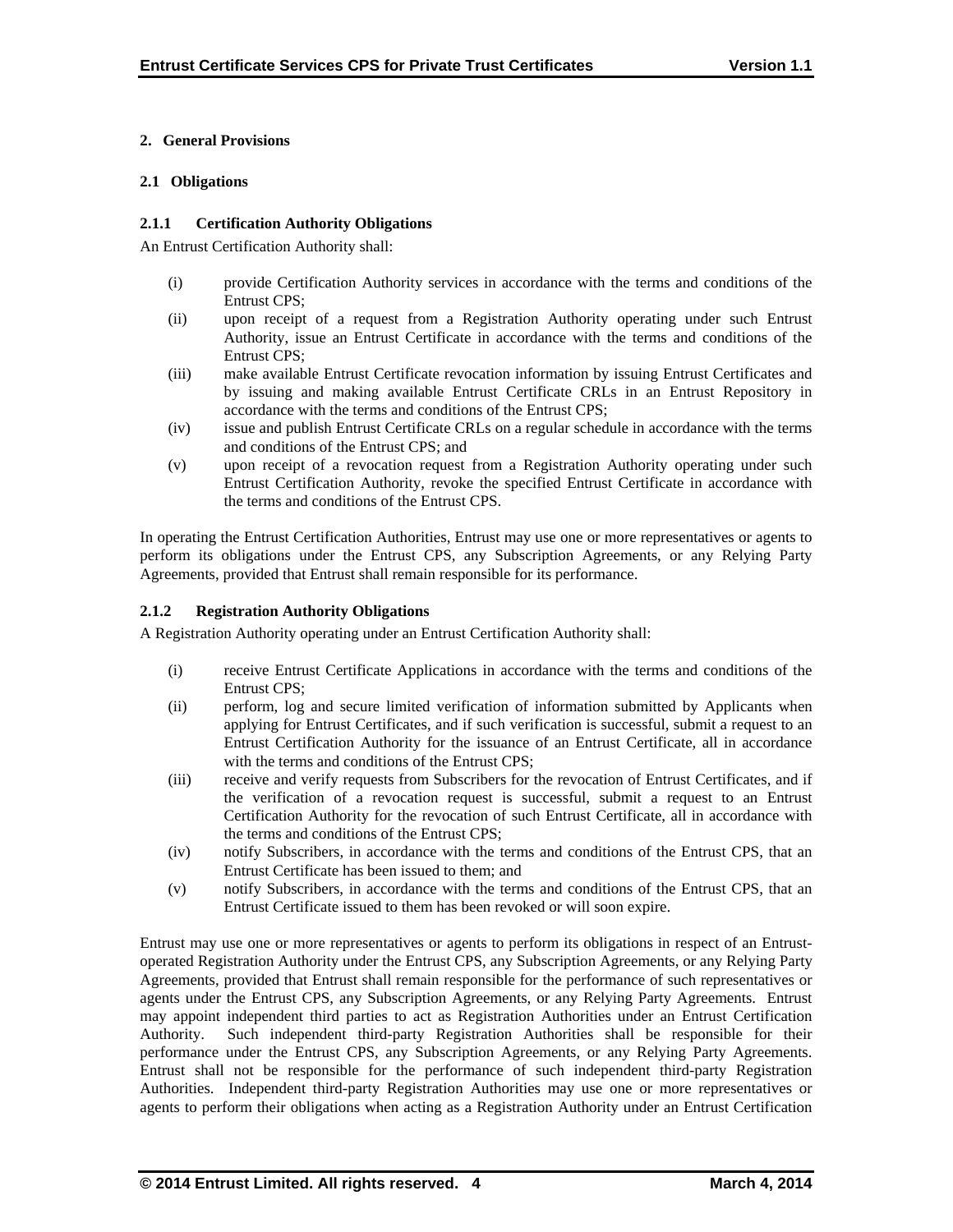Authority. Independent third-party Registration Authorities shall remain responsible for the performance of such representatives or agents under the Entrust CPS, any Subscription Agreements, or any Relying Party Agreements. Entrust may appoint Resellers and Co-marketers for (i) Entrust Certificates, and (ii) services provided in respect to Entrust Certificates. Such Resellers and Co-marketers shall be responsible for their performance under the Entrust CPS, any Subscription Agreements, or any Relying Party Agreements. Entrust shall not be responsible for the performance of any such Resellers and Co-marketers. Resellers and Co-marketers may use one or more representatives or agents to perform their obligations under the Entrust CPS, any Subscription Agreements, or any Relying Party Agreements. Resellers and Comarketers shall remain responsible for the performance of such representatives or agents under the Entrust CPS, any Subscription Agreements, or any Relying Party Agreements. Independent third-party Registration Authorities, Resellers, and Co-marketers shall be entitled to receive all of the benefit of all (i) disclaimers of representations, warranties, and conditions, (ii) limitations of liability, (iii) representations and warranties from Applicants, Subscribers, and Relying Parties, and (iv) indemnities from Applicants, Subscribers, and Relying Parties, set forth in this Entrust CPS, any Subscription Agreements, and any Relying Party Agreements.

## **2.1.3 Subscriber Obligations**

Subscribers and Applicants shall:

- (i) understand and, if necessary, receive proper education in the use of Public-Key cryptography and Certificates including Entrust Certificates;
- (ii) provide, in any communications with Entrust or an independent third-party Registration Authority, correct information with no errors, misrepresentations, or omissions;
- (iii) provide verification information that Entrust may request, within the time period requested;
- (iv) generate a new, secure, and cryptographically sound Key Pair to be used in association with the Subscriber's Entrust Certificate or Applicant's Entrust Certificate Application, if not generated by an Entrust Certification Authority;
- (v) read and agree to all terms and conditions of the Entrust CPS and Subscription Agreement;
- (vi) refrain from modifying the contents of an Entrust Certificate;
- (vii) use Entrust Certificates exclusively for legal and authorized purposes in accordance with the terms and conditions of the Entrust CPS and applicable laws;
- (viii) only use an Entrust Certificate on behalf of the person, entity, or organization listed as the Subject in such Entrust Certificate;
- (ix) keep confidential and properly protect the Subscriber's or Applicant's Private Keys;
- (x) notify Entrust or, if Applicant submitted its Entrust Certificate Application to an independent third-party Registration Authority, such independent third-party Registration Authority, as soon as reasonably practicable of any change to any information included in the Applicant's Entrust Certificate Application or any change in any circumstances that would make the information in the Applicant's Entrust Certificate Application misleading or inaccurate;
- (xi) notify Entrust or, if Subscriber received its Entrust Certificate through an independent third-party Registration Authority, such independent third-party Registration Authority, as soon as reasonably practicable of any change to any information included in the Subscriber's Entrust Certificate or any change in any circumstances that would make the information in the Subscriber's Entrust Certificate misleading or inaccurate;
- (xii) immediately cease to use an Entrust Certificate if any information included in the Subscriber's Entrust Certificate or if a change in circumstances would make the information in the Subscriber's Entrust Certificate misleading or inaccurate;
- (xiii) notify Entrust or, if Subscriber received its Entrust Certificate from an independent third-party Registration Authority, such independent third-party Registration Authority, immediately of any suspected or actual Compromise of the Subscriber's or Applicant's Private Keys and request the revocation of such Entrust Certificate;
- (xiv) immediately cease to use the Subscriber's Entrust Certificate upon (a) expiration or revocation of such Entrust Certificate, or (b) any suspected or actual Compromise of the Private Key corresponding to the Public Key in such Entrust Certificate, and remove such Entrust Certificate from the devices and/or software in which it has been installed, where applicable;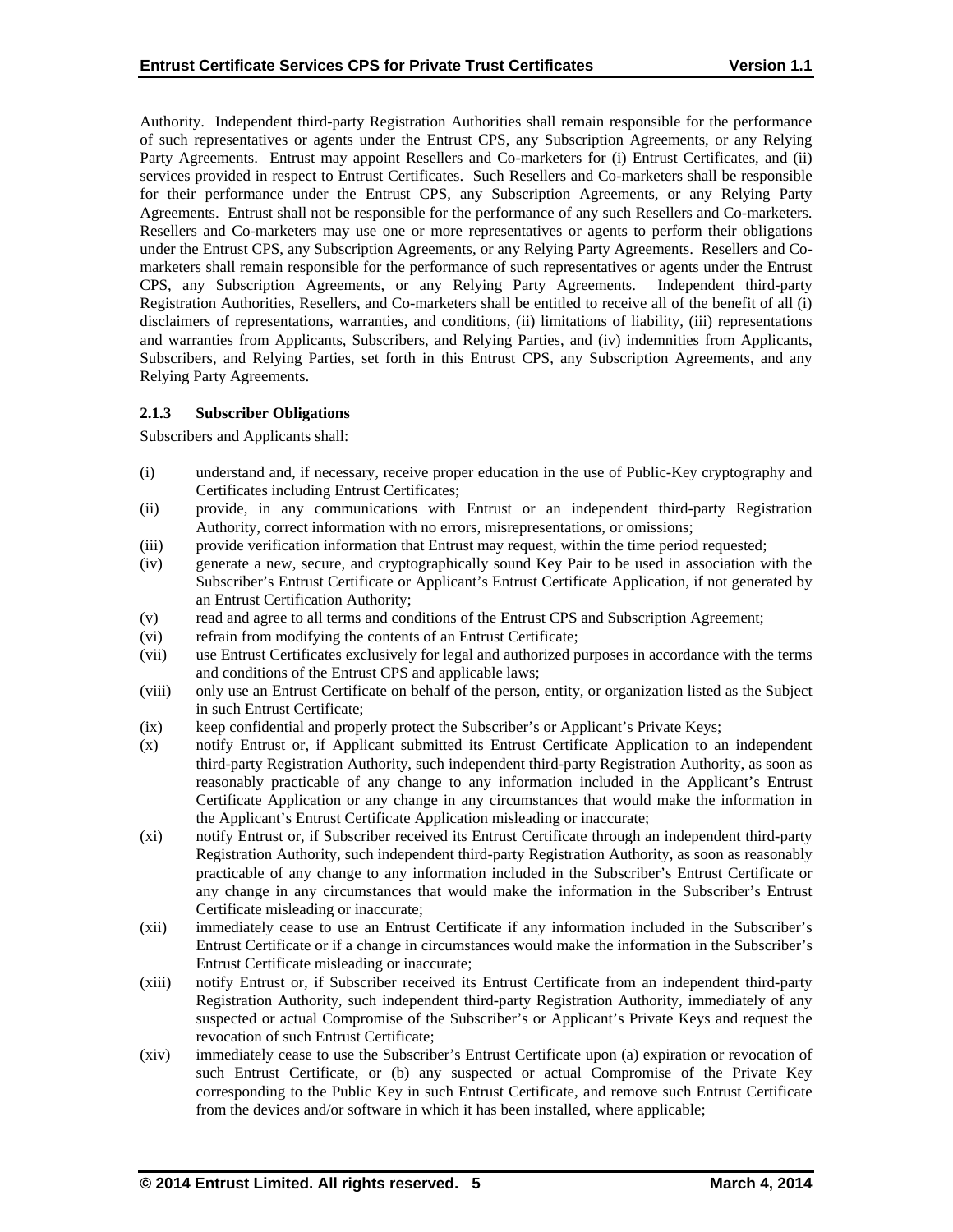- (xv) refrain from using the Subscriber's Private Key corresponding to the Public Key in the Subscriber's Entrust Certificate to sign other Certificates; and
- (xvi) use the Subscriber's or Applicant's own judgment about whether it is appropriate, given the level of security and trust provided by an Entrust Certificate, to use an Entrust Certificate in any given circumstance.

Entrust Certificates and related information may be subject to export, import, and/or use restrictions. Subscribers shall comply with all laws and regulations applicable to a Subscriber's right to export, import, and/or use Entrust Certificates and/or related information, including, without limitation, all laws and regulations in respect to nuclear, chemical or biological weapons proliferation. Subscribers shall be responsible for procuring all required licenses and permissions for any export, import, and/or use of Entrust Certificates and/or related information. Certain cryptographic techniques, software, hardware, and firmware ("Technology") that may be used in processing or in conjunction with Entrust Certificates may be subject to export, import, and/or use restrictions. Subscribers shall comply with all laws and regulations applicable to a Subscriber's right to export, import, and/or use such Technology or related information. Subscribers shall be responsible for procuring all required licenses and permissions for any export, import, and/or use of such Technology or related information.

## **2.1.3.1 Subscriber and Applicant Representations and Warranties**

Subscribers and Applicants represent and warrant to Entrust and to all Certificate Beneficiaries, that:

- (i) all information provided, and all representations made, by Subscriber in relation to any Entrust Certificates are and will be complete and accurate (and Subscriber shall promptly update such information and representations from time to time as necessary to maintain such completeness and accuracy);
- (ii) provision of verification information reasonably requested by Entrust or its delegate will not be unreasonably delayed;
- (iii) the Private Key corresponding to the Public Key submitted to Entrust in connection with an Entrust Certificate Application was created using sound cryptographic techniques, if not generated by an Entrust Certification Authority;
- (iv) all measures necessary have been taken to maintain sole control of, keep confidential, and properly protect the Private Key (and any associated access information or device  $-$  e.g., password or token) at all times;
- (v) any information provided to Entrust or to any independent third-party Registration Authorities in connection with an Entrust Certificate Application does not infringe, misappropriate, dilute, unfairly compete with, or otherwise violate the intellectual property, or other rights of any person, entity, or organization in any jurisdiction;
- (vi) the Entrust Certificate(s) shall not be installed or used until it has reviewed and verified the accuracy of the data in each Certificate;
- (vii) Entrust shall be immediately notified if any information included in the Entrust Certificate Application changes or if a change in circumstances would make the information in the Entrust Certificate Application misleading or inaccurate;
- (viii) all use of the Entrust Certificate and its associated Private Key shall cease immediately, and the Subscriber shall promptly notify Entrust and request the revocation of the Entrust Certificate, if (1) any information included in the Entrust Certificate changes, is or becomes incorrect or inaccurate, or if a change in circumstances would make the information in the Entrust Certificate incorrect, misleading or inaccurate; or (2) there is any actual or suspected misuse or compromise of the Private Key associated with the Public Key in the Entrust Certificate;
- (ix) all use of the (1) Entrust Certificate and (2) Private Key associated with the Public Key in such Entrust Certificate shall cease upon expiration or revocation of such Entrust Certificate and such Entrust Certificate shall be removed from the devices and/or software in which it has been installed;
- (x) the Entrust Certificates will not be used for any hazardous or unlawful (including tortious) activities; and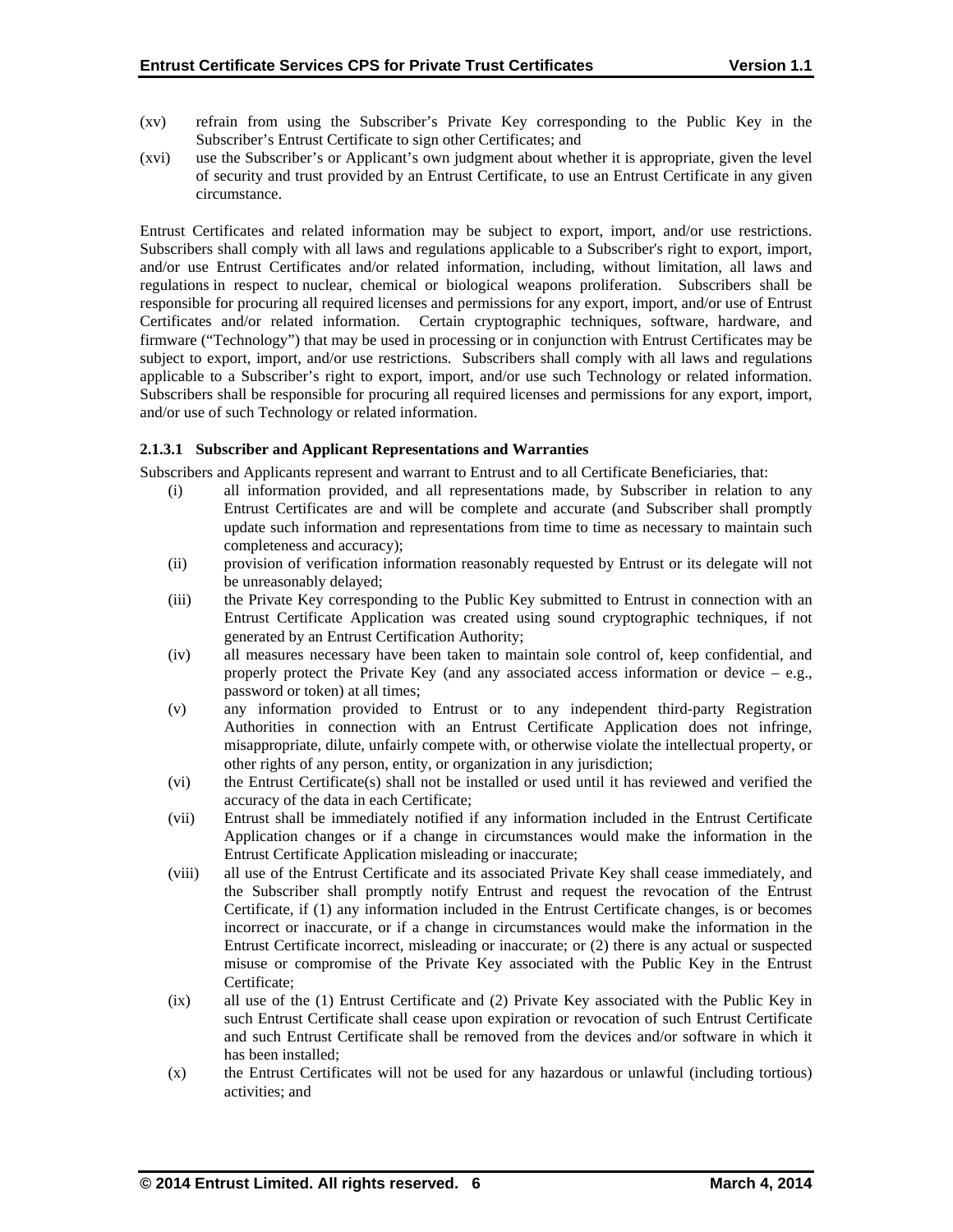(xi) the subject named in the Entrust Certificate corresponds to the Subscriber, and that it legally exists as a valid entity in the jurisdiction of incorporation specified in the Entrust Certificates;

## Entrust Private SSL Certificates

Subscribers and Applicants represent and warrant to Entrust and to all Certificate Beneficiaries, that:

(xii) the Entrust Certificate shall be installed only on the server accessible at the domain name listed in the Entrust Certificate, and will only be used in compliance with all applicable laws, solely for authorized company business, and solely in accordance with the Subscription Agreement and the CPS.

#### **2.1.3.2 Subscriber Notice Requirements**

No stipulation.

## **2.1.4 Relying Party Obligations**

Relying Parties shall:

- (i) understand and, if necessary, receive proper education in the use of Public-Key cryptography and Certificates including Entrust Certificates;
- (ii) read and agree to all terms and conditions of the Entrust CPS and the Relying Party Agreement;
- (iii) verify Entrust Certificates, including use of CRLs, in accordance with the certification path validation procedure specified in ITU-T Rec. X.509:2005 | ISO/IEC 9594-8 (2005), taking into account any critical extensions and approved technical corrigenda as appropriate; and
- (iv) make their own judgment and rely on an Entrust Certificate only if such reliance is reasonable in the circumstances, including determining whether such reliance is reasonable given the nature of the security and trust provided by an Entrust Certificate and the value of any transaction that may involve the use of an Entrust Certificate.
- (v) trust and make use of an Entrust Certificate only if the Entrust Certificate has not expired or been revoked and if a proper chain of trust can be established to a trustworthy root.

Entrust Certificates and related information may be subject to export, import, and/or use restrictions. Relying Parties shall comply with all laws and regulations applicable to a Relying Party's right to use Entrust Certificates and/or related information, including, without limitation, all laws and regulations in respect to nuclear, chemical or biological weapons proliferation. Relying Parties shall be responsible for procuring all required licenses and permissions for any export, import, and/or use of Entrust Certificates and/or related information. Certain cryptographic techniques, software, hardware, and firmware ("Technology") that may be used in processing or in conjunction with Entrust Certificates may be subject to export, import, and/or use restrictions. Relying Parties shall comply with all laws and regulations applicable to a Relying Party's right to export, import, and/or use such Technology or related information. Relying Parties shall be responsible for procuring all required licenses and permissions for any export, import, and/or use of such Technology or related information.

## **2.1.4.1 Relying Party Representations and Warranties**

Relying Parties represent and warrant to Entrust that:

- (i) the Relying Party shall properly validate an Entrust Certificate before making a determination about whether to rely on such Entrust Certificate, including confirmation that the Entrust Certificate has not expired or been revoked and that a proper chain of trust can be established to a trustworthy root;
- (ii) the Relying Party shall not rely on an Entrust Certificate that cannot be validated back to a trustworthy root;
- (iii) the Relying Party shall exercise its own judgment in determining whether it is reasonable under the circumstances to rely on an Entrust Certificate, including determining whether such reliance is reasonable given the nature of the security and trust provided by an Entrust Certificate and the value of any transaction that may involve the use of an Entrust Certificate; and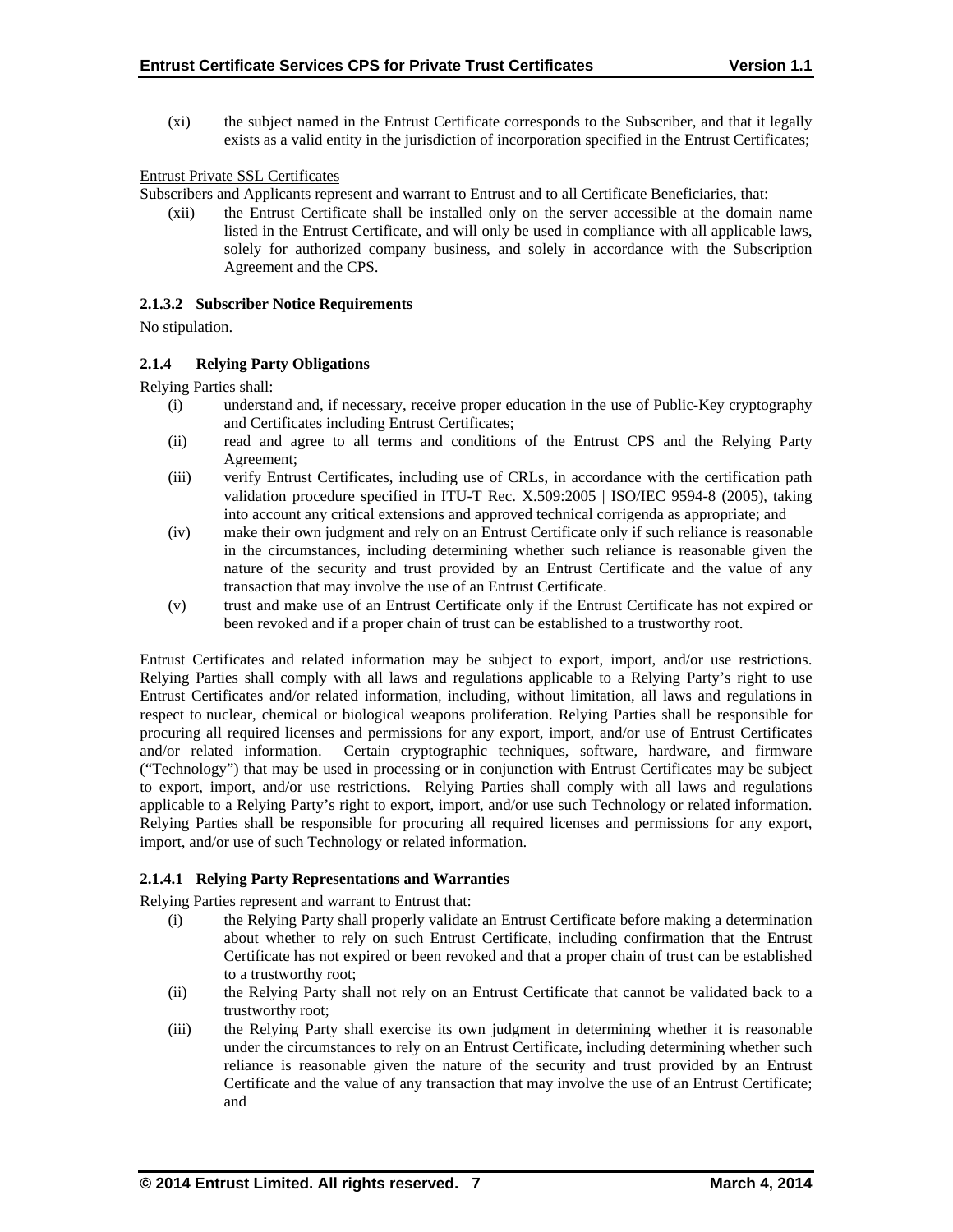- (iv) the Relying Party shall not use an Entrust Certificate for any hazardous or unlawful (including tortious) activities.
- (v) the Relying Party shall not rely on a revoked or expired Entrust Certificate.

## **2.1.5 Repository Obligations**

An Entrust Repository shall:

- (i) make available, in accordance with the terms and conditions of the Entrust CPS, Entrust Certificate revocation information published by an Entrust Certification Authority; and
- (ii) make available a copy of the Entrust CPS and other information related to the products and services provided by Entrust Certification Authorities and any Registration Authorities operating under the Entrust Certification Authorities.

## **2.2 Liability**

**THE MAXIMUM CUMULATIVE LIABILITY OF ENTRUST, ANY INDEPENDENT THIRD-PARTY REGISTRATION AUTHORITIES OPERATING UNDER AN ENTRUST CERTIFICATION AUTHORITY, RESELLERS, CO-MARKETERS OR ANY SUBCONTRACTORS, DISTRIBUTORS, AGENTS, SUPPLIERS, EMPLOYEES OR DIRECTORS OF ANY OF THE FOREGOING TO ANY APPLICANTS, SUBSCRIBERS, RELYING PARTIES OR ANY OTHER PERSONS, ENTITIES, OR ORGANIZATIONS FOR ANY LOSSES, COSTS, EXPENSES, LIABILITIES, DAMAGES, CLAIMS, OR SETTLEMENT AMOUNTS ARISING OUT OF OR RELATING TO USE OF AN ENTRUST CERTIFICATE OR ANY SERVICES PROVIDED IN RESPECT TO ANY ENTRUST CERTIFICATES IS LIMITED BY THIS ENTRUST CPS. THIS ENTRUST CPS ALSO CONTAINS LIMITED WARRANTIES, LIMITATIONS ON LIABILITY, AND DISCLAIMERS OF REPRESENTATIONS, WARRANTIES AND CONDITIONS.** 

## **2.2.1 CA Liability**

## **2.2.1.1 Warranties and Limitations on Warranties**

Entrust makes the following limited warranties to Subscribers with respect to the operation of Entrust Certification Authorities:

- (i) Entrust Certification Authorities shall provide Repository services consistent with the practices and procedures set forth in this Entrust CPS;
- (ii) Entrust Certification Authorities shall perform Entrust Certificate issuance consistent with the procedures set forth in this Entrust CPS; and
- (iii) Entrust Certification Authorities shall provide revocation services consistent with the procedures set forth in this Entrust CPS.

Notwithstanding the foregoing, in no event does Entrust, any independent third-party Registration Authority operating under an Entrust Certification Authority, or any Resellers, Co-marketers, or any subcontractors, distributors, agents, suppliers, employees, or directors of any of the foregoing make any representations, or provide any warranties, or conditions to any Applicants, Subscribers, Relying Parties, or any other persons, entities, or organizations with respect to (i) the techniques used in the generation and storage of the Private Key corresponding to the Public Key in an Entrust Certificate, including, whether such Private Key has been Compromised or was generated using sound cryptographic techniques, (ii) the reliability of any cryptographic techniques or methods used in conducting any act, transaction, or process involving or utilizing an Entrust Certificate, (iii) any software whatsoever, or (iv) non-repudiation of any Entrust Certificate or any transaction facilitated through the use of an Entrust Certificate, since such determination is a matter of applicable law.

Applicants, Subscribers, and Relying Parties acknowledge and agree that operations in relation to Entrust Certificates and Entrust Certificate Applications are dependent on the transmission of information over communication infrastructures such as, without limitation, the Internet, telephone and telecommunications lines and networks, servers, firewalls, proxies, routers, switches, and bridges ("Telecommunication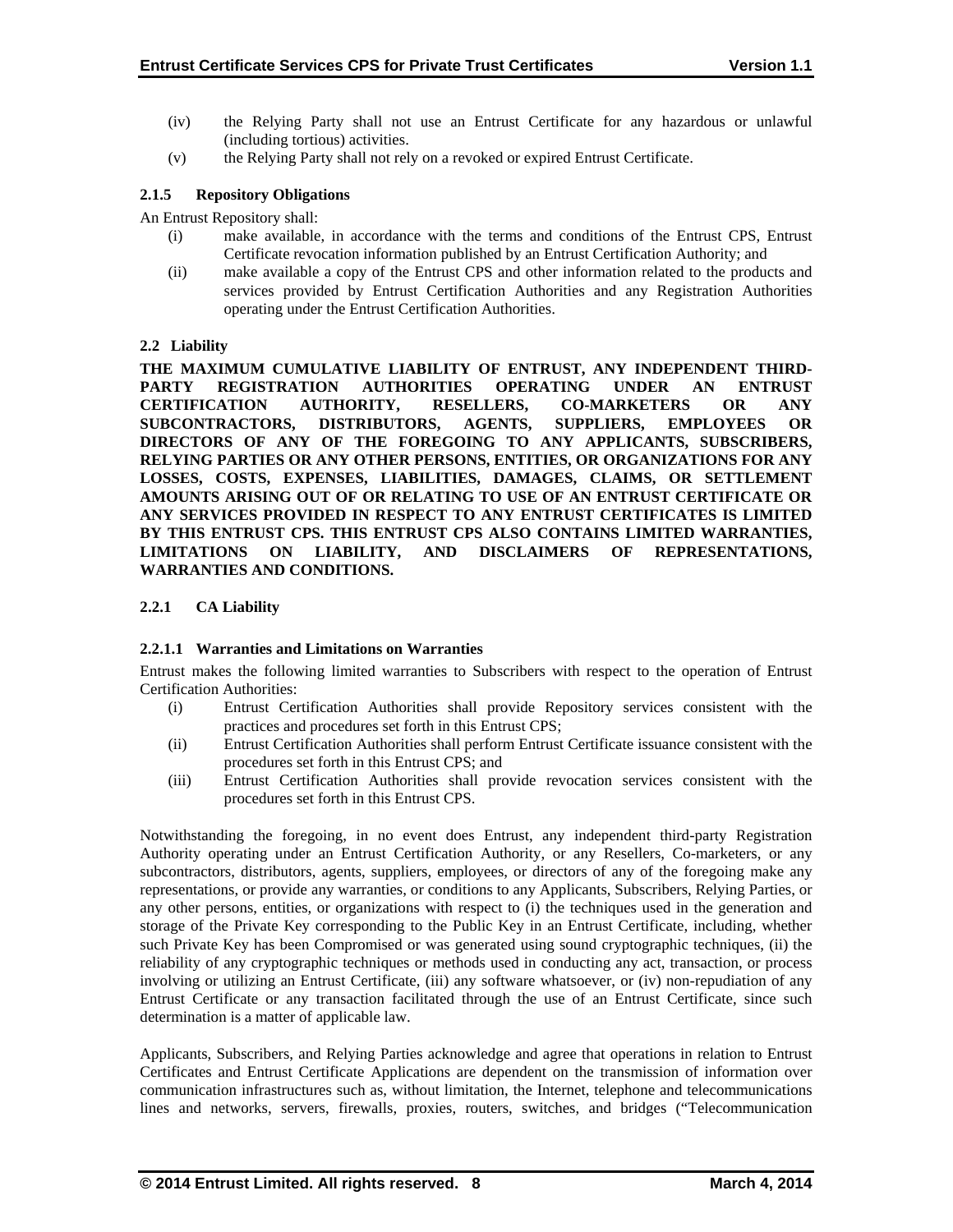Equipment") and that this Telecommunication Equipment is not under the control of Entrust or any independent third-party Registration Authority operating under an Entrust Certification Authority, or any Resellers, Co-marketers, or any subcontractors, distributors, agents, suppliers, employees, or directors of any of the foregoing. Neither Entrust nor any independent third-party Registration Authority operating under an Entrust Certification Authority, or any Resellers, Co-marketers, or any subcontractors, distributors, agents, suppliers, employees, or directors of any of the foregoing shall be liable for any error, failure, delay, interruption, defect, or corruption in relation to an Entrust Certificate, an Entrust Certificate CRL, Entrust OCSP message, or an Entrust Certificate Application to the extent that such error, failure, delay, interruption, defect, or corruption is caused by such Telecommunication Equipment.

## **2.2.1.2 Disclaimers**

**EXCEPT AS SPECIFICALLY PROVIDED IN SECTION 2.2.1.1, NEITHER ENTRUST NOR ANY INDEPENDENT THIRD-PARTY REGISTRATION AUTHORITY OPERATING UNDER AN ENTRUST CERTIFICATION AUTHORITY, NOR ANY RESELLERS, CO-MARKETERS, OR ANY SUBCONTRACTORS, DISTRIBUTORS, AGENTS, SUPPLIERS, EMPLOYEES, OR DIRECTORS OF ANY OF THE FOREGOING MAKE ANY REPRESENTATIONS OR GIVE ANY WARRANTIES OR CONDITIONS, WHETHER EXPRESS, IMPLIED, STATUTORY, BY USAGE OF TRADE, OR OTHERWISE, AND ENTRUST AND ALL INDEPENDENT THIRD-PARTY REGISTRATION AUTHORITIES OPERATING UNDER AN ENTRUST CERTIFICATION AUTHORITY, AND ALL RESELLERS, CO-MARKETERS, AND ALL SUBCONTRACTORS, DISTRIBUTORS, AGENTS, SUPPLIERS, EMPLOYEES, AND DIRECTORS OF ANY OF THE FOREGOING SPECIFICALLY DISCLAIM ANY AND ALL REPRESENTATIONS, WARRANTIES, AND CONDITIONS OF MERCHANTABILITY, NON-INFRINGEMENT, TITLE, SATISFACTORY QUALITY, AND/OR FITNESS FOR A PARTICULAR PURPOSE.** 

## **2.2.1.3 Loss Limitations**

**IN NO EVENT SHALL THE TOTAL CUMULATIVE LIABILITY OF ENTRUST, ANY INDEPENDENT THIRD-PARTY REGISTRATION AUTHORITY OPERATING UNDER AN ENTRUST CERTIFICATION AUTHORITY, ANY RESELLERS, OR CO-MARKETERS, OR ANY SUBCONTRACTORS, DISTRIBUTORS, AGENTS, SUPPLIERS, EMPLOYEES, OR DIRECTORS OF ANY OF THE FOREGOING TO ANY APPLICANT, SUBSCRIBER, RELYING PARTY OR ANY OTHER PERSON, ENTITY, OR ORGANIZATION ARISING OUT OF OR RELATING TO ANY ENTRUST CERTIFICATE OR ANY SERVICES PROVIDED IN RESPECT TO ENTRUST CERTIFICATES, INCLUDING ANY USE OR RELIANCE ON ANY ENTRUST CERTIFICATE, EXCEED THE GREATER OF (1) ONE THOUSAND UNITED STATES DOLLARS (\$1,000.00 U.S.); AND (2) TWO TIMES THE FEES PAID BY THE APPLICABLE SUBSCRIBER TO ENTRUST DURING THE TWELVE MONTHS PRIOR TO THE INITIATION OF THE CLAIM TO A MAXIMUM OF ONE HUNDRED THOUSAND DOLLARS (\$100,000) (SUCH GREATER NUMBER REFERRED TO AS THE "CUMULATIVE DAMAGE CAP"). THIS LIMITATION SHALL APPLY ON A PER ENTRUST CERTIFICATE BASIS REGARDLESS OF THE NUMBER OF TRANSACTIONS OR CAUSES OF ACTION ARISING OUT OF OR RELATED TO SUCH ENTRUST CERTIFICATE OR ANY SERVICES PROVIDED IN RESPECT TO SUCH ENTRUST CERTIFICATE. THE FOREGOING LIMITATIONS SHALL APPLY TO ANY LIABILITY WHETHER BASED IN CONTRACT (INCLUDING FUNDAMENTAL BREACH), TORT (INCLUDING NEGLIGENCE), LEGISLATION OR ANY OTHER THEORY OF LIABILITY, INCLUDING ANY DIRECT, INDIRECT, SPECIAL, STATUTORY, PUNITIVE, EXEMPLARY, CONSEQUENTIAL, RELIANCE, OR INCIDENTAL DAMAGES.** 

**IN THE EVENT THAT LIABILITY ARISING OUT OF OR RELATING TO AN ENTRUST CERTIFICATE OR ANY SERVICES PROVIDED IN RESPECT TO AN ENTRUST CERTIFICATE EXCEEDS THE CUMULATIVE DAMAGE CAP SET FORTH IN THIS SECTION ABOVE, THE AMOUNTS AVAILABLE UNDER THE CUMULATIVE DAMAGE CAP**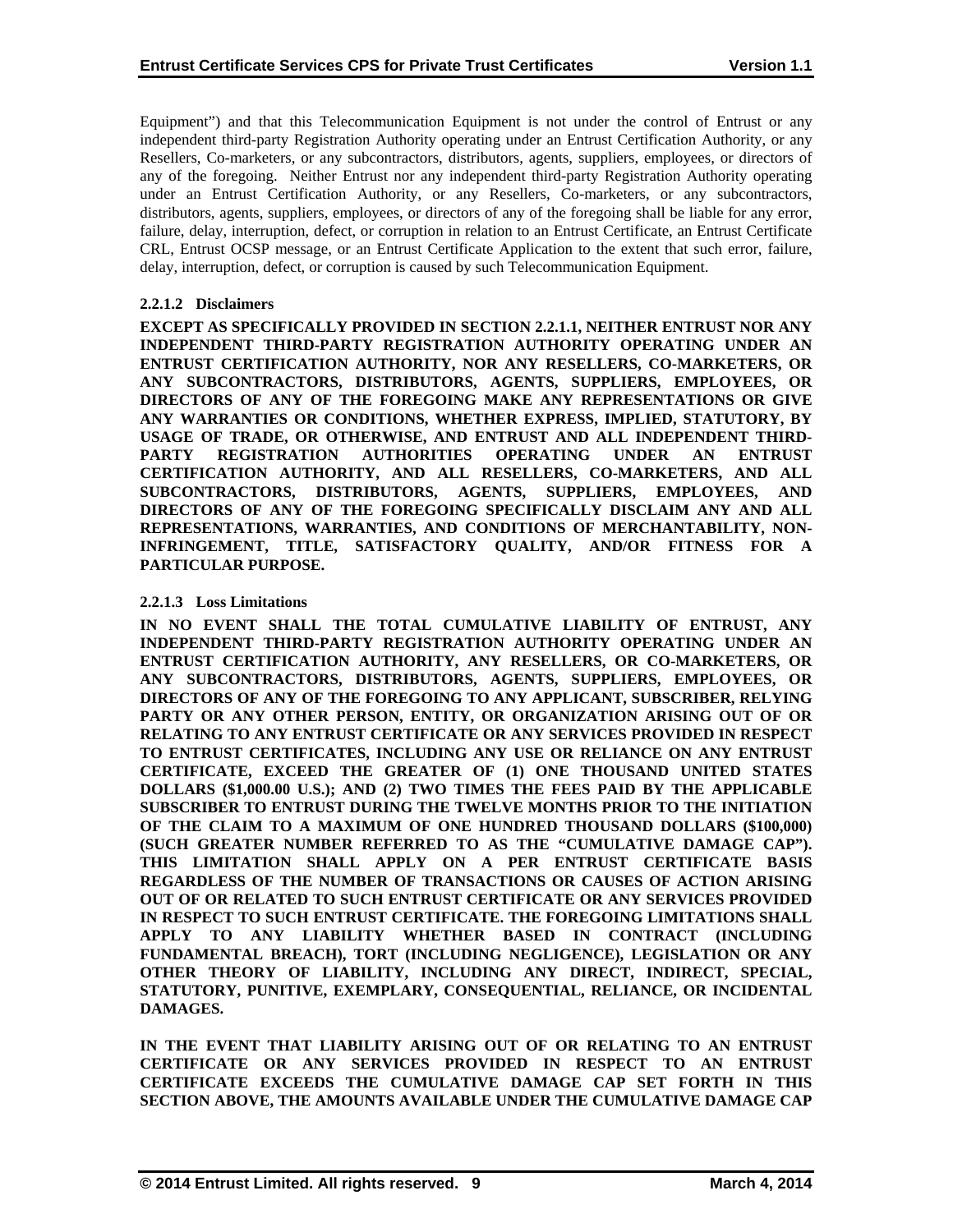**SHALL BE APPORTIONED FIRST TO THE EARLIEST CLAIMS TO ACHIEVE FINAL DISPUTE RESOLUTION UNLESS OTHERWISE ORDERED BY A COURT OF COMPETENT JURISDICTION. IN NO EVENT SHALL ENTRUST OR ANY INDEPENDENT THIRD-PARTY REGISTRATION AUTHORITY OPERATING UNDER AN ENTRUST CERTIFICATION AUTHORITY, OR ANY RESELLERS, CO-MARKETERS, OR ANY SUBCONTRACTORS, DISTRIBUTORS, AGENTS, SUPPLIERS, EMPLOYEES, OR DIRECTORS OF ANY OF THE FOREGOING BE OBLIGATED TO PAY MORE THAN THE CUMULATIVE DAMAGE CAP FOR ANY ENTRUST CERTIFICATE OR ANY SERVICES PROVIDED IN RESPECT TO AN ENTRUST CERTIFICATE REGARDLESS OF APPORTIONMENT AMONG CLAIMANTS.** 

**IN NO EVENT SHALL ENTRUST OR ANY INDEPENDENT THIRD-PARTY REGISTRATION AUTHORITY OPERATING UNDER AN ENTRUST CERTIFICATION AUTHORITY, OR ANY RESELLERS, CO-MARKETERS, OR ANY SUBCONTRACTORS, DISTRIBUTORS, AGENTS, SUPPLIERS, EMPLOYEES, OR DIRECTORS OF ANY OF THE FOREGOING BE LIABLE FOR ANY INCIDENTAL, SPECIAL, STATUTORY, PUNITIVE, EXEMPLARY, INDIRECT, RELIANCE, OR CONSEQUENTIAL DAMAGES (INCLUDING, WITHOUT LIMITATION, DAMAGES FOR LOSS OF BUSINESS, LOSS OF BUSINESS OPPORTUNITIES, LOSS OF GOODWILL, LOSS OF PROFITS, BUSINESS INTERRUPTION, LOSS OF DATA, LOST SAVINGS OR OTHER SIMILAR PECUNIARY LOSS) WHETHER ARISING FROM CONTRACT (INCLUDING FUNDAMENTAL BREACH), TORT (INCLUDING NEGLIGENCE), LEGISLATION OR ANY OTHER THEORY OF LIABILITY.** 

**THE FOREGOING LIMITATIONS SHALL APPLY NOTWITHSTANDING THE FAILURE OF ESSENTIAL PURPOSE OF ANY LIMITED REMEDY STATED HEREIN AND EVEN IF ENTRUST OR ANY INDEPENDENT THIRD-PARTY REGISTRATION AUTHORITY OPERATING UNDER AN ENTRUST CERTIFICATION AUTHORITY, OR ANY RESELLERS, CO-MARKETERS, OR ANY SUBCONTRACTORS, DISTRIBUTORS, AGENTS, SUPPLIERS, EMPLOYEES, OR DIRECTORS OF ANY OF THE FOREGOING HAVE BEEN ADVISED OF THE POSSIBILITY OF THOSE DAMAGES.** 

**SOME JURISDICTIONS DO NOT ALLOW THE EXCLUSION OR LIMITATION OF LIABILITY FOR CONSEQUENTIAL OR INCIDENTAL DAMAGES, SO THESE LIMITATIONS SET FORTH ABOVE MAY NOT APPLY TO CERTAIN APPLICANTS, SUBSCRIBERS, RELYING PARTIES, OR OTHER PERSONS, ENTITIES, OR ORGANIZATIONS. THE DISCLAIMERS OF REPRESENTATIONS, WARRANTIES, AND CONDITIONS AND THE LIMITATIONS OF LIABILITY IN THIS ENTRUST CPS CONSTITUTE AN ESSENTIAL PART OF THE ENTRUST CPS, ANY SUBSCRIPTION AGREEMENTS, AND ANY RELYING PARTY AGREEMENTS. ALL APPLICANTS, SUBSCRIBERS, RELYING PARTIES, AND OTHER PERSONS, ENTITIES, AND ORGANIZATIONS ACKNOWLEDGE THAT BUT FOR THESE DISCLAIMERS OF REPRESENTATIONS, WARRANTIES, AND CONDITIONS AND LIMITATIONS OF LIABILITY, ENTRUST WOULD NOT ISSUE ENTRUST CERTIFICATES TO SUBSCRIBERS AND NEITHER ENTRUST NOR ANY INDEPENDENT THIRD-PARTY REGISTRATION AUTHORITIES OPERATING UNDER AN ENTRUST CERTIFICATION AUTHORITY, NOR ANY RESELLERS, CO-MARKETERS, OR ANY SUBCONTRACTORS, DISTRIBUTORS, AGENTS, SUPPLIERS, EMPLOYEES, OR DIRECTORS OF ANY OF THE FOREGOING WOULD PROVIDE SERVICES IN RESPECT TO ENTRUST CERTIFICATES AND THAT THESE PROVISIONS PROVIDE FOR A REASONABLE ALLOCATION OF RISK.** 

## **2.2.1.4 Other Exclusions**

Without limitation, neither Entrust nor any independent third-party Registration Authorities operating under an Entrust Certification Authority, nor any Resellers or Co-marketers, or any subcontractors, distributors, agents, suppliers, employees, or directors of any of the foregoing shall be liable to any Applicants, Subscribers, Relying Parties or any other person, entity, or organization for any losses, costs,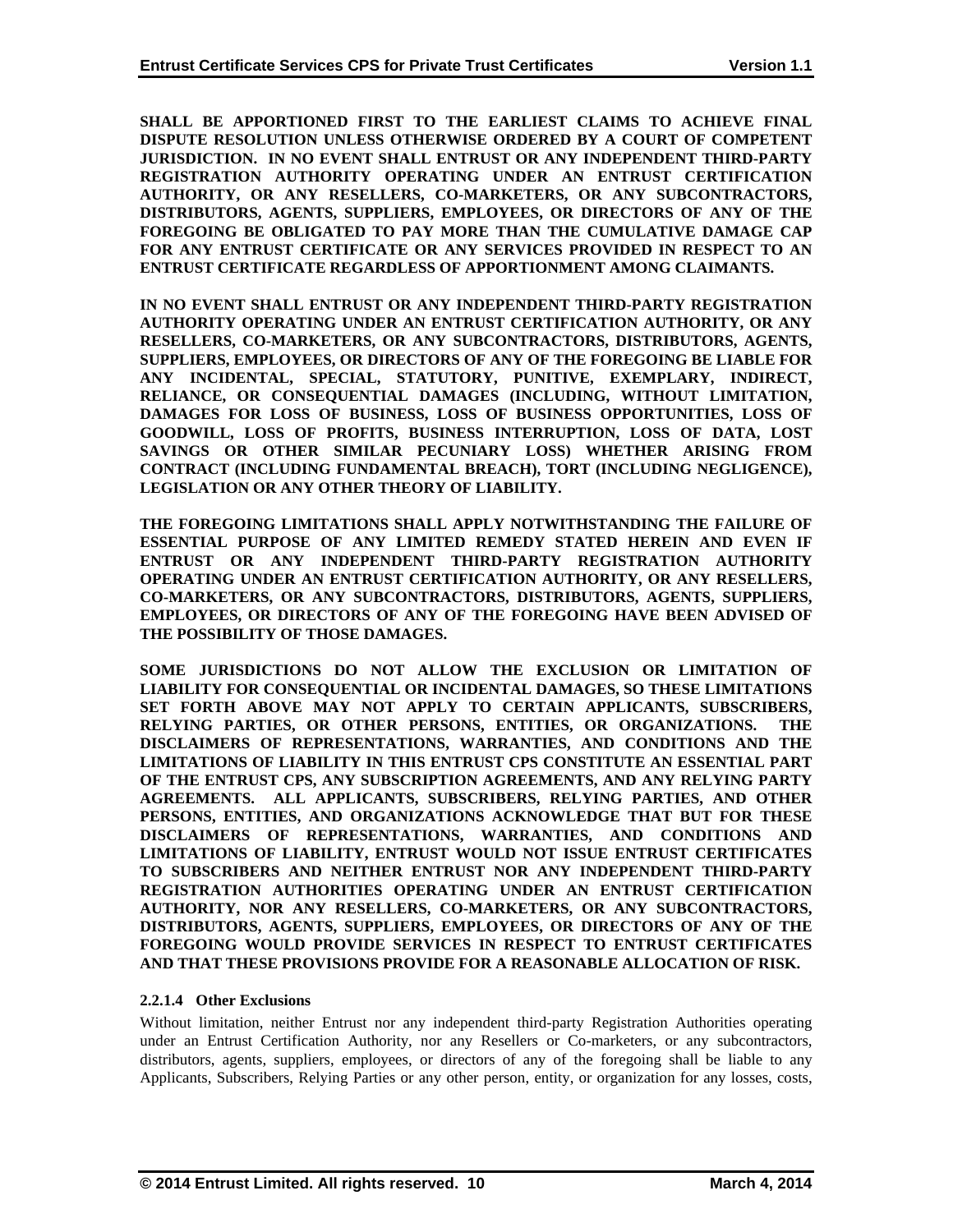expenses, liabilities, damages, claims, or settlement amounts arising out of or relating to use of an Entrust Certificate or any services provided in respect to an Entrust Certificate if:

- (i) the Entrust Certificate was issued as a result of errors, misrepresentations, or other acts or omissions of a Subscriber or of any other person, entity, or organization;
- (ii) the Entrust Certificate has expired or has been revoked;
- (iii) the Entrust Certificate has been modified or otherwise altered;
- (iv) the Subscriber failed to stop using an Entrust Certificate after the information contain in such Entrust Certificate changed or after circumstances changed so that the information contained in such Entrust Certificate became misleading or inaccurate;
- (v) a Subscriber breached the Entrust CPS or the Subscriber's Subscription Agreement, or a Relying Party breached the Entrust CPS or the Relying Party's Relying Party Agreement;
- (vi) the Private Key associated with the Entrust Certificate has been Compromised; or
- (vii) the Entrust Certificate is used other than as permitted by the Entrust CPS or is used in contravention of applicable law.

In no event shall Entrust or any independent third-party Registration Authority operating under an Entrust Certification Authority, or any Resellers, Co-marketers, or any subcontractors, distributors, agents, suppliers, employees, or directors of any of the foregoing be liable to any Applicant, Subscriber, or any other person, entity, or organization for any losses, costs, liabilities, expenses, damages, claims, or settlement amounts arising out of or relating to the refusal by Entrust or any independent third-party Registration Authority operating under an Entrust Certification Authority, or any Resellers, Co-marketers, or any subcontractors, distributors, agents, suppliers, employees, or directors of any of the foregoing to issue or request the issuance of an Entrust Certificate. In no event shall Entrust or any independent thirdparty Registration Authority operating under an Entrust Certification Authority, or any Resellers, Comarketers, or any subcontractors, distributors, agents, suppliers, employees, or directors of any of the foregoing be liable to any Applicant, Subscriber, or any other person, entity, or organization for any losses, costs, liabilities, expenses, damages, claims, or settlement amounts arising out of or relating to any delay by Entrust or any independent third-party Registration Authority operating under an Entrust Certification Authority, or any Resellers, Co-marketers, or any subcontractors, distributors, agents, suppliers, employees, or directors of any of the foregoing, in issuing or in requesting the issuance of an Entrust Certificate.

In no event shall Entrust or any independent third-party Registration Authority operating under an Entrust Certification Authority, or any Resellers, Co-marketers, or any subcontractors, distributors, agents, suppliers, employees, or directors of any of the foregoing be liable to any Subscriber, Relying Party, or any other person, entity, or organization for any losses, costs, expenses, liabilities, damages, claims, or settlement amounts arising out of or relating to any proceeding or allegation that an Entrust Certificate or any information contained in an Entrust Certificate infringes, misappropriates, dilutes, unfairly competes with, or otherwise violates any patent, trademark, copyright, trade secret, or any other intellectual property right or other right of any person, entity, or organization in any jurisdiction.

## **2.2.1.5 Hazardous Activities**

Entrust Certificates and the services provided by Entrust in respect to Entrust Certificates are not designed, manufactured, or intended for use in or in conjunction with hazardous activities or uses requiring fail-safe performance, including the operation of nuclear facilities, aircraft navigation or communications systems, air traffic control, medical devices or direct life support machines. Entrust and any independent third-party Registration Authority operating under an Entrust Certification Authority, and any Resellers, Comarketers, and any subcontractors, distributors, agents, suppliers, employees, or directors of any of the foregoing specifically disclaim any and all representations, warranties, and conditions with respect to such uses, whether express, implied, statutory, by usage of trade, or otherwise.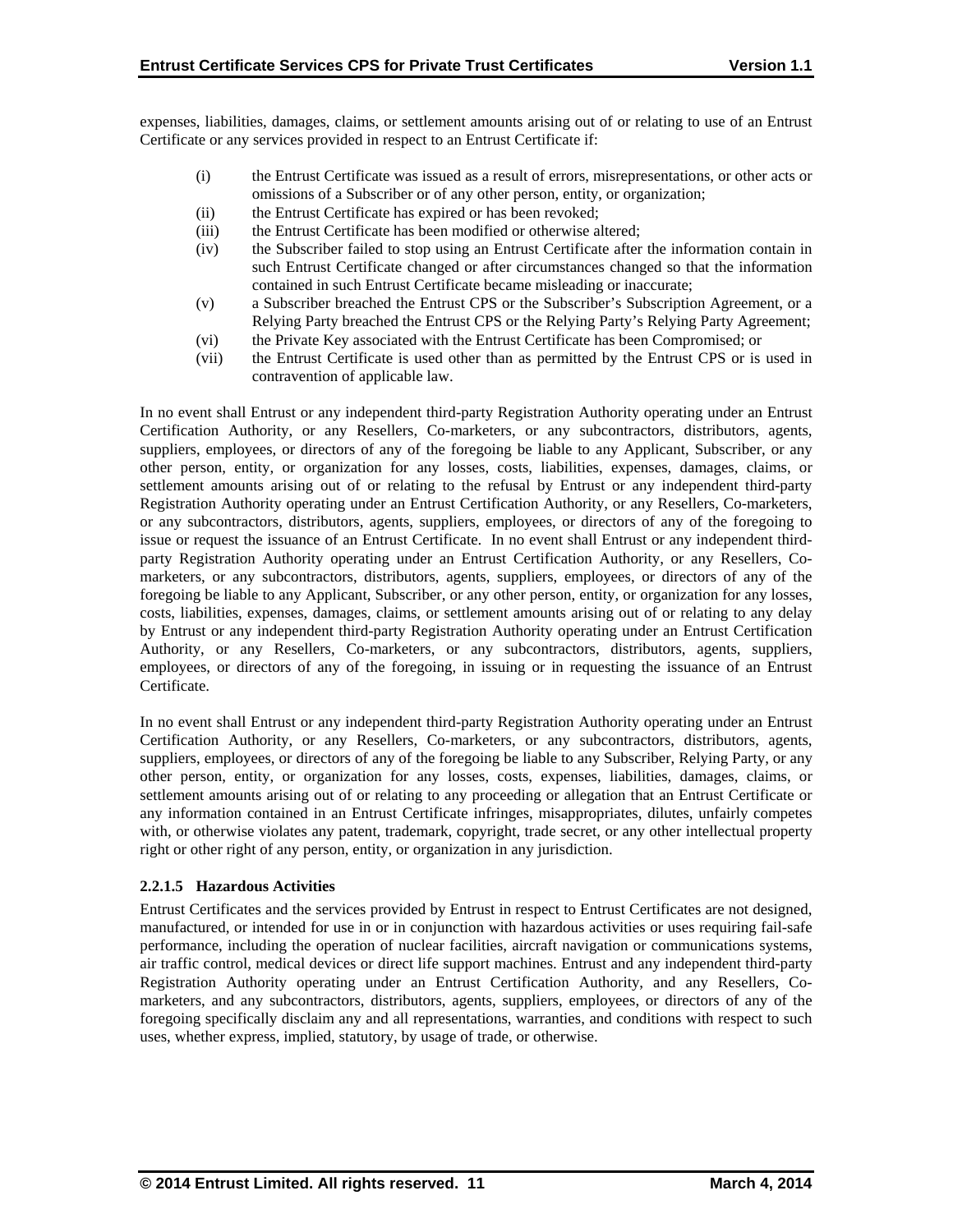## **2.2.2 RA Liability**

The same liability provisions that apply in §2.2.1 with respect to Entrust Certification Authorities shall apply with respect to Entrust-operated Registration Authorities and independent third-party Registration Authorities operating under Entrust Certification Authorities and all Resellers, Co-marketers and all subcontractors, distributors, agents, suppliers, employees, and directors of any of the foregoing.

## **2.3 Financial Responsibility**

Subscribers and Relying Parties shall be responsible for the financial consequences to such Subscribers, Relying Parties, and to any other persons, entities, or organizations for any transactions in which such Subscribers or Relying Parties participate and which use Entrust Certificates or any services provided in respect to Entrust Certificates. Entrust makes no representations and gives no warranties or conditions regarding the financial efficacy of any transaction completed utilizing an Entrust Certificate or any services provided in respect to Entrust Certificates and neither Entrust nor any independent third-party Registration Authority operating under an Entrust Certification Authority, nor any Resellers, Co-marketers, nor any subcontractors, distributors, agents, suppliers, employees, or directors of any of the foregoing shall have any liability except as explicitly set forth herein in respect to the use of or reliance on an Entrust Certificate or any services provided in respect to Entrust Certificates.

## **2.3.1 Indemnification by Relying Parties**

RELYING PARTIES SHALL INDEMNIFY AND HOLD ENTRUST AND ALL INDEPENDENT THIRD-PARTY REGISTRATION AUTHORITIES OPERATING UNDER AN ENTRUST CERTIFICATION AUTHORITY, AND ALL RESELLERS, CO-MARKETERS, AND ALL SUBCONTRACTORS, DISTRIBUTORS, AGENTS, SUPPLIERS, EMPLOYEES, AND DIRECTORS OF ANY OF THE FOREGOING (COLLECTIVELY, THE "INDEMNIFIED PARTIES") HARMLESS FROM AND AGAINST ANY AND ALL LIABILITIES, LOSSES, COSTS, EXPENSES, DAMAGES, CLAIMS, AND SETTLEMENT AMOUNTS (INCLUDING REASONABLE ATTORNEY'S FEES, COURT COSTS, AND EXPERT'S FEES) ARISING OUT OF OR RELATING TO ANY USE OR RELIANCE BY A RELYING PARTY ON ANY ENTRUST CERTIFICATE OR ANY SERVICE PROVIDED IN RESPECT TO ENTRUST CERTIFICATES, INCLUDING (I) LACK OF PROPER VALIDATION OF AN ENTRUST CERTIFICATE BY A RELYING PARTY, (II) RELIANCE BY THE RELYING PARTY ON AN EXPIRED OR REVOKED ENTRUST CERTIFICATE, (III) USE OF AN ENTRUST CERTIFICATE OTHER THAN AS PERMITTED BY THE ENTRUST CPS, THE SUBSCRIPTION AGREEMENT, ANY RELYING PARTY AGREEMENT, AND APPLICABLE LAW, (IV) FAILURE BY A RELYING PARTY TO EXERCISE REASONABLE JUDGMENT IN THE CIRCUMSTANCES IN RELYING ON AN ENTRUST CERTIFICATE, OR (V) ANY CLAIM OR ALLEGATION THAT THE RELIANCE BY A RELYING PARTY ON AN ENTRUST CERTIFICATE OR THE INFORMATION CONTAINED IN AN ENTRUST CERTIFICATE INFRINGES, MISAPPROPRIATES, DILUTES, UNFAIRLY COMPETES WITH, OR OTHERWISE VIOLATES THE RIGHTS INCLUDING INTELLECTUAL PROPERTY RIGHTS OR ANY OTHER RIGHTS OF ANYONE IN ANY JURISDICTION. NOTWITHSTANDING THE FOREGOING, RELYING PARTIES SHALL NOT BE OBLIGATED TO PROVIDE ANY INDEMNIFICATION TO AN INDEMNIFIED PARTY IN RESPECT TO ANY LIABILITIES, LOSSES, COSTS, EXPENSES, DAMAGES, CLAIMS, AND SETTLEMENT AMOUNTS (INCLUDING REASONABLE ATTORNEY'S FEES, COURT COSTS AND EXPERT'S FEES) TO THE EXTENT THAT SUCH LIABILITIES, LOSSES, COSTS, EXPENSES, DAMAGES, CLAIMS, AND SETTLEMENT AMOUNTS (INCLUDING REASONABLE ATTORNEY'S FEES, COURT COSTS, AND EXPERT'S FEES) ARISE OUT OF OR RELATE TO ANY WILLFUL MISCONDUCT BY SUCH INDEMNIFIED PARTY.

## **2.3.1.1 Indemnification by Subscribers**

SUBSCRIBERS SHALL INDEMNIFY AND HOLD ENTRUST AND ALL INDEPENDENT THIRD-PARTY REGISTRATION AUTHORITIES OPERATING UNDER AN ENTRUST CERTIFICATION AUTHORITY, AND ALL RESELLERS, CO-MARKETERS, AND ALL SUBCONTRACTORS, DISTRIBUTORS, AGENTS, SUPPLIERS, EMPLOYEES, OR DIRECTORS OF ANY OF THE FOREGOING (COLLECTIVELY, THE "INDEMNIFIED PARTIES") HARMLESS FROM AND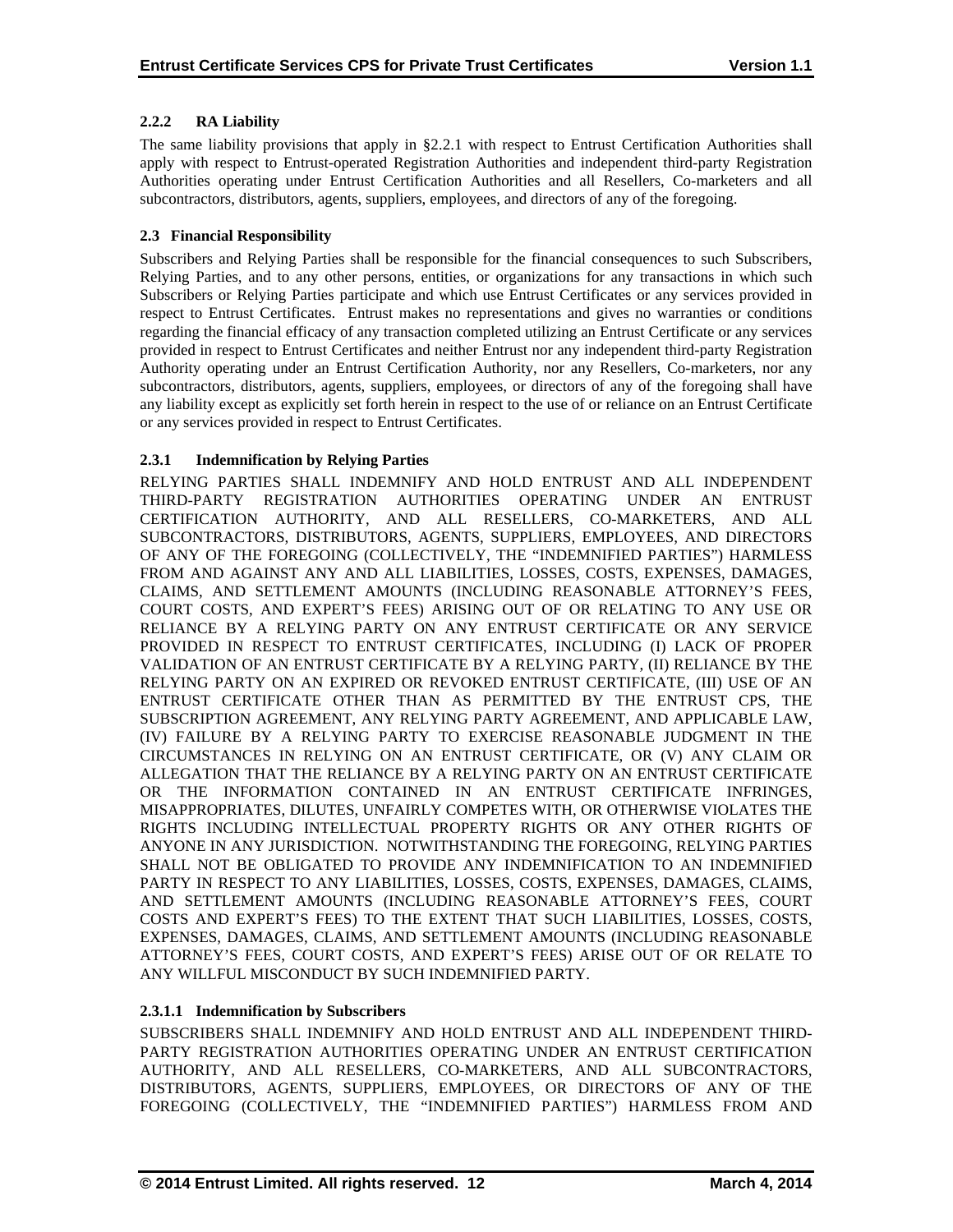AGAINST ANY AND ALL LIABILITIES, LOSSES, COSTS, EXPENSES, DAMAGES, CLAIMS, AND SETTLEMENT AMOUNTS (INCLUDING REASONABLE ATTORNEY'S FEES, COURT COSTS, AND EXPERT'S FEES) ARISING OUT OF OR RELATING TO ANY RELIANCE BY A RELYING PARTY ON ANY ENTRUST CERTIFICATE OR ANY SERVICE PROVIDED IN RESPECT TO ENTRUST CERTIFICATES, INCLUDING ANY (I) ERROR, MISREPRESENTATION OR OMISSION MADE BY A SUBSCRIBER IN USING OR APPLYING FOR AN ENTRUST CERTIFICATE, (II) MODIFICATION MADE BY A SUBSCRIBER TO THE INFORMATION CONTAINED IN AN ENTRUST CERTIFICATE, (III) USE OF AN ENTRUST CERTIFICATE OTHER THAN AS PERMITTED BY THE ENTRUST CPS, THE SUBSCRIPTION AGREEMENT, ANY RELYING PARTY AGREEMENT, AND APPLICABLE LAW, (IV) FAILURE BY A SUBSCRIBER TO TAKE THE NECESSARY PRECAUTIONS TO PREVENT LOSS, DISCLOSURE, COMPROMISE OR UNAUTHORIZED USE OF THE PRIVATE KEY CORRESPONDING TO THE PUBLIC KEY IN SUCH SUBSCRIBER'S ENTRUST CERTIFICATE, OR (V) ALLEGATION THAT THE USE OF A SUBSCRIBER'S ENTRUST CERTIFICATE OR THE INFORMATION CONTAINED IN A SUBSCRIBER'S ENTRUST CERTIFICATE INFRINGES, MISAPPROPRIATES, DILUTES, UNFAIRLY COMPETES WITH, OR OTHERWISE VIOLATES THE RIGHTS INCLUDING INTELLECTUAL PROPERTY RIGHTS OR ANY OTHER RIGHTS OF ANYONE IN ANY JURISDICTION. NOTWITHSTANDING THE FOREGOING, A SUBSCRIBER SHALL NOT BE OBLIGATED TO PROVIDE ANY INDEMNIFICATION TO AN INDEMNIFIED PARTY IN RESPECT TO ANY LIABILITIES, LOSSES, COSTS, EXPENSES, DAMAGES, CLAIMS, AND SETTLEMENT AMOUNTS (INCLUDING REASONABLE ATTORNEY'S FEES, COURT COSTS AND EXPERTS FEES) TO THE EXTENT THAT SUCH LIABILITIES, LOSSES, COSTS, EXPENSES, DAMAGES, CLAIMS, AND SETTLEMENT AMOUNTS (INCLUDING REASONABLE ATTORNEY'S FEES, COURT COSTS, AND EXPERT'S FEES) ARISE OUT OF OR RELATE TO ANY WILLFUL MISCONDUCT BY SUCH INDEMNIFIED PARTY.

## **2.3.2 Fiduciary Relationships**

Nothing contained in this Entrust CPS, or in any Subscription Agreement, or any Relying Party Agreement shall be deemed to constitute either Entrust or any independent third-party Registration Authority operating under an Entrust Certification Authority, or any Resellers, Co-marketers, or any subcontractors, distributors, agents, suppliers, employees, or directors of any of the foregoing, the fiduciary, partner, agent, trustee, or legal representative of any Applicant, Subscriber, Relying Party or any other person, entity, or organization or to create any fiduciary relationship between either Entrust or any independent third-party Registration Authority operating under an Entrust Certification Authority, or any Resellers, Co-marketers, or any subcontractors, distributors, agents, suppliers, employees, or directors of any of the foregoing and any Subscriber, Applicant, Relying Party or any other person, entity, or organization, for any purpose whatsoever. Nothing in the Entrust CPS, or in any Subscription Agreement or any Relying Party Agreement shall confer on any Subscriber, Applicant, Relying Party, or any other third party, any authority to act for, bind, or create or assume any obligation or responsibility, or make any representation on behalf of Entrust or any independent third-party Registration Authority operating under an Entrust Certification Authority, or any Resellers, Co-marketers, or any subcontractors, distributors, agents, suppliers, employees, or directors of any of the foregoing.

## **2.3.3 Administrative Processes**

No Stipulation.

## **2.4 Interpretation and Enforcement**

## **2.4.1 Governing Law**

The laws of the Province of Ontario, Canada, excluding its conflict of laws rules, shall govern the construction, validity, interpretation, enforceability and performance of the Entrust CPS, all Subscription Agreements and all Relying Party Agreements. The application of the United Nations Convention on Contracts for the International Sale of Goods to the Entrust CPS, any Subscription Agreements, and any Relying Party Agreements is expressly excluded. Any dispute arising out of or in respect to the Entrust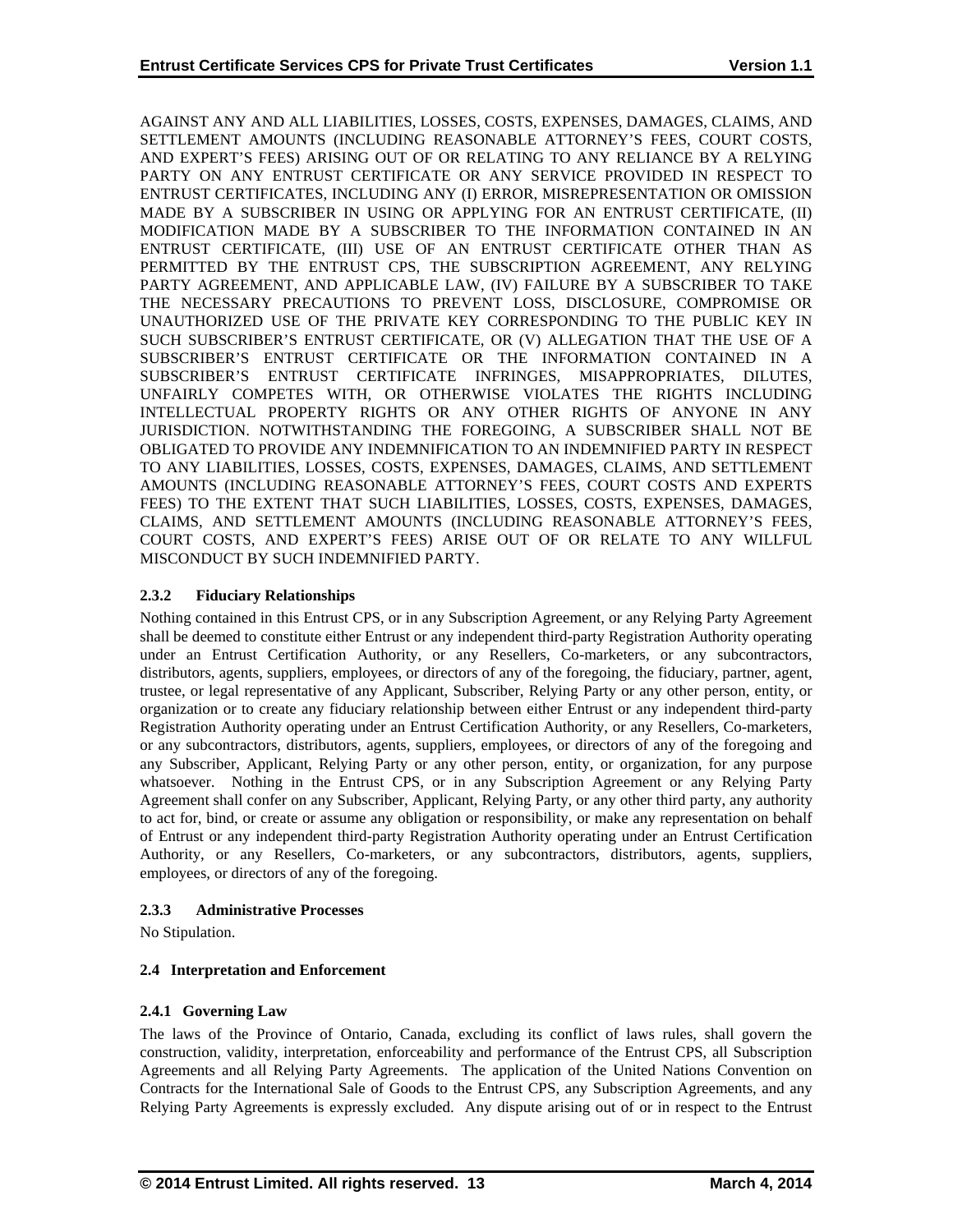CPS, any Subscription Agreement, any Relying Party Agreement, or in respect to any Entrust Certificates or any services provided in respect to any Entrust Certificates that is not resolved by alternative dispute resolution, shall be brought in the provincial or federal courts sitting in Ottawa, Ontario, and each person, entity, or organization hereby agrees that such courts shall have personal and exclusive jurisdiction over such disputes. In the event that any matter is brought in a provincial or federal court, Applicants, Subscribers, and Relying Parties waive any right that such Applicants, Subscribers, and Relying Parties may have to a jury trial.

## **2.4.1.1 Force Majeure**

Neither Entrust nor any independent third-party Registration Authority operating under an Entrust Certification Authority, nor any Resellers, Co-marketers, nor any subcontractors, distributors, agents, suppliers, employees, or directors of any of the foregoing shall be in default hereunder or liable for any losses, costs, expenses, liabilities, damages, claims, or settlement amounts arising out of or related to delays in performance or from failure to perform or comply with the terms of the Entrust CPS, any Subscription Agreement, or any Relying Party Agreement due to any causes beyond its reasonable control, which causes include acts of God or the public enemy, riots and insurrections, war, accidents, fire, strikes and other labor difficulties (whether or not Entrust is in a position to concede to such demands), embargoes, judicial action, failure or default of any superior certification authority, lack of or inability to obtain export permits or approvals, necessary labor, materials, energy, utilities, components or machinery, acts of civil or military authorities.

## **2.4.1.2 Interpretation**

All references in this Entrust CPS to "Sections" refer to the sections of this Entrust CPS. As used in this Entrust CPS, neutral pronouns and any variations thereof shall be deemed to include the feminine and masculine and all terms used in the singular shall be deemed to include the plural, and vice versa, as the context may require. The words "hereof", "herein", and "hereunder" and other words of similar import refer to this Entrust CPS as a whole, as the same may from time to time be amended or supplemented, and not to any subdivision contained in this Entrust CPS. The word "including" when used herein is not intended to be exclusive and means "including, without limitation."

## **2.4.2 Severability, Survival, Merger, Notice**

## **2.4.2.1 Severability**

Whenever possible, each provision of the Entrust CPS, any Subscription Agreements, and any Relying Party Agreements shall be interpreted in such a manner as to be effective and valid under applicable law. If the application of any provision of the Entrust CPS, any Subscription Agreements, or any Relying Party Agreements or any portion thereof to any particular facts or circumstances shall be held to be invalid or unenforceable by an arbitrator or court of competent jurisdiction, then (i) the validity and enforceability of such provision as applied to any other particular facts or circumstances and the validity of other provisions of the Entrust CPS, any Subscription Agreements, or any Relying Party Agreements shall not in any way be affected or impaired thereby, and (ii) such provision shall be enforced to the maximum extent possible so as to effect its intent and it shall be reformed without further action to the extent necessary to make such provision valid and enforceable.

**FOR GREATER CERTAINTY, IT IS EXPRESSLY UNDERSTOOD AND AGREED THAT EVERY PROVISION OF THE ENTRUST CPS, ANY SUBSCRIPTION AGREEMENTS, OR ANY RELYING PARTY AGREEMENTS THAT DEAL WITH (I) LIMITATION OF LIABILITY OR DAMAGES, (II) DISCLAIMERS OF REPRESENTATIONS, WARRANTIES, CONDITIONS, OR LIABILITIES, OR (III) INDEMNIFICATION, IS EXPRESSLY INTENDED TO BE SEVERABLE FROM ANY OTHER PROVISIONS OF THE ENTRUST CPS, ANY SUBSCRIPTION AGREEMENTS, OR ANY RELYING PARTY AGREEMENTS AND SHALL BE SO INTERPRETED AND ENFORCED.**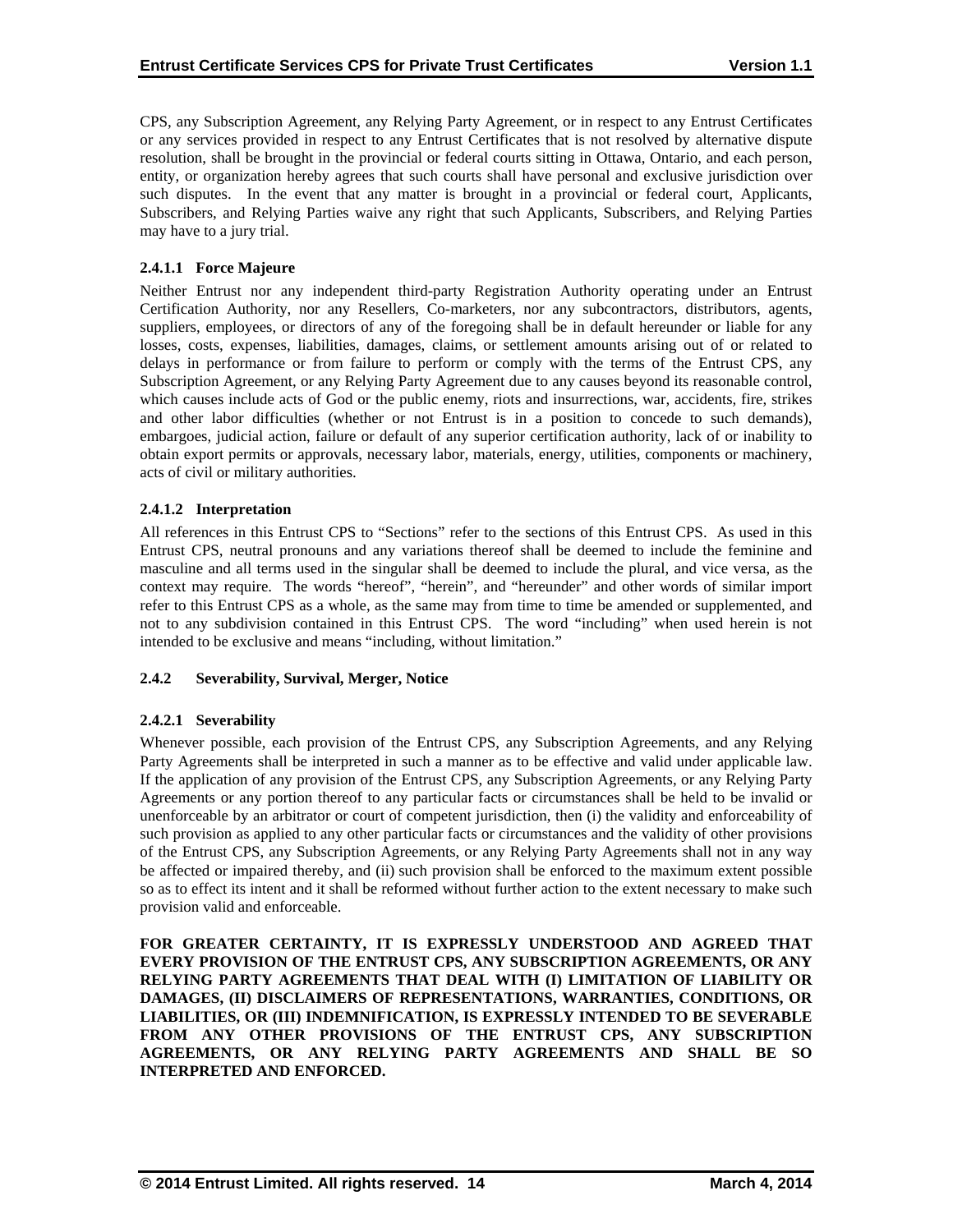## **2.4.2.2 Survival**

The provisions of the section entitled "Definitions" and sections 2.1.3.1, 2.1.4.1, 2.2, 2.3, 2.4, 2.8, 2.9, 3.1.5, 3.1.6, 4.6 and 8.1 shall survive termination or expiration of the Entrust CPS, any Subscription Agreements, and any Relying Party Agreements. All references to sections that survive termination of the Entrust CPS, any Subscription Agreements, and any Relying Party Agreements, shall include all subsections of such sections. All payment obligations shall survive any termination or expiration of the Entrust CPS, any Subscription Agreements, and any Relying Party Agreements.

## **2.4.2.3 Merger**

The Entrust CPS, the Subscription Agreements, and the Relying Party Agreements state all of the rights and obligations of Entrust, any independent third-party Registration Authorities operating under an Entrust Certification Authority, any Resellers, Co-marketers, and any subcontractors, distributors, agents, suppliers, employees, or directors of any of the foregoing, and any Applicant, Subscriber, or Relying Party and any other persons, entities, or organizations in respect to the subject matter hereof and thereof and such rights and obligations shall not be augmented or derogated by any prior agreements, communications, or understandings of any nature whatsoever whether oral or written. The rights and obligations of Entrust, any independent third-party Registration Authorities operating under an Entrust Certification Authority, any Resellers, Co-marketers, and any subcontractors, distributors, agents, suppliers, employees, and directors of any of the foregoing may not be modified or waived orally and may be modified only in a writing signed or authenticated by a duly authorized representative of Entrust.

## **2.4.2.4 Conflict of Provisions**

In the event of a conflict between the provisions of the Entrust CPS and any express written agreement between Entrust or an independent third-party Registration Authority operating under an Entrust Certification Authority and a Subscriber or Relying Party, with respect to Entrust Certificates or any services provided in respect to Entrust Certificates, such other express written agreement shall take precedence. In the event of any inconsistency between the provisions of this Entrust CPS and the provisions of any Subscription Agreement or any Relying Party Agreement, the terms and conditions of this Entrust CPS shall govern.

## **2.4.2.5 Waiver**

The failure of Entrust to enforce, at any time, any of the provisions of this Entrust CPS, a Subscription Agreement with Entrust, or a Relying Party Agreement with Entrust or the failure of Entrust to require, at any time, performance by any Applicant, Subscriber, Relying Party or any other person, entity, or organization of any of the provisions of this Entrust CPS, a Subscription Agreement with Entrust, or a Relying Party Agreement with Entrust, shall in no way be construed to be a present or future waiver of such provisions, nor in any way affect the ability of Entrust to enforce each and every such provision thereafter. The express waiver by Entrust of any provision, condition, or requirement of this Entrust CPS, a Subscription Agreement with Entrust, or a Relying Party Agreement with Entrust shall not constitute a waiver of any future obligation to comply with such provision, condition, or requirement. The failure of an independent third-party Registration Authority or Reseller operating under an Entrust Certification Authority ("Registration Authority") to enforce, at any time, any of the provisions of a this Entrust CPS, any Subscription Agreement with such Registration Authority, or any Relying Party Agreement with such Registration Authority or the failure to require by such Registration Authority, at any time, performance by any Applicant, Subscriber, Relying Party or any other person, entity, or organization of this Entrust CPS, any Subscription Agreement with such Registration Authority, or any Relying Party Agreement with such Registration Authority shall in no way be construed to be a present or future waiver of such provisions, nor in any way affect the ability of such Registration Authority to enforce each and every such provision thereafter. The express waiver by a Registration Authority of any provision, condition, or requirement of a Subscription Agreement with such Registration Authority or a Relying Party Agreement with such Registration Authority shall not constitute a waiver of any future obligation to comply with such provision, condition, or requirement.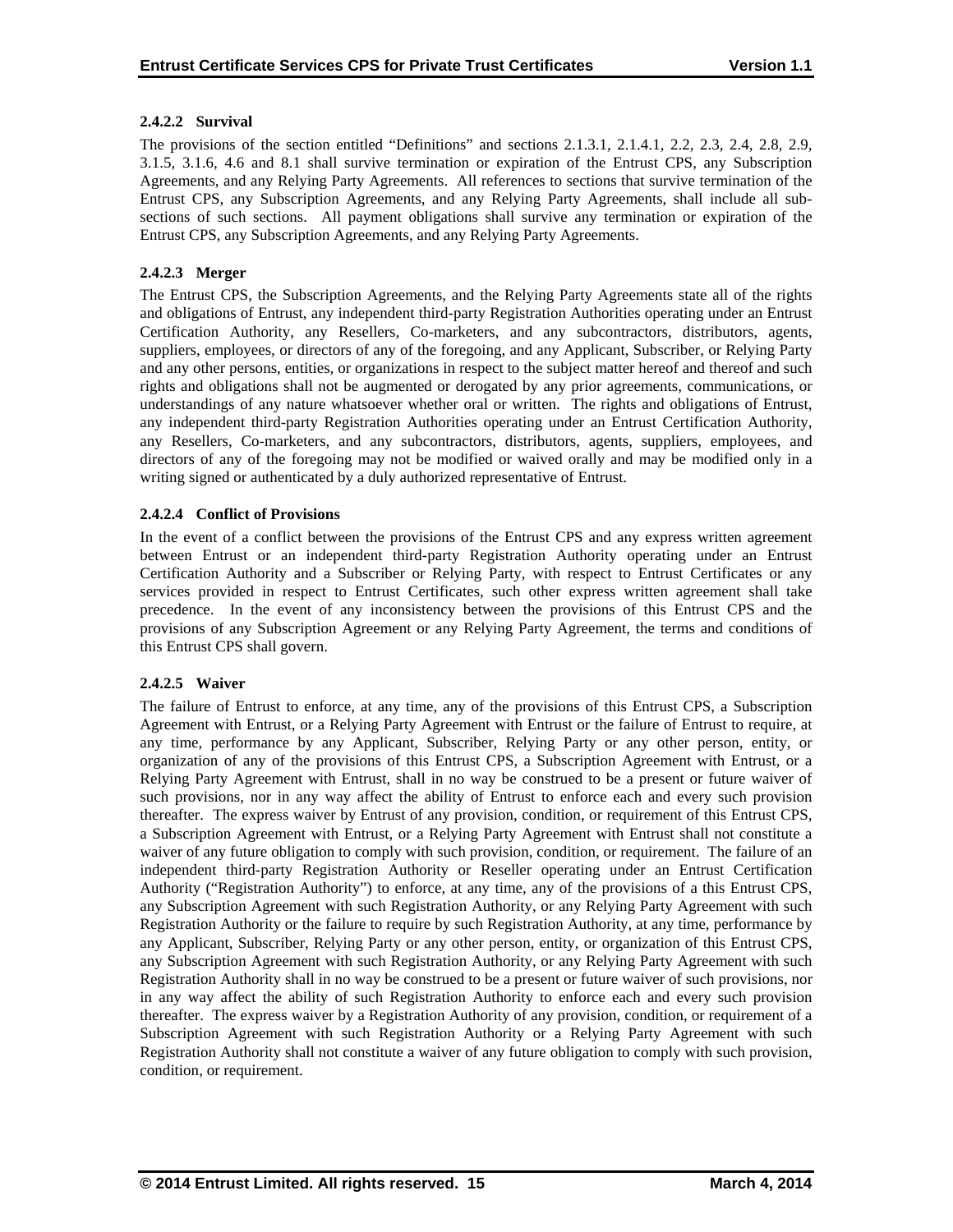## **2.4.2.6 Notice**

Any notice to be given by a Subscriber, Applicant, or Relying Party to Entrust under this Entrust CPS, a Subscription Agreement, or a Relying Party Agreement shall be given in writing to the address specified in §1.4 by prepaid receipted mail, facsimile, or overnight courier, and shall be effective as follows (i) in the case of facsimile or courier, on the next Business Day, and (ii) in the case of receipted mail, five (5) Business Days following the date of deposit in the mail. Any notice to be given by Entrust under the Entrust CPS, any Subscription Agreement, or any Relying Party Agreement shall be given by email or by facsimile or courier to the last address, email address or facsimile number for the Subscriber on file with Entrust. In the event of notice by email, the notice shall become effective on the next Business Day. In the event of notice by prepaid receipted mail, facsimile, or overnight courier, notice shall become effective as specified in (i) or (ii), depending on the means of notice utilized.

## **2.4.2.7 Assignment**

Entrust Certificates and the rights granted under the Entrust CPS, any Subscription Agreement, or any Relying Party Agreement are personal to the Applicant, Subscriber, or Relying Party that entered into the Subscription Agreement or Relying Party Agreement and cannot be assigned, sold, transferred, or otherwise disposed of, whether voluntarily, involuntarily, by operation of law, or otherwise, without the prior written consent of Entrust or the Registration Authority under an Entrust Certification Authority with which such Applicant, Subscriber, or Relying Party has contracted. Any attempted assignment or transfer without such consent shall be void and shall automatically terminate such Applicant's, Subscriber's or Relying Party's rights under the Entrust CPS, any Subscription Agreement, or any Relying Party Agreement. Entrust may assign, sell, transfer, or otherwise dispose of the Entrust CPS, any Subscription Agreements, or any Relying Party Agreements together with all of its rights and obligations under the Entrust CPS, any Subscription Agreements, and any Relying Party Agreements (i) to an Affiliate, or (ii) as part of a sale, merger, or other transfer of all or substantially all the assets or stock of the business of Entrust to which the Entrust CPS, the Subscription Agreements, and Relying Party Agreements relate. Subject to the foregoing limits, this Agreement shall be binding upon and shall inure to the benefit of permitted successors and assigns of Entrust, any third-party Registration Authorities operating under the Entrust Certification Authorities, Applicants, Subscribers, and Relying Parties, as the case may be.

## **2.4.3 Dispute Resolution Procedures**

Any disputes between a Subscriber or an Applicant and Entrust or any third-party Registration Authorities operating under the Entrust Certification Authorities, or a Relying Party and Entrust or any third-party Registration Authorities operating under the Entrust Certification Authorities, shall be submitted to mediation in accordance with the Commercial Mediation Rules of the American Arbitration Association which shall take place in English in Ottawa, Ontario. In the event that a resolution to such dispute cannot be achieved through mediation within thirty (30) days, the dispute shall be submitted to binding arbitration. The arbitrator shall have the right to decide all questions of arbitrability. The dispute shall be finally settled by arbitration in accordance with the rules of the American Arbitration Association, as modified by this provision. Such arbitration shall take place in English in Ottawa, Ontario, before a sole arbitrator appointed by the American Arbitration Association (AAA) who shall be appointed by the AAA from its Technology Panel and shall be reasonably knowledgeable in electronic commerce disputes. The arbitrator shall apply the laws of the Province of Ontario, without regard to its conflict of laws provisions, and shall render a written decision within thirty (30) days from the date of close of the arbitration hearing, but no more than one (1) year from the date that the matter was submitted for arbitration. The decision of the arbitrator shall be binding and conclusive and may be entered in any court of competent jurisdiction. In each arbitration, the prevailing party shall be entitled to an award of all or a portion of its costs in such arbitration, including reasonable attorney's fees actually incurred. Nothing in the Entrust CPS, or in any Subscription Agreement, or any Relying Party Agreement shall preclude Entrust or any third-party Registration Authorities operating under the Entrust Certification Authorities from applying to any court of competent jurisdiction for temporary or permanent injunctive relief, without breach of this §2.4.3 and without any abridgment of the powers of the arbitrator, with respect to any (i) alleged Compromise that affects the integrity of an Entrust Certificate, or (ii) alleged breach of the terms and conditions of the Entrust CPS, any Subscription Agreement, or any Relying Party Agreement. The institution of any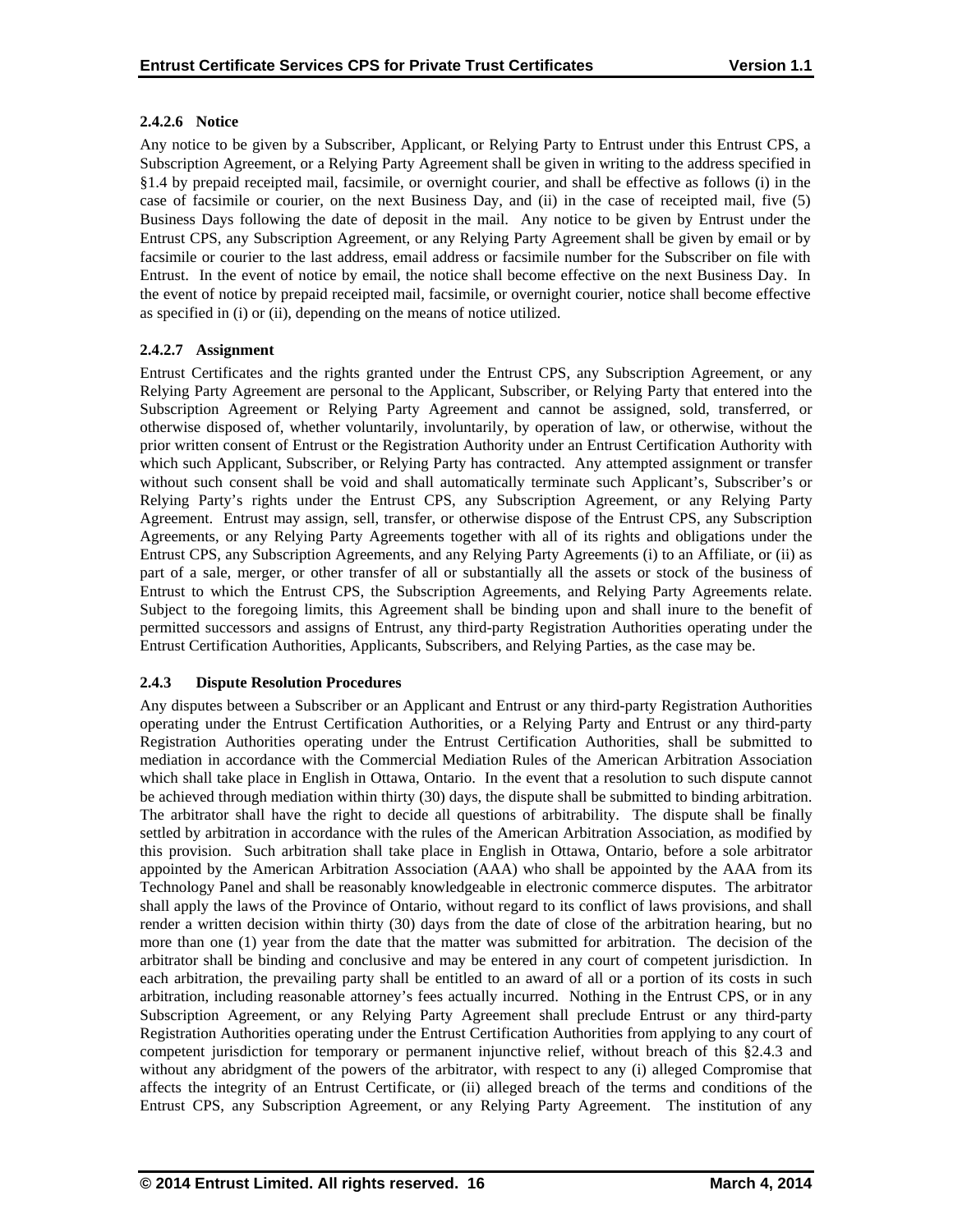arbitration or any action shall not relieve an Applicant, Subscriber or Relying Party of its obligations under the Entrust CPS, any Subscription Agreement, or any Relying Party Agreement.

## **2.4.3.1 Limitation Period on Arbitrations and Actions**

Any and all arbitrations or legal actions in respect to a dispute that is related to an Entrust Certificate or any services provided in respect to an Entrust Certificate shall be commenced prior to the end of one (1) year after (i) the expiration or revocation of the Entrust Certificate in dispute, or (ii) the date of provision of the disputed service or services in respect to the Entrust Certificate in dispute, whichever is sooner. If any arbitration or action in respect to a dispute that is related to an Entrust Certificate or any service or services provided in respect to an Entrust Certificate is not commenced prior to such time, any party seeking to institute such an arbitration or action shall be barred from commencing or proceeding with such arbitration or action.

## **2.5 Fees**

The fees for services provided by Entrust in respect to Entrust Certificates are set forth in the Entrust Repository. These fees are subject to change, and any such changes shall become effective immediately after posting in the Entrust Repository. The fees for services provided by independent third-party Registration Authorities, Resellers and Co-marketers in respect to Entrust Certificates are set forth on the web sites operated by such Registration Authorities, Resellers and Co-marketers. These fees are subject to change, and any such changes shall become effective immediately after posting in such web sites.

## **2.5.1 Certificate Issuance or Renewal Fees**

See the Entrust Repository for the fees charged by Entrust. See the web sites operated by Registration Authorities operating under the Entrust Certification Authorities, Resellers, and Co-marketers for the fees charged by such Registration Authorities, Resellers, and Co-marketers.

## **2.5.2 Certificate Access Fees**

See the Entrust Repository for the fees charged by Entrust. See the web sites operated by Registration Authorities operating under the Entrust Certification Authorities, Resellers, and Co-marketers for the fees charged by such Registration Authorities, Resellers, and Co-marketers.

## **2.5.3 Revocation or Status Information Access Fees**

See the Entrust Repository for the fees charged by Entrust. See the web sites operated by Registration Authorities operating under the Entrust Certification Authorities, Resellers, and Co-marketers for the fees charged by such Registration Authorities, Resellers, and Co-marketers.

## **2.5.4 Fees for Other Services such as Policy Information**

See the Entrust Repository for the fees charged by Entrust. See the web sites operated by Registration Authorities operating under the Entrust Certification Authorities, Resellers, and Co-marketers for the fees charged by such Registration Authorities, Resellers, and Co-marketers.

## **2.5.5 Refund Policy**

Neither Entrust nor any Registration Authorities operating under the Entrust Certification Authorities nor any Resellers or Co-Marketers provide any refunds for Entrust Certificates or services provided in respect to Entrust Certificates.

## **2.6 Publication and Repositories**

Entrust maintains the Entrust Repository to store various information related to Entrust Certificates and the operation of Entrust Certification Authorities, Entrust Registration Authorities, and third-party Registration Authorities operating under the Entrust Certification Authorities. The Entrust CPS and various other related information is published in the Entrust Repository. The Entrust CPS is also available from Entrust in hard copy upon request.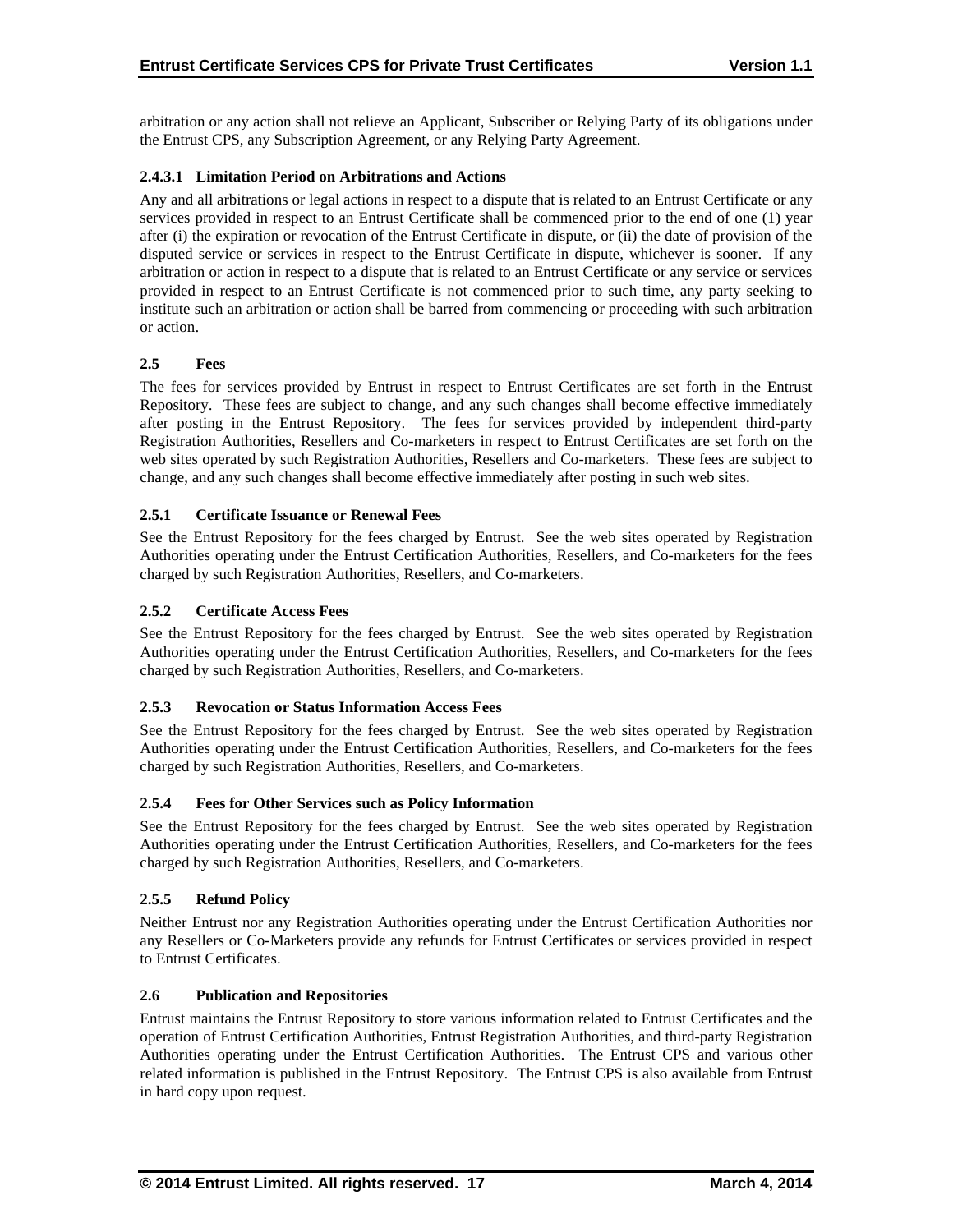## **2.6.1 Publication of CA Information**

The following Entrust Certificate information is published in the Entrust Repository:

- (i) the Entrust CPS;
- (ii) information and agreements regarding the subscription for and reliance on Entrust Certificates; and
- (iii) revocations of Entrust Certificates performed by an Entrust Certification Authority, published in a Certificate Revocation List (CRL).

The data formats used for Entrust Certificates and for Certificate Revocation Lists in the Entrust Repository are in accordance with the associated definitions in §7.

## **2.6.2 Frequency of Publication**

The Entrust CPS may be re-issued and published in accordance with the policy set forth in §8.

## **2.6.3 Access Controls**

The Entrust CPS is published in the Entrust Repository. The Entrust CPS will be available to all Applicants, Subscribers and Relying Parties, but may only be modified by the Entrust Policy Authority.

## **2.6.4 Repositories**

The Entrust Certification Authorities maintain the Entrust Repositories to allow access to Entrust Certificate-related and CRL information. The information in the Entrust Repositories is accessible through a web interface and is periodically updated as set forth in this Entrust CPS. The Entrust Repositories are the only approved source for CRL and other information about Entrust Certificates.

## **2.7 Compliance Audit**

## **2.7.1 Frequency of Entity Compliance Audit**

Entrust Certification Authorities, Entrust-operated Registration Authorities, and independent third-party Registration Authorities operating under the Entrust Certification Authorities shall be audited once per calendar year for compliance with the practices and procedures set forth in the Entrust CPS. If the results of an audit report recommend remedial action, Entrust or the applicable independent third-party Registration Authority shall initiate corrective action within thirty (30) days of receipt of such audit report.

## **2.7.2 Identity/Qualifications of Auditor**

The compliance audit of Entrust Certification Authorities shall be performed by a certified public accounting firm with a demonstrated competency in the evaluation of Certification Authorities and Registration Authorities.

## **2.7.3 Auditor's Relationship to Audited Party**

The certified public accounting firm selected to perform the compliance audit for the Entrust Certification Authorities, Entrust-operated Registration Authorities, or independent third-party operated Registration Authorities under the Entrust Certification Authorities shall be independent from the entity being audited.

## **2.7.4 Topics Covered by Audit**

The compliance audit shall test compliance of Entrust Certification Authorities, Entrust-operated Registration Authorities, or independent third-party operated Registration Authorities under the Entrust Certification Authorities against the policies and procedures set forth in:

- i. the Entrust CPS; and
- ii. the WebTrust Program for Certification Authorities.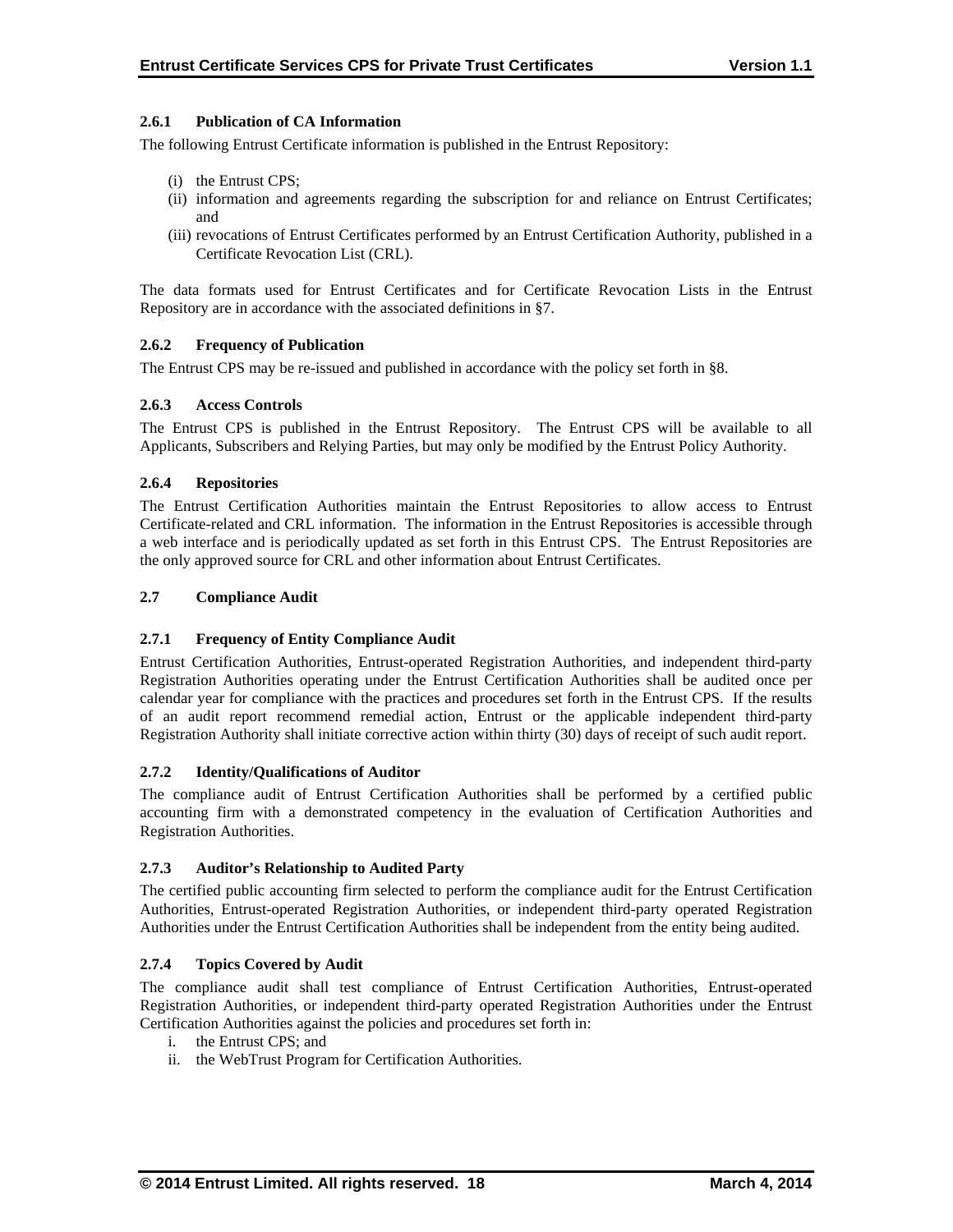## **2.7.5 Actions Taken as a Result of Deficiency**

Upon receipt of a compliance audit that identifies any deficiencies, the audited Entrust Certification Authority, Entrust-operated Registration Authority, or independent third-party operated Registration Authority under an Entrust Certification Authority shall use commercially reasonable efforts to correct any such deficiencies in an expeditious manner.

## **2.7.6 Communication of Results**

The results of all compliance audits shall be communicated, in the case of Entrust Certification Authorities, to the Entrust Policy Authority, and, in the case of any Entrust-operated Registration Authorities under an Entrust Certification Authorities, to the Entrust Policy Authority, and in the case of third-party Registration Authorities operating under an Entrust Certification Authority, to the operational authority for such Registration Authority.

The results of the most recent compliance audit will be posted to the Repository.

## **2.8 Confidentiality**

Neither Entrust nor any independent third-party Registration Authorities operating under the Entrust Certification Authorities, nor any Resellers or Co-Marketers shall disclose or sell Applicant or Subscriber names (or other information submitted by an Applicant or Subscriber when applying for an Entrust Certificate), except in accordance with this Entrust CPS, a Subscription Agreement, or a Relying Party Agreement. Entrust and all independent third-party Registration Authorities operating under the Entrust Certification Authorities, and all Resellers and Co-Marketers shall use a commercially reasonable degree of care to prevent such information from being used or disclosed for purposes other than those set forth in the Entrust CPS, a Subscription Agreement, or a Relying Party Agreement. Notwithstanding the foregoing, Applicants and Subscribers acknowledge that some of the information supplied with an Entrust Certificate Application is incorporated into Entrust Certificates and that Entrust and all independent third-party Registration Authorities operating under the Entrust Certification Authorities, and all Resellers and Co-Marketers shall be entitled to make such information publicly available.

## **2.8.1 Types of Information to be Kept Confidential**

Information that is supplied by Applicants, Subscribers, or Relying Parties for the subscription for, use of, or reliance upon an Entrust Certificate, and which is not included in the information described in §2.8.2 below, shall be considered to be confidential. Entrust and independent third-party Registration Authorities under the Entrust Certification Authorities shall be entitled to disclose such information to any subcontractors or agents that are assisting Entrust in the verification of information supplied in Entrust Certificate Applications or that are assisting Entrust in the operation of the Entrust Certification Authorities or Entrust-operated Registration Authorities. Information considered to be confidential shall not be disclosed unless compelled pursuant to legal, judicial, or administrative proceedings, or otherwise required by law. Entrust and independent third-party Registration Authorities under the Entrust Certification Authorities shall be entitled to disclose information that is considered to be confidential to legal and financial advisors assisting in connection with any such legal, judicial, administrative, or other proceedings required by law, and to potential acquirors, legal counsel, accountants, banks and financing sources and their advisors in connection with mergers, acquisitions, or reorganizations.

## **2.8.2 Types of Information not Considered Confidential**

Information that is included in an Entrust Certificate or a Certificate Revocation List shall not be considered confidential. Information contained in the Entrust CPS shall not be considered confidential. Without limiting the foregoing, information that (i) was or becomes known through no fault of Entrust, an independent third-party Registration Authority under an Entrust Certification Authority, a Reseller, or a Co-marketer, (ii) was rightfully known or becomes rightfully known to Entrust, an independent third-party Registration Authority under the Entrust Certification Authority, a Reseller, or a Co-marketer without confidential or proprietary restriction from a source other than the Subscriber, (iii) is independently developed by Entrust, an independent third-party Registration Authority under an Entrust Certification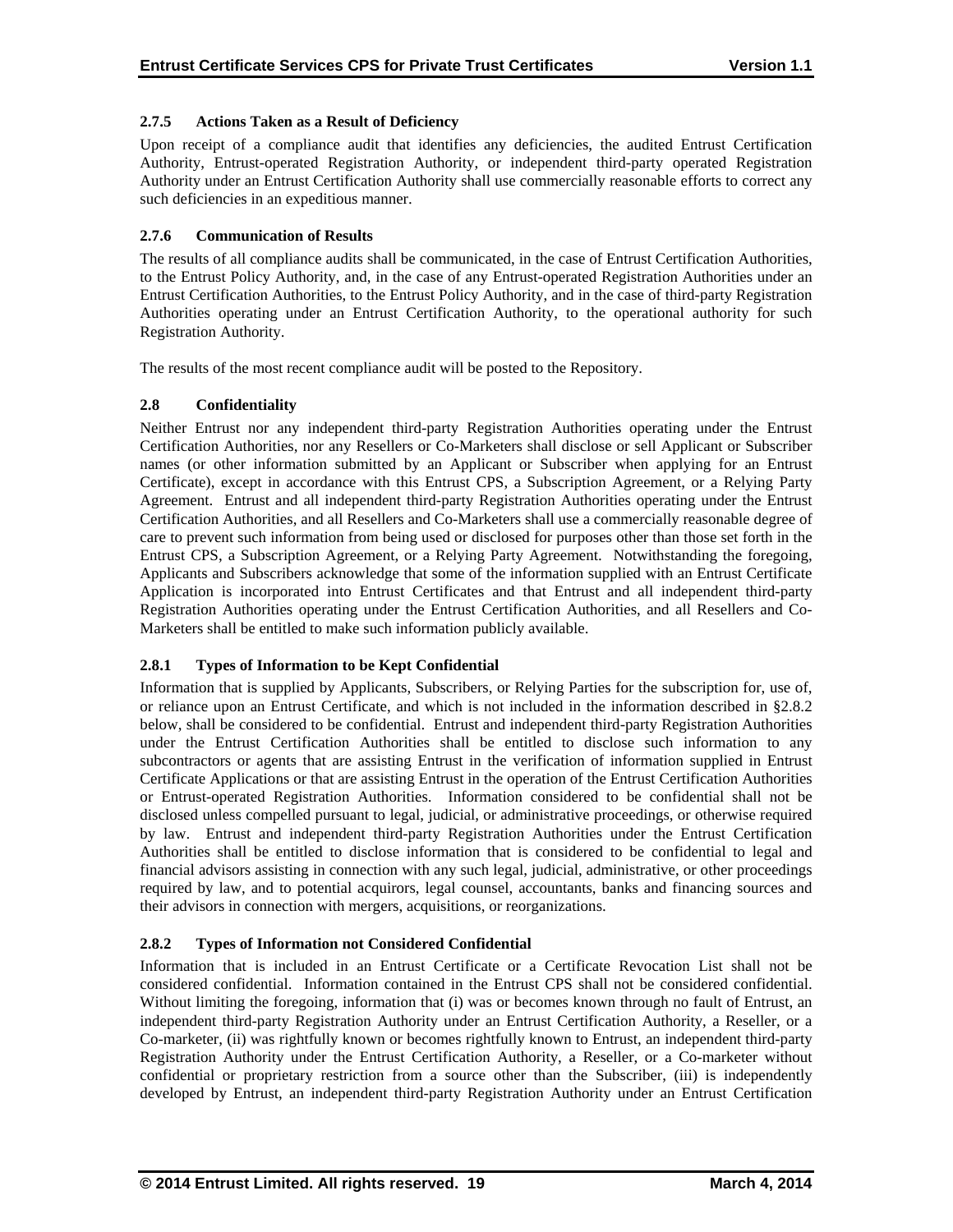Authority, a Reseller, or a Co-marketer, or (iv) is approved by a Subscriber for disclosure, shall not be considered confidential.

## **2.8.3 Disclosure of Certificate Revocation/Suspension Information**

If an Entrust Certificate is revoked by an Entrust Certification Authority, a serial number will be included in the Certificate Revocation List entry for the revoked Entrust Certificate.

## **2.8.4 Release to Law Enforcement Officials**

Entrust, independent third-party Registration Authorities under an Entrust Certification Authority, Resellers, and Co-marketers shall have the right to release information that is considered to be confidential to law enforcement officials in compliance with applicable law.

## **2.8.5 Release as Part of Civil Discovery**

Entrust, independent third-party Registration Authorities under an Entrust Certification Authority, Resellers, and Co-marketers may disclose information that is considered confidential during the course of any arbitration, litigation, or any other legal, judicial, or administrative proceeding relating to such information. Any such disclosures shall be permissible provided that Entrust, the independent third-party Registration Authority, Reseller, or Co-marketer uses commercially reasonable efforts to obtain a courtentered protective order restricting the use and disclosure of any such information to the extent reasonably required for the purposes of such arbitration, litigation, or any other legal, judicial, or administrative proceeding.

## **2.8.6 Disclosure Upon Owner's Request**

Entrust, independent third-party Registration Authorities under an Entrust Certification Authority, Resellers, and Co-marketers may disclose information provided to Entrust, such Registration Authority, Reseller or Co-marketer, by an Applicant, a Subscriber, or a Relying Party upon request of such Applicant, Subscriber, or Relying Party.

## **2.8.7 Other Information Release Circumstances**

No stipulation.

## **2.9 Intellectual Property Rights**

Entrust retains all right, title, and interest (including all intellectual property rights), in, to and under all Entrust Certificates, except for any information that is supplied by an Applicant or a Subscriber and that is included in an Entrust Certificate, which information shall remain the property of the Applicant or Subscriber. All Applicants and Subscribers grant to Entrust and any Registration Authorities operating under the Entrust Certification Authorities a non-exclusive, worldwide, paid-up, royalty-free license to use, copy, modify, publicly display, and distribute such information, by any and all means and through any and all media whether now known or hereafter devised for the purposes contemplated under the Entrust CPS, the Subscriber's Subscription Agreement, and any Relying Party Agreements. Entrust and any Registration Authorities operating under the Entrust Certification Authorities shall be entitled to transfer, convey, or assign this license in conjunction with any transfer, conveyance, or assignment as contemplated in §2.4.2.7. Entrust grants to Subscribers and Relying Parties a non-exclusive, non-transferable license to use, copy, and distribute Entrust Certificates, subject to such Entrust Certificates being used as contemplated under the Entrust CPS, the Subscriber's Subscription Agreement, and any Relying Party Agreements, and further provided that such Entrust Certificates are reproduced fully and accurately and are not published in any publicly available database, repository, or directory without the express written permission of Entrust. Except as expressly set forth herein, no other right is or shall be deemed to be granted, whether by implication, estoppel, inference or otherwise. Subject to availability, Entrust may in its discretion make copies of one or more Cross Certificate(s) available to Subscribers for use solely with the Entrust Certificate issued to such Subscribers. Entrust retains all right, title, and interest (including all intellectual property rights), in, to and under the Cross Certificate(s).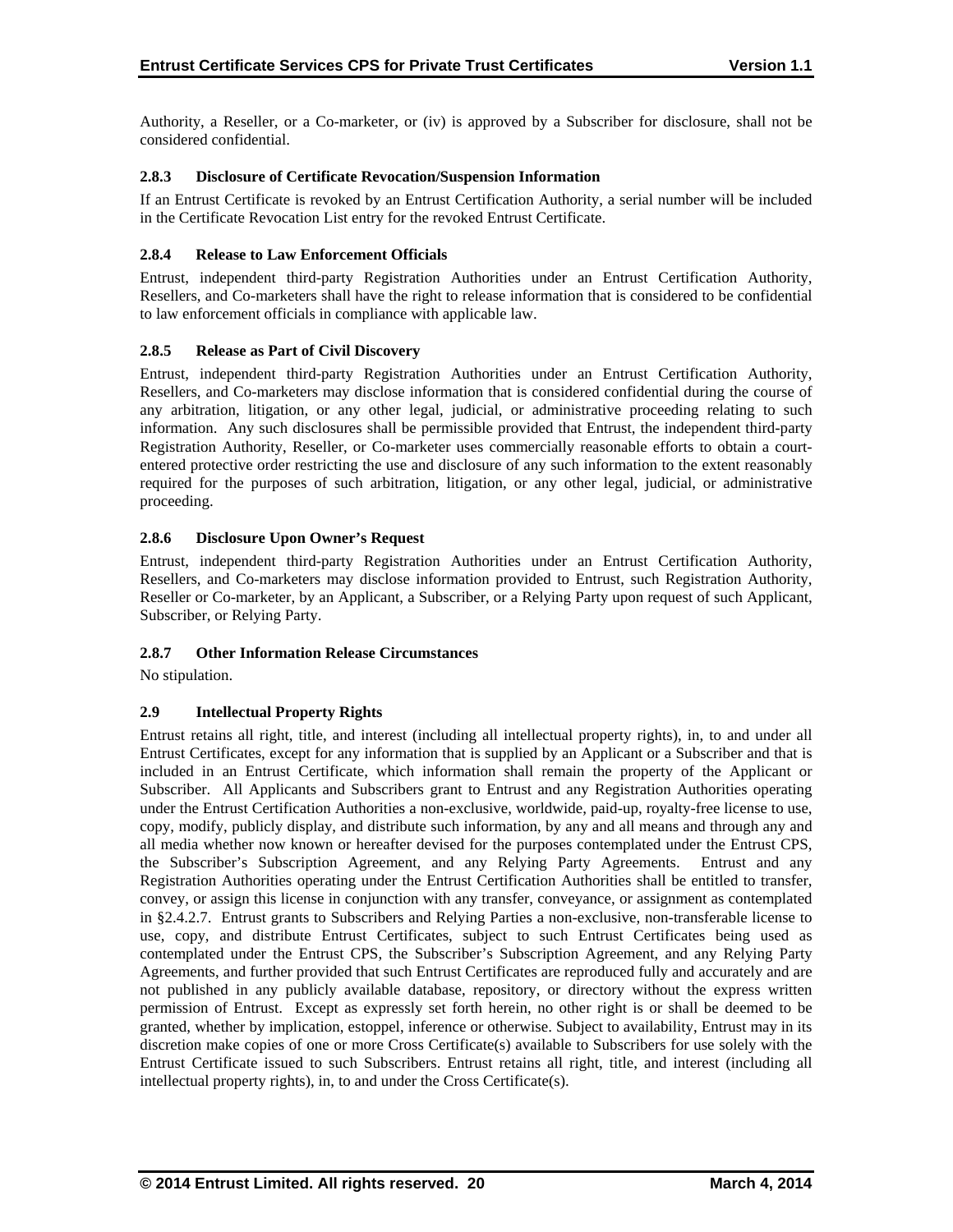Entrust grants permission to reproduce the Entrust CPS provided that (i) the copyright notice on the first page of this Entrust CPS is retained on any copies of the Entrust CPS, and (ii) the Entrust CPS is reproduced fully and accurately. Entrust retains all right, title, and interest (including all intellectual property rights), in, to and under the Entrust CPS.

In no event shall Entrust or any independent third-party Registration Authority operating under an Entrust Certification Authority, or any Resellers or Co-marketers, or any subcontractors, distributors, agents, suppliers, employees, or directors of any of the foregoing be liable to any Applicants, Subscribers, or Relying Parties or any other third parties for any losses, costs, liabilities, expenses, damages, claims, or settlement amounts arising from or relating to claims of infringement, misappropriation, dilution, unfair competition, or any other violation of any patent, trademark, copyright, trade secret, or any other intellectual property or any other right of person, entity, or organization in any jurisdiction arising from or relating to any Entrust Certificate or arising from or relating to any services provided in relation to any Entrust Certificate.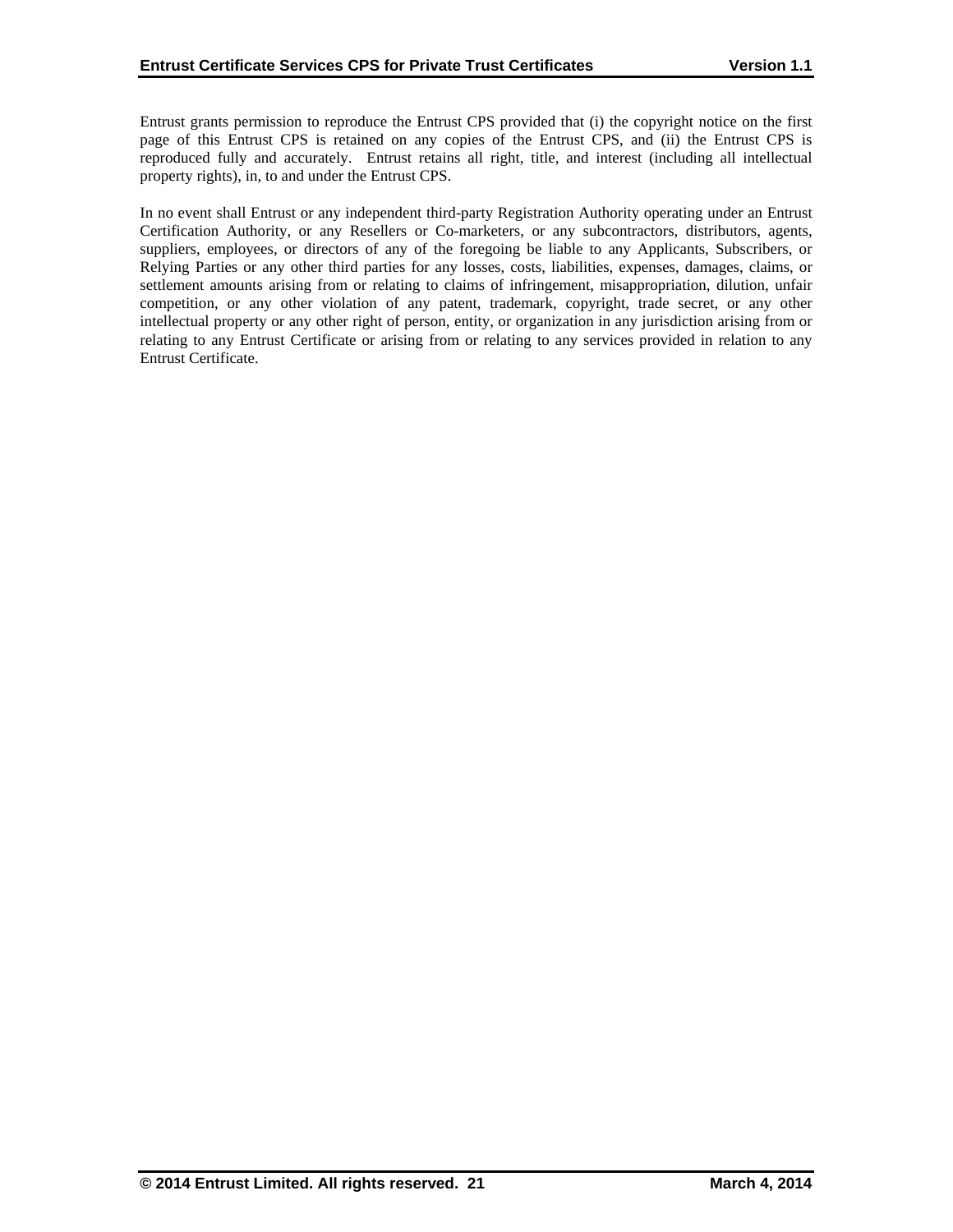## **3 Identification and Authentication**

## **3.1 Initial Registration**

Before issuing an Entrust Certificate, the Entrust Certification Authorities ensure that all Subject organization information in the Entrust Certificate conforms to the requirements of, and has been verified in accordance with the procedures prescribed in this CPS and matches the information confirmed and documented by the Registration Authority pursuant to its verification processes.

## **3.1.1 Types of Names**

## Entrust Private SSL Certificates

The Subject names in an Entrust Private SSL Certificate comply with the X.501 Distinguished Name (DN) form. Entrust Certification Authorities shall use a single naming convention as set forth below. Each Entrust Private SSL Certificate shall contain the following information:

- (i) "Country Name" (C) which is the two-letter ISO 3166 code for the country in which the Applicant is located and plans to host the secure server on which the Applicant is intending to install the Entrust Private SSL Certificate;
- (ii) "Organization Name" (O) which is the name of the organization in the case of a corporation, partnership, or other entity. In the case of a sole proprietorship, the organization name can be the name of the Applicant;
- (iii) "Organizational Unit Name" (OU) which is an optional field. The OU field may be used to distinguish between different organizational groups within an organization (for example, to distinguish between human resources, marketing, and development);
- (iv) "Common Name" (CN) which is the fully qualified hostname or path used in the DNS of the secure server on which the Applicant is intending to install the Entrust Private SSL Certificate;
- (v) "State" (ST), which is the state or province of the organization's place of business, if applicable; and
- (vi) "Subject Alternative Name" (SAN), which is the fully qualified hostname or path used in the DNS of the secure server on which the Applicant is intending to install the Entrust Private SSL Certificate. There may be multiple SANs in each Entrust Private SSL Certificate.

## Entrust Mobile Device Certificates

The Subject names in an Entrust Mobile Device Certificate comply with the X.501 Distinguished Name (DN) form. Entrust Certification Authorities shall use a single naming convention as set forth below. Each Entrust Mobile Device Certificate shall contain the following information:

- (i) "Country Name" (C) which is the two-letter ISO 3166 code for the country in which the Applicant is located;
- (ii) "Organization Name" (O) which is the name of the organization in the case of a corporation, partnership, or other entity. In the case of a sole proprietorship, the organization name can be the name of the Applicant;
- (iii) "Organizational Unit Name" (OU) which is an optional field. The OU field may be used to distinguish between different organizational groups within an organization (for example, to distinguish between human resources, marketing, and development);
- (iv) "Common Name" (CN) which is a unique alpha-numeric identifier, Subscriber name, or a unique alpha-numeric identifier plus Subscriber name which has been approved by the Subscriber administration contact; and
- (v) Optionally, "Subject Alternative Name" (SAN) which is the email address of the Subscriber.

## **3.1.2 Need for Names to Be Meaningful**

The certificates issued pursuant to this CPS are meaningful only if the names that appear in the certificates can be understood and used by Relying Parties. Names used in the certificates must identify the person or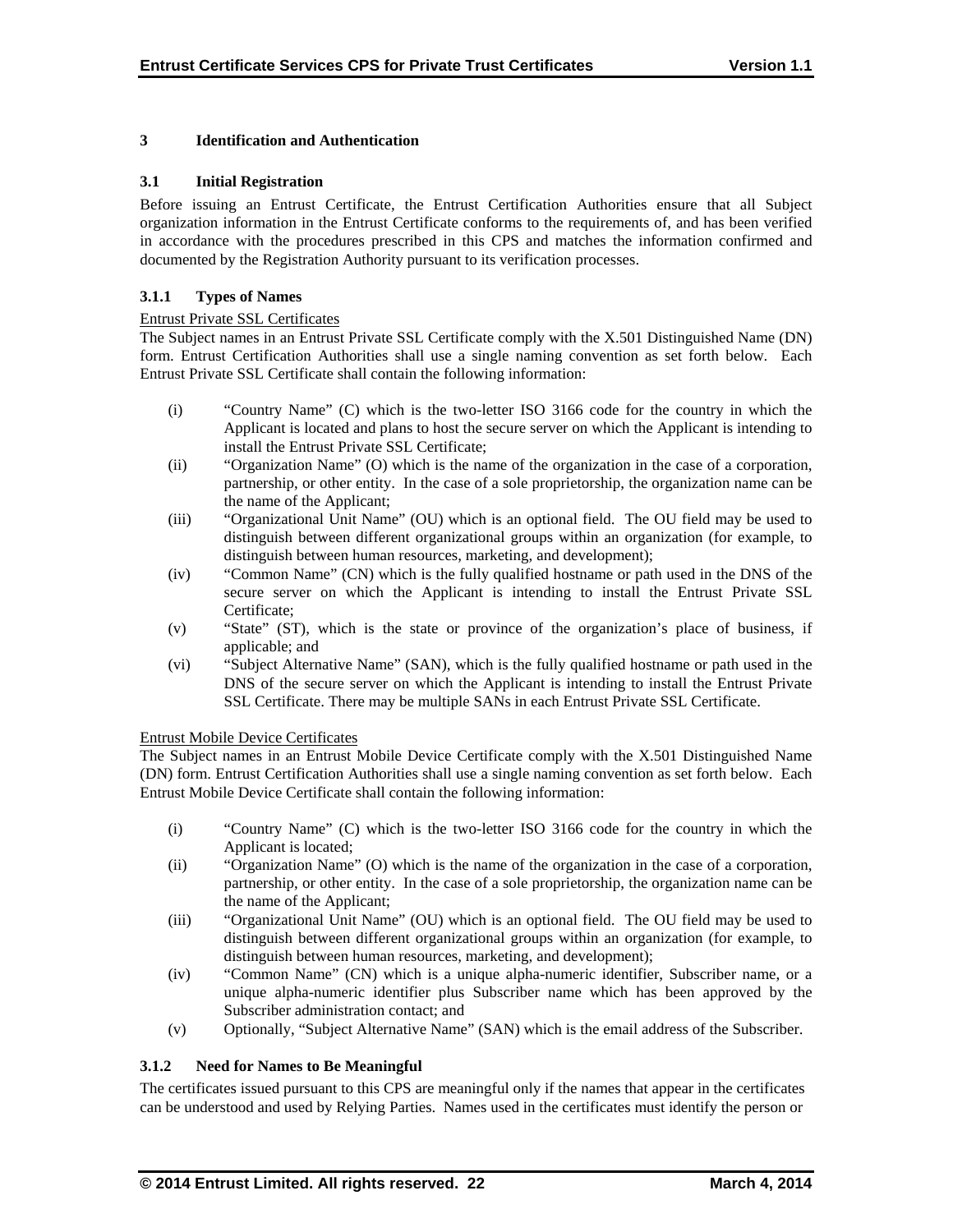object to which they are assigned in a meaningful way. CAs shall not issue certificates to the subscribers that contain domain names, IP addresses, DN, URL, and/or e-mail addresses that the subscribers do not legitimately own or control. Examples of fields and extensions where these names appear include subject DN and subject alternative names.

## Entrust Private SSL Certificates

The value of the Common Name to be used in an Entrust Private SSL Certificate shall be the Applicant's fully qualified hostname or path that is used in the DNS of the secure server on which the Applicant is intending to install the Entrust Private SSL Certificate.

## **3.1.3 Rules for Interpreting Various Name Forms**

Subject names for Entrust Certificates shall be interpreted as set forth in §3.1.1 and §3.1.2.

## **3.1.4 Uniqueness of Names**

Names shall be defined unambiguously for each Subject in an Entrust Repository. The Distinguished Name attribute will usually be unique to the Subject to which it is issued. Each Entrust Certificate shall be issued a unique serial number within the name space of the issuing Entrust Certification Authority.

## **3.1.5 Name Claim Dispute Resolution Procedure**

The Subject names in Entrust Certificates are issued on a "first come, first served" basis. By accepting a Subject name for incorporation into an Entrust Certificate, a Registration Authority operating under an Entrust Certification Authority does not determine whether the use of such information infringes upon, misappropriates, dilutes, unfairly competes with, or otherwise violates any intellectual property right or any other rights of any person, entity, or organization. The Entrust Certification Authorities and any Registration Authorities operating under the Entrust Certification Authorities neither act as an arbitrator nor provide any dispute resolution between Subscribers or between Subscribers and third-party complainants in respect to the use of any information in an Entrust Certificate. The Entrust CPS does not bestow any procedural or substantive rights on any Subscriber or third-party complainant in respect to any information in an Entrust Certificate. Neither the Entrust Certification Authorities nor any Registration Authorities operating under the Entrust Certification Authorities shall in any way be precluded from seeking legal or equitable relief (including injunctive relief) in respect to any dispute between Subscribers or between Subscribers and third-party complainants or in respect to any dispute between Subscribers and an Entrust Certification Authority or a Registration Authority operating under an Entrust Certification Authority or between a third-party complainant and an Entrust Certification Authority or a Registration Authority operating under an Entrust Certification Authority arising out of any information in an Entrust Certificate. Entrust Certification Authorities and Registration Authorities operating under Entrust Certification Authorities shall respectively have the right to revoke and the right to request revocation of Entrust Certificates upon receipt of a properly authenticated order from an arbitrator or court of competent jurisdiction requiring the revocation of an Entrust Certificate.

## **3.1.6 Recognition, Authentication and Role of Trademarks**

An Entrust Certification Authority or a Registration Authority operating under an Entrust Certification Authority may, in certain circumstances, take action in respect to an Entrust Certificate containing information that possibly violates the trademark rights of a third-party complainant. In the event that a third-party complainant provides an Entrust Certification Authority or a Registration Authority operating under an Entrust Certification Authority with (i) a certified copy that is not more than three (3) months old of a trademark registration from the principal trademark office in any one of the United States, Canada, Japan, Australia or any of the member countries of the European Union, and further provided that such registration is still in full force and effect, and (ii) a copy of a prior written notice to the Subscriber of the Entrust Certificate in dispute, stating that the complainant believes that information in the Subscriber's Entrust Certificate violates the trademark rights of the complainant, and (iii) a representation by the complainant indicating the means of notice and basis for believing that such notice was received by the Subscriber of the Entrust Certificate in dispute, an Entrust Certification Authority or a Registration Authority operating under an Entrust Certification Authority may initiate the following actions. The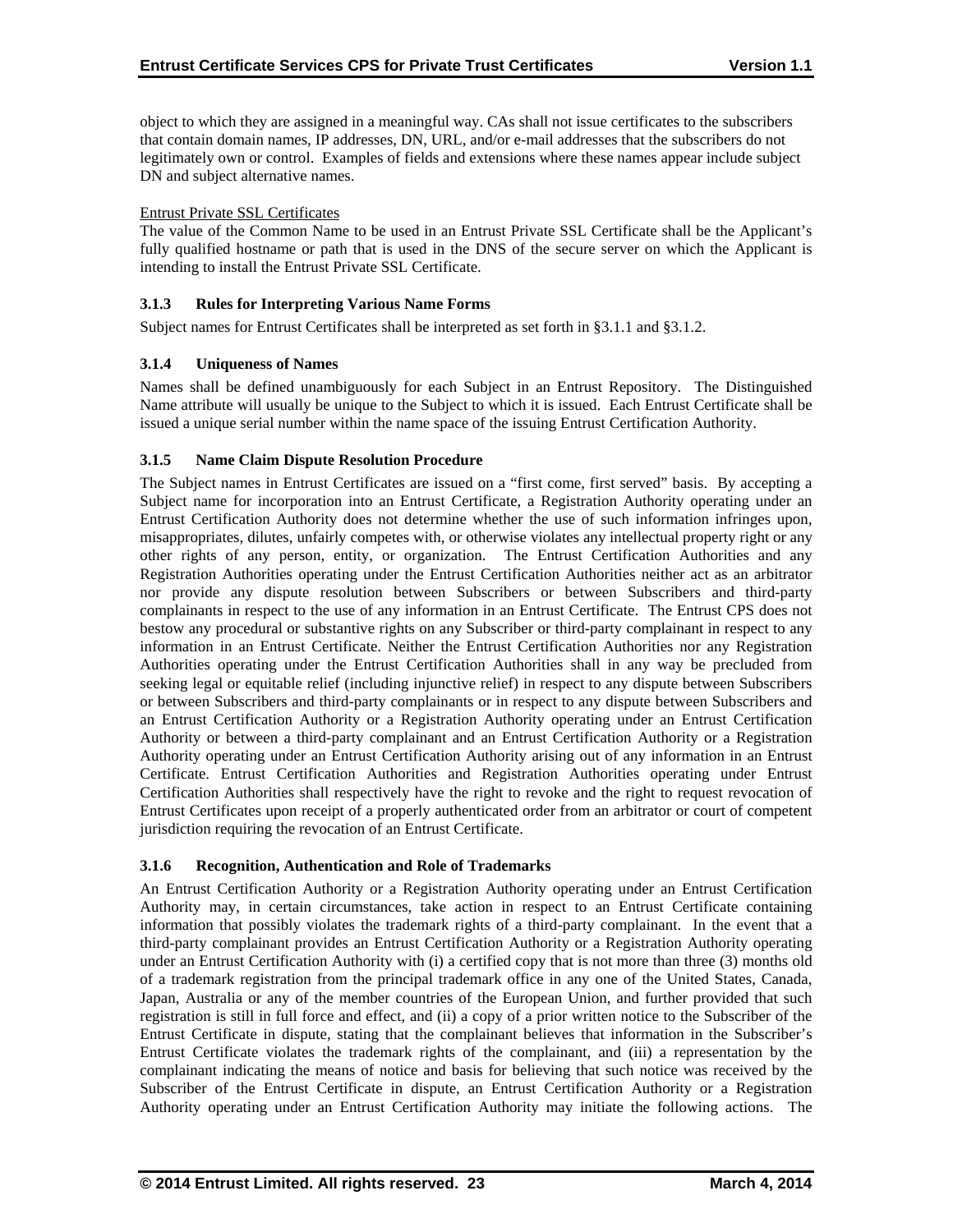Entrust Certification Authority or the Registration Authority operating under an Entrust Certification Authority may determine whether the issue date of the Subscriber's Entrust Certificate predates the registration date on the trademark registration provided by the complainant. If the date of issuance of the Subscriber's Certificate predates the trademark registration date, the Entrust Certification Authority or the Registration Authority operating under the Entrust Certification Authority will take no further action unless presented with an authenticated order from an arbitrator or court of competent jurisdiction. If the date of issuance of the Entrust Certificate is after the registration date on the trademark registration provided by the complainant, the Entrust Certification Authority or the Registration Authority operating under the Entrust Certification Authority shall request that the Subscriber provide a proof of ownership for the Subscriber's own corresponding trademark registration from the principal trademark office in any one of the United States, Canada, Japan, Australia or any of the member countries of the European Union. If the Subscriber can provide a certified copy, as set forth above, that predates or was issued on the same date as the complainant's trademark registration, the Entrust Certification Authority or the Registration Authority operating under the Entrust Certification Authority will take no further action unless presented with an authenticated order from an arbitrator or court of competent jurisdiction. If the Subscriber does not respond within ten (10) Business Days, or if the date on the certified copy of the trademark registration provided by the Subscriber postdates the certified copy of the trademark registration provided by the complainant, the Entrust Certification Authority and the Registration Authorities operating under that Entrust Certification Authority respectively may revoke or may request revocation of the disputed Entrust Certificate.

If a Subscriber files litigation against a complainant, or if a complainant files litigation against a Subscriber, and such litigation is related to any information in an issued Entrust Certificate, and if the party instigating the litigation provides an Entrust Certification Authority or a Registration Authority operating under an Entrust Certification Authority with a copy of the file-stamped complaint or statement of claim, the Entrust Certification Authority will maintain the current status of the Entrust Certificate or the Registration Authority operating under the Entrust Certification Authority will request that the Entrust Certification Authority maintain the current status of the Entrust Certificate, subject to any requirements to change the status of such Entrust Certificate otherwise provided or required under this Entrust CPS, a Subscription Agreement, or any Relying Party Agreement. During any litigation, an Entrust Certification Authority will not revoke and a Registration Authority operating under an Entrust Certification Authority will not request revocation of an Entrust Certificate that is in dispute unless ordered by an arbitrator or a court of competent jurisdiction or as otherwise provided or required under this Entrust CPS, a Subscription Agreement, or any Relying Party Agreement. In the event of litigation as contemplated above, Entrust Certification Authorities and Registration Authorities operating under the Entrust Certification Authorities will comply with any directions by a court of competent jurisdiction in respect to an Entrust Certificate in dispute without the necessity of being named as a party to the litigation. If named as a party in any litigation in respect to an Entrust Certificate, Entrust and/or any third party operating a Registration Authority under an Entrust Certification Authority shall be entitled to take any action that it deems appropriate in responding to or defending such litigation. Any Subscriber or Relying Party that becomes involved in any litigation in respect to an Entrust Certificate shall remain subject to all of the terms and conditions of the Entrust CPS, the Subscriber's Subscription Agreement, and the Relying Party's Relying Party Agreement.

Registration Authorities operating under an Entrust Certification Authority shall notify the Entrust Certification Authority of any disputes of which such Registration Authority is aware and which relate to any information contained in an Entrust Certificate whose issuance was requested by such Registration Authority.

## **3.1.7 Method to Prove Possession of Private Key**

For Key Pairs generated by the Applicant, Entrust Certification Authorities perform proof of possession tests for CSRs created using reversible asymmetric algorithms (such as RSA) by validating the signature on the CSR submitted by the Applicant with the Entrust Certificate Application.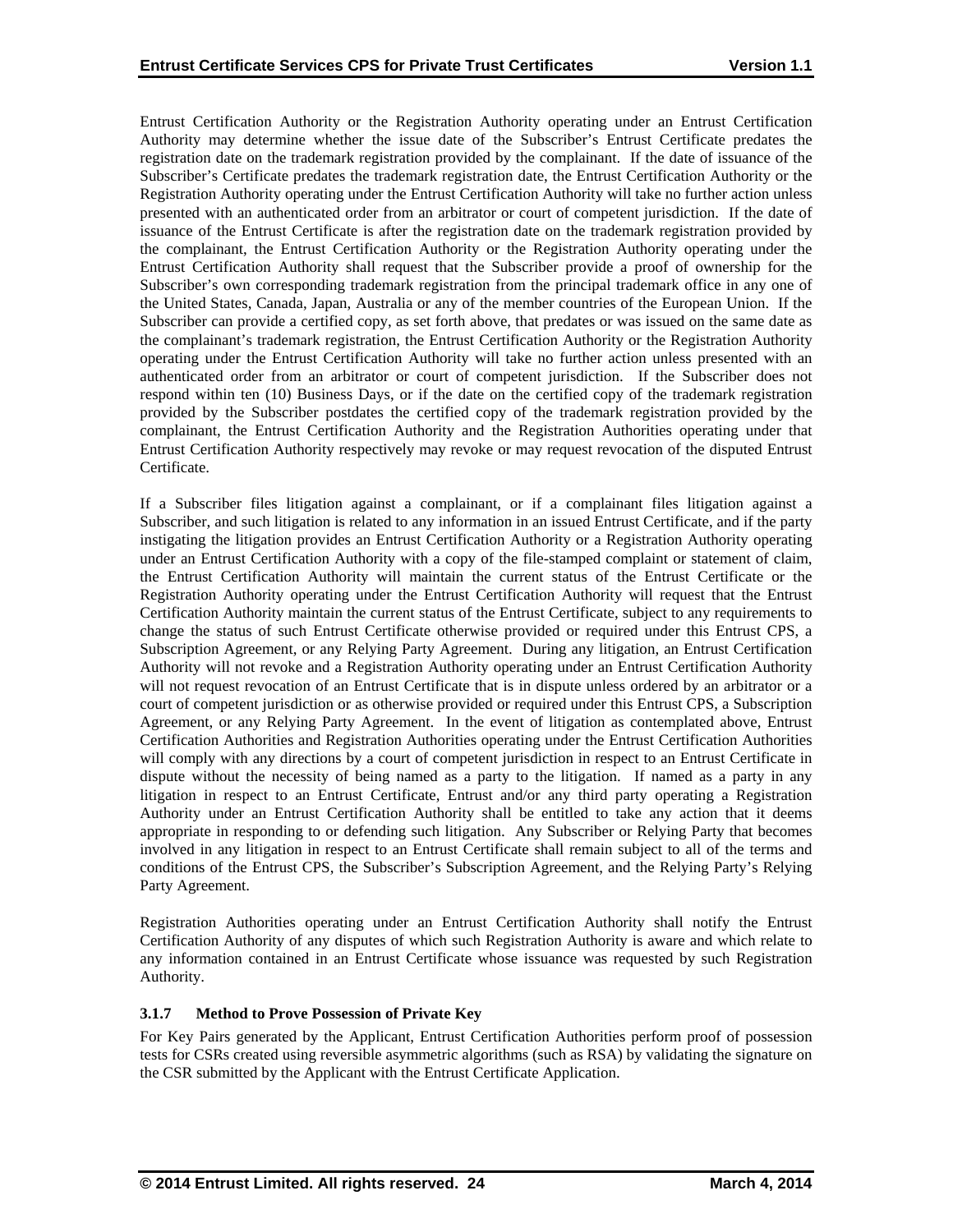## **3.1.8 Authentication of Organizational Identity**

Registration Authorities operating under the Entrust Certification Authorities shall perform a limited verification of any organizational identities that are submitted by an Applicant or Subscriber. Registration Authorities operating under the Entrust Certification Authorities shall determine whether the organizational identity, address, and domain name provided with an Entrust Certificate Application are consistent with information contained in third-party databases and/or governmental sources. The information and sources used for the limited verification of Entrust Certificate Applications may vary depending on the jurisdiction of the Applicant or Subscriber.

In the case of organizational identities that are not registered with any governmental sources, Registration Authorities operating under the Entrust Certification Authorities shall use commercially reasonable efforts to confirm the existence of the organization. Such commercially reasonable efforts may include site visits or third-party attestation letter. Registration Authorities operating under the Entrust Certification Authorities shall comply with all verification practices mandated by the Entrust Policy Authority.

## **3.1.9 Authentication of Individual Identity**

Registration Authorities operating under the Entrust Certification Authorities shall use reasonable means to verify any individual identities that are submitted by an Applicant or Subscriber.

An individual identity shall be verified by using a legible copy, which discernibly shows the Applicant's face, of at least one currently valid government-issued photo ID (passport, driver's license, military ID, national ID, or equivalent document type). The copy shall be inspected for any indication of alteration or falsification.

The Applicant's address shall be verified using a trusted form of identification such as a government ID, utility bill, or bank or credit card statement. The same government-issued ID that was used to verify the Applicant's name may be relied upon.

The request shall be verified by contacting the Applicant using a phone number that was provided from a third-party.

## **3.1.10 Authentication of Domain Name**

Private Trust Certificates may use fully qualified or non-fully qualified domain names.

## **3.1.10.1 Fully Qualified Domain Names**

Registration Authorities operating under the Entrust Certification Authorities shall use reasonable means to confirm the Applicant or Subscriber has control of the domain names to be included in the Entrust Certificate. The Registration Authority shall check the WHOIS record to determine who the top level domain (TLD) is registered to. The authorization to use the domain is done by contacting an authorization contact at the entity that registered the domain name or by contacting a user identified in the WHOIS record.

If contacting a user identified in the WHOIS record by email, then only the following emails addresses may be used:

- (i) Supplied by the Domain Name Registrar;
- (ii) Taken from the Domain Name Registrant's "registrant", "technical", or "administrative" contact information, as it appears in the Domain's WHOIS record; or;
- (iii) By pre-pending a local part to a Domain Name as follows:
	- a. Local part One of the following: 'admin', 'administrator', 'webmaster', 'hostmaster', or 'postmaster'; and
	- b. Domain Name Formed by pruning zero or more components from the Registered Domain Name or the requested Fully-Qualified Domain Name.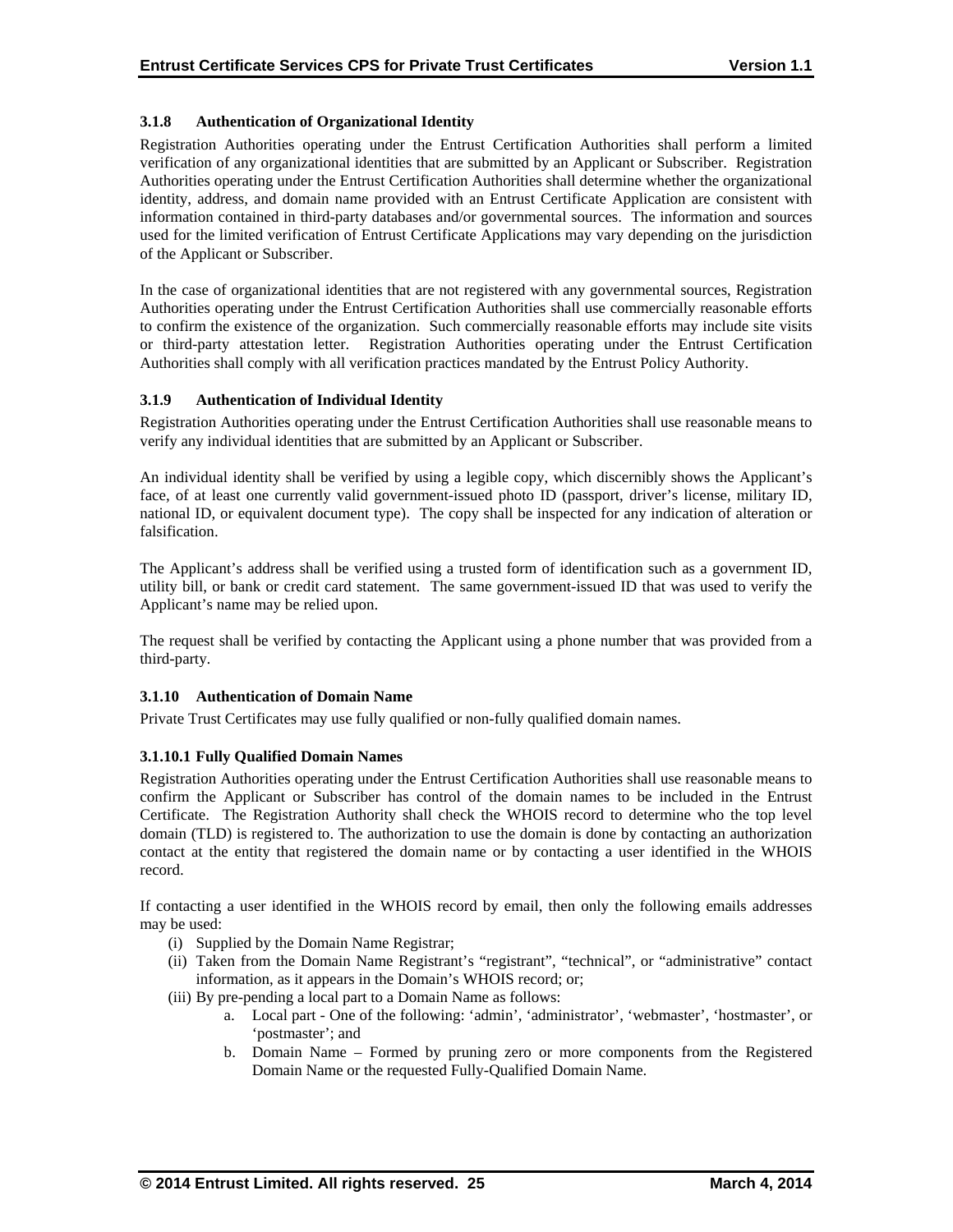## **3.1.10.2 Non-Fully Qualified Domain Names**

Registration Authorities operating under the Entrust Certification Authorities shall allow non-fully qualified domain names to be used. Non-fully qualified domain names can be multi-label name or reserved IP address.

Each non-fully qualified domain name shall be reserved for one Subscriber for each Entrust CA used to issue private trust certificates.

## **3.1.11 Accuracy of Information**

To ensure the accuracy of the information and to ensure that no misleading information is included in the certificate, each verification shall be validated by a verification manager before the information can be used to issue a certificate.

## **3.2 Routine Rekey**

Each Entrust Certificate shall contain a Certificate expiration date. The reason for having an expiration date for a Certificate is to minimize the exposure of the Key Pair associated with the Certificate. For this reason, when processing a new Entrust Certificate Application, Entrust recommends that a new Key Pair be generated and that the new Public Key of this Key Pair be submitted with the Applicant's Entrust Certificate Application. If a Subscriber wishes to continue to use an Entrust Certificate beyond the expiry date for the current Entrust Certificate, the Subscriber must obtain a new Entrust Certificate and replace the Entrust Certificate that is about to expire. Subscribers submitting a new Entrust Certificate Application will be required to complete the initial application process, as described in §4.1.

The Registration Authority that processed the Subscriber's Entrust Certificate Application shall make a commercially reasonable effort to notify Subscribers of the pending expiration of their Entrust Certificate by sending an email to the technical contact listed in the corresponding Entrust Certificate Application. Upon expiration of an Entrust Certificate, the Subscriber shall immediately cease using such Entrust Certificate and shall remove such Entrust Certificate from any devices and/or software in which it has been installed.

For Entrust Certificates, the Subscriber may request a replacement certificate using an existing key pair.

## **3.3 Rekey After Revocation**

Entrust Certification Authorities and Registration Authorities operating under Entrust Certification Authorities do not renew Entrust Certificates that have been revoked. If a Subscriber wishes to use an Entrust Certificate after revocation, the Subscriber must apply for a new Entrust Certificate and replace the Entrust Certificate that has been revoked. In order to obtain another Entrust Certificate, the Subscriber shall be required to complete the initial application process, as described in §4.1. Upon revocation of an Entrust Certificate, the Subscriber shall immediately cease using such Entrust Certificate and shall remove such Entrust Certificate from any devices and/or software in which it has been installed.

## **3.4 Revocation Request**

A Subscriber may request revocation of their Entrust Certificate at any time provided that the Subscriber can validate to the Registration Authority that processed the Subscriber's Entrust Certificate Application that the Subscriber is the person, organization, or entity to whom the Entrust Certificate was issued. The Registration Authority shall authenticate a request from a Subscriber for revocation of their Entrust Certificate by requiring the pass phrase submitted by the Subscriber with the Entrust Certificate Application and/or some subset of the information provided by the Subscriber with the Entrust Certificate Application. Upon receipt and confirmation of such information, the Registration Authority shall then process the revocation request as stipulated in §4.4.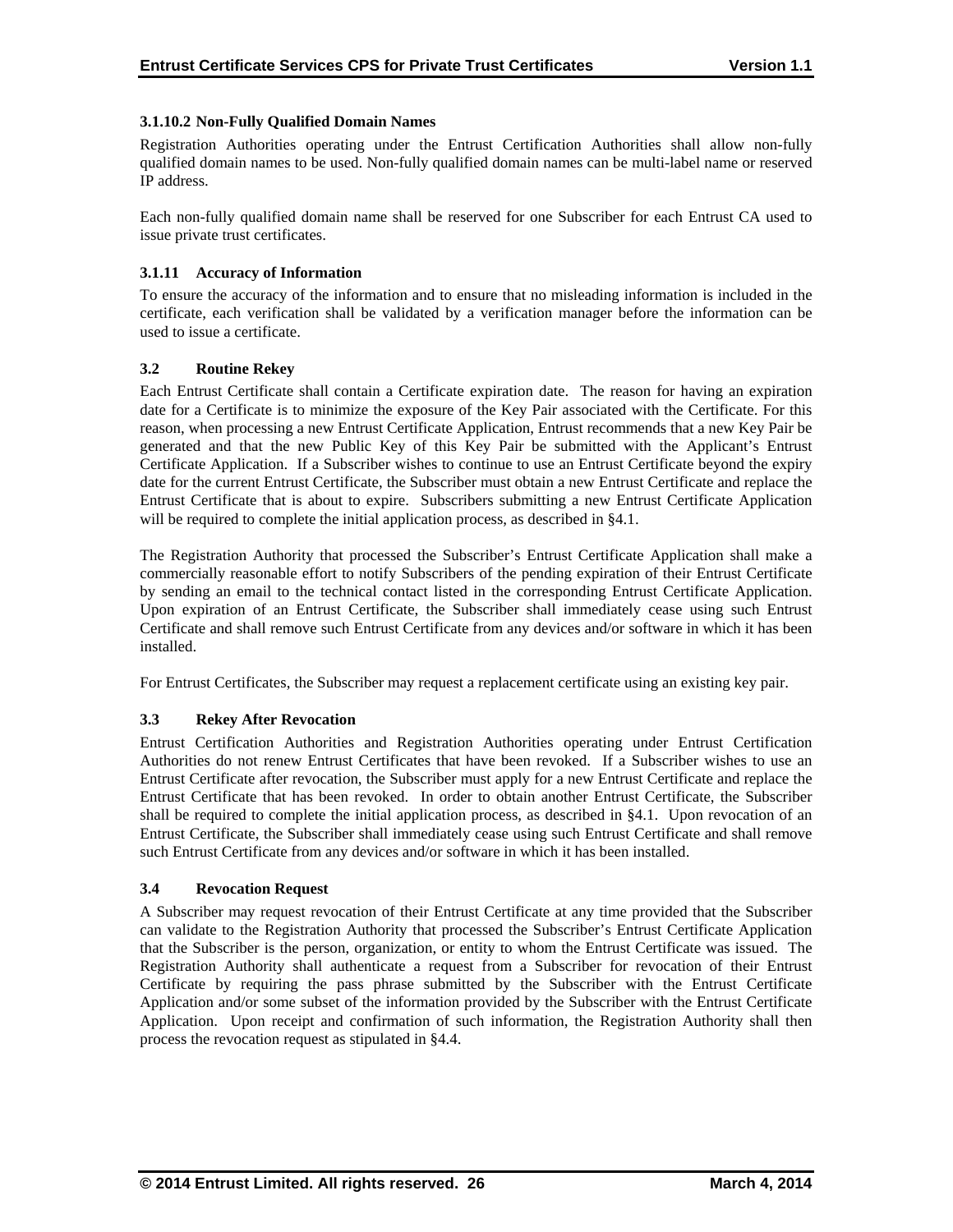## **4 Operational Requirements**

## **4.1 Certificate Application**

To obtain an Entrust Certificate, an Applicant must:

- (i) generate a secure and cryptographically sound Key Pair, if not generated by an Entrust Certification Authority
- (ii) agree to all of the terms and conditions of the Entrust CPS and the Subscription Agreement, and
- (iii) complete and submit an Entrust Certificate Application, providing all information requested by an Entrust-operated Registration Authority or by an independent third-party Registration Authority under an Entrust Certification Authority (a "Registration Authority") without any errors, misrepresentation, or omissions.

Upon an Applicant's completion of the Entrust Certificate Application and acceptance of the terms and conditions of this Entrust CPS and the Subscription Agreement, a Entrust-operated Registration Authority or an independent third-party Registration Authority operating under an Entrust Certification Authority shall follow the procedures described in §3.1.8 and §3.1.9 to perform limited verification of the information contained in the Entrust Certificate Application. If the verification performed by a Registration Authority is successful, the Registration Authority may, in its sole discretion, request the issuance to the Applicant of an Entrust Certificate from an Entrust Certification Authority. If a Registration Authority refuses to request the issuance of an Entrust Certificate, the Registration Authority shall (i) use commercially reasonable efforts to notify the Applicant by email of any reasons for refusal, and (ii) promptly refund any amounts that have been paid in connection with the Entrust Certificate Application.

In the event of successful verification of an Entrust Certificate Application, the Registration Authority shall submit a request to an Entrust Certification Authority for the issuance of an Entrust Certificate and shall notify the Applicant by email once an Entrust Certificate has been issued by the Entrust Certification Authority.

## **4.2 Certificate Issuance**

After performing limited verification of the information provided by an Applicant with an Entrust Certificate Application, a Registration Authority operating under an Entrust Certification Authority may request that an Entrust Certification Authority issue an Entrust Certificate. Upon receipt of a request from a Registration Authority operating under an Entrust Certification Authority, the Entrust Certification Authority may generate and digitally sign an Entrust Certificate in accordance with the Certificate profile described in §7.

Upon issuance of an Entrust Certificate, neither Entrust nor any independent third-party Registration Authority operating under an Entrust Certification Authority, nor any Resellers or Co-marketers, or any subcontractors, distributors, agents, suppliers, employees, or directors of any of the foregoing shall have any obligation to perform any ongoing monitoring, investigation, or verification of the information provided in an Entrust Certificate Application.

## **4.2.1 Circumstances for Certificate Renewal**

In accordance with the Subscription Agreement, Entrust Certification Authorities or Registration Authorities will provide a certificate lifecycle monitoring service which will support certificate renewal.

## **4.2.2 Who May Request Renewal**

Subscribers or Subscriber agents may request renewal of Entrust Certificates.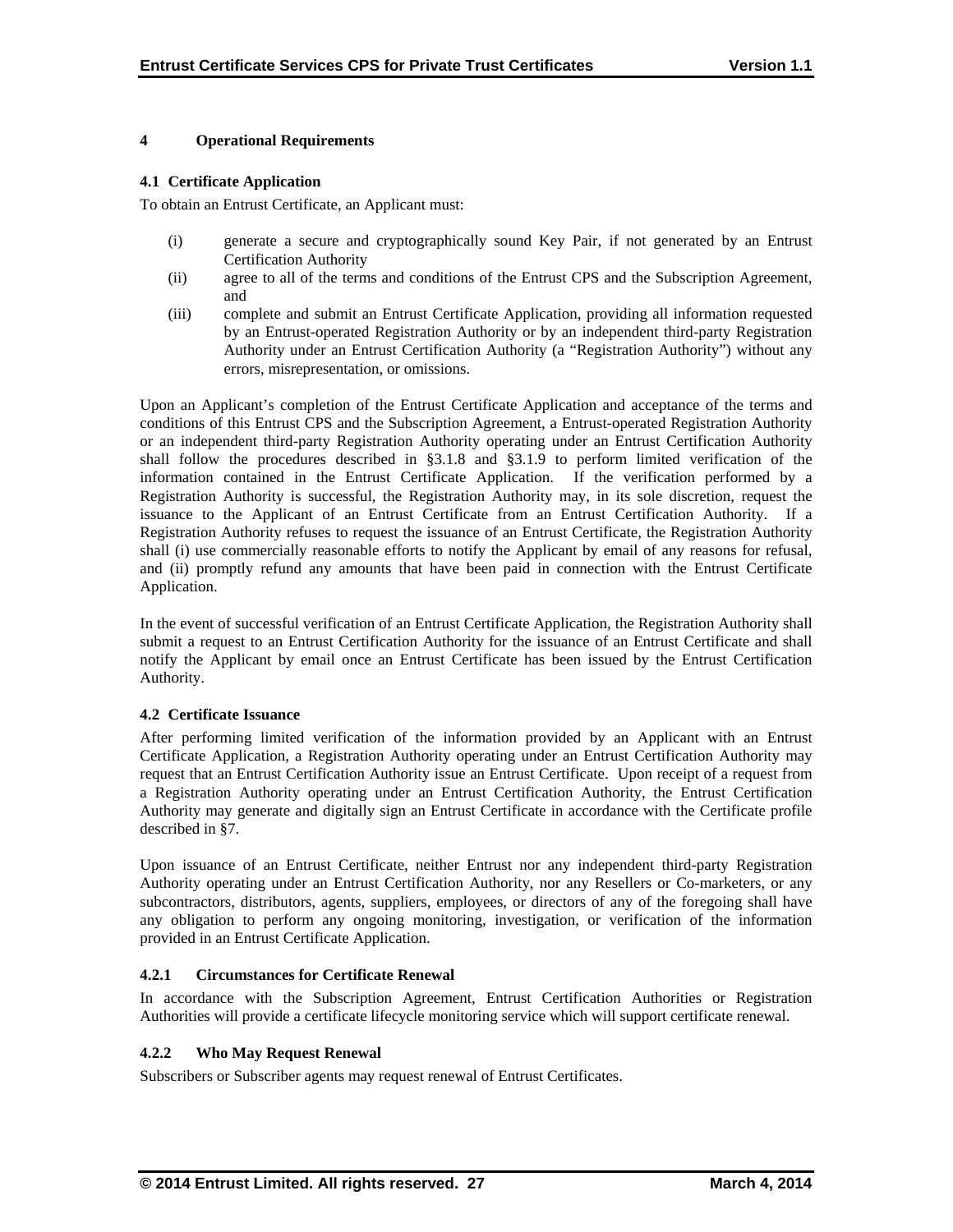## **4.2.3 Processing Certificate Renewal Requests**

Entrust Certification Authorities or Registration Authorities will process certificate renewal requests with validated verification data. Verification data which was validated within the last thirty-nine months may be used.

Entrust Certificates may be reissued using the previously accepted Public Key, if the Public Key meets the key size requirements of §6.1.5.

## **4.2.4 Notification of New Certificate Issuance to Subscriber**

Entrust Certification Authorities or Registration Authorities will provide Entrust Certificate renewal notification to the Subscriber or Subscriber agents through an Internet link or by email.

Subscribers or Subscriber agents may request that email renewal notices are not sent for their expiring Entrust Certificates.

## **4.2.5 Conduct Constituting Acceptance of a Renewal Certificate**

No stipulation.

## **4.2.6 Publication of the Renewal Certificate by the CA**

Entrust Certification Authorities or Registration Authorities will provide the Subscriber with an Entrust Certificate through an Internet link.

## **4.2.7 Notification of Certificate Issuance by the CA to Other Entities**

No stipulation.

## **4.3 Certificate Acceptance**

Once an Entrust Certificate has been generated and placed in an Entrust Repository, the Registration Authority that requested the issuance of the Entrust Certificate shall use commercially reasonable efforts to notify the Applicant by email that the Applicant's Entrust Certificate is available.

## **4.4 Certificate Suspension and Revocation**

An Entrust Certification Authority shall revoke an Entrust Certificate after receiving a valid revocation request from a Registration Authority operating under such Entrust Certification Authority. A Registration Authority operating under an Entrust Certification Authority shall be entitled to request and may request that an Entrust Certification Authority revoke an Entrust Certificate after such Registration Authority receives a valid revocation request from the Subscriber for such Entrust Certificate. A Registration Authority operating under an Entrust Certification Authority shall be entitled to request and shall request that an Entrust Certification Authority revoke an Entrust Certificate if such Registration Authority becomes aware of the occurrence of any event that would require a Subscriber to cease to use such Entrust Certificate.

Entrust Certification Authorities do not allow the suspension of Entrust Certificates.

## **4.4.1 Circumstances for Revocation**

An Entrust Certification Authority shall be entitled to revoke and may revoke, and a Registration Authority operating under an Entrust Certification Authority shall be entitled to request revocation of and shall request revocation of, a Subscriber's Entrust Certificate if such Entrust Certification Authority or Registration Authority has knowledge of or a reasonable basis for believing that of any of the following events have occurred:

(i) Compromise of such Entrust Certification Authority's Private Key or Compromise of a superior Certification Authority's Private Key;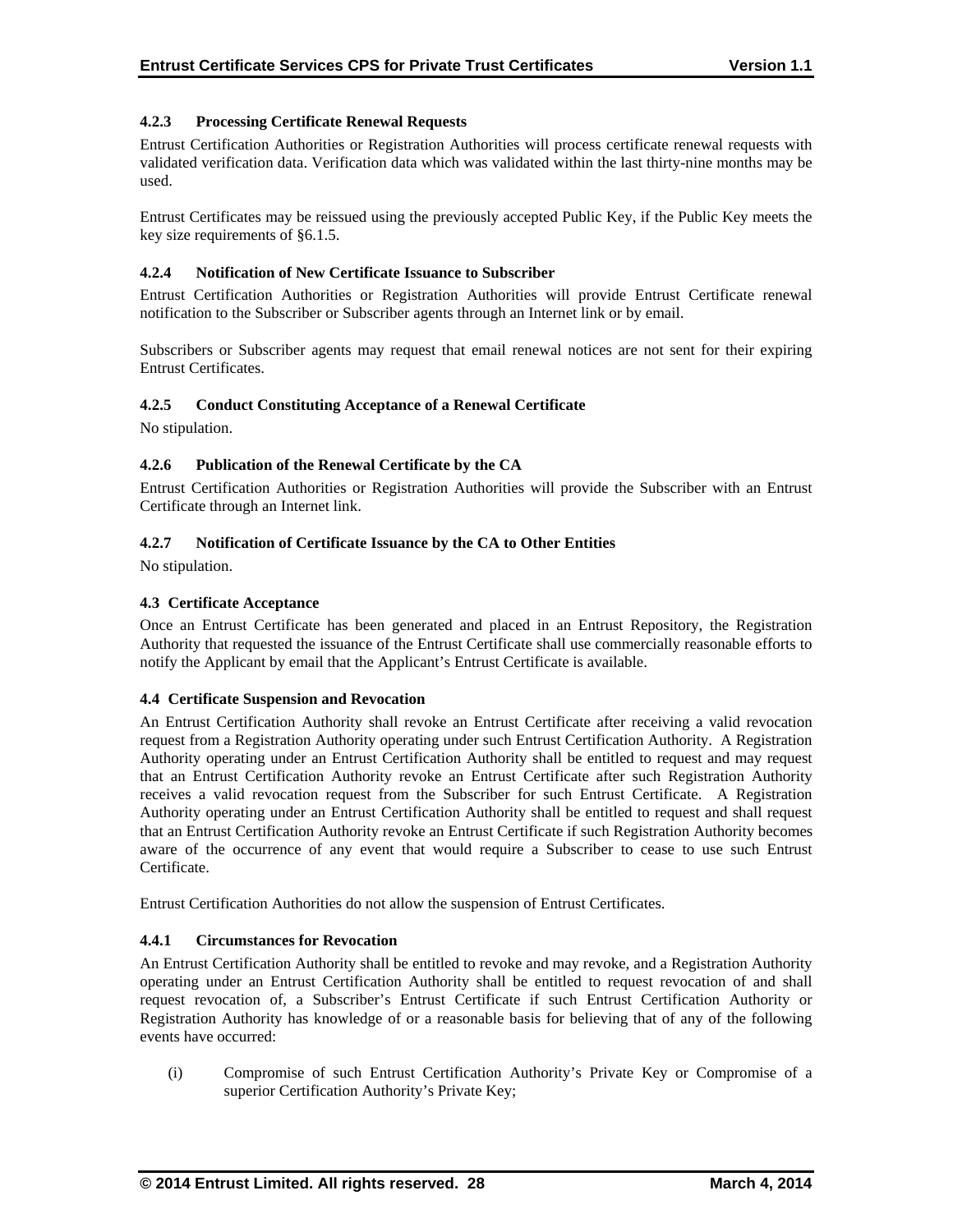- (ii) breach by the Subscriber of any of the terms of the Entrust CPS or the Subscriber's Subscription Agreement;
- (iii) any change in the information contained in an Entrust Certificate issued to a Subscriber;
- (iv) non-payment of any Entrust Certificate fees or service fees;
- (v) a determination that an Entrust Certificate was not issued in accordance with the requirements of the Entrust CPS or the Subscriber's Subscription Agreement;
- (vi) the Entrust Certification Authority receives notice or otherwise become aware that a court or arbitrator has revoked a Subscriber's right to use the domain name listed in a Private SSL Certificate, or that the Subscriber has failed to renew its domain name;
- (vii) the Entrust Certification Authority receives notice or otherwise become aware that a Subscriber has been added as a denied party or prohibited person to a blacklist, or is operating from a prohibited destination under the laws of the Entrust Certification Authority's jurisdiction of operation as described in §2.4;
- (viii) the Entrust Certification Authority ceases operations for any reason or the Entrust Certification Authority's right to issue Entrust Certificates expires or is revoked or terminated and the Entrust Certification Authority has not arranged for another Certification Authority to provide revocation support for the Entrust Certificates;
- (ix) any other reason that may be reasonably expected to affect the integrity, security, or trustworthiness of an Entrust Certificate or an Entrust Certification Authority.

A Subscriber shall request revocation of their Entrust Certificate if the Subscriber has a suspicion or knowledge of or a reasonable basis for believing that of any of the following events have occurred:

- (i) Compromise of the Subscriber's Private Key;
- (ii) knowledge that the original Entrust Certificate request was not authorized and such authorization will not be retroactively granted;
- (iii) change in the information contained in the Subscriber's Entrust Certificate;
- (iv) change in circumstances that cause the information contained in Subscriber's Entrust Certificate to become inaccurate, incomplete, or misleading.

Such revocation request shall be submitted by the Subscriber to the Registration Authority that processed the Subscriber's Entrust Certificate Application. If a Subscriber's Entrust Certificate is revoked for any reason, the Registration Authority that processed the Subscriber's Entrust Certificate Application shall make a commercially reasonable effort to notify such Subscriber by sending an email to the technical and security contacts listed in the Entrust Certificate Application. Revocation of an Entrust Certificate shall not affect any of the Subscriber's contractual obligations under this Entrust CPS, the Subscriber's Subscription Agreement, or any Relying Party Agreements.

## **4.4.2 Who Can Request Revocation**

A Subscriber may request revocation of their Entrust Certificate at any time for any reason. If a Subscriber requests revocation of their Entrust Certificate, the Subscriber must be able to validate themselves as set forth in §3.4 to the Registration Authority that processed the Subscriber's Entrust Certificate Application. The Entrust Certification Authorities shall not be required to revoke and the Registration Authorities operating under the Entrust Certification Authorities shall not be required to request revocation of an Entrust Certificate until a Subscriber can properly validate themselves as set forth in §3.4 and §4.4.3. An Entrust Certification Authority shall be entitled to revoke and shall revoke, and a Registration Authority operating under an Entrust Certification Authority shall be entitled to request revocation of and shall request revocation of, a Subscriber's Entrust Certificate at any time for any of the reasons set forth in §4.4.1.

## **4.4.3 Procedure for Revocation Request**

A Registration Authority operating under an Entrust Certification Authority shall authenticate a request by a Subscriber for revocation of their Entrust Certificate by requiring (i) some subset of the information provided by the Subscriber with the Subscriber's Entrust Certificate Application, or (ii) the pass phrase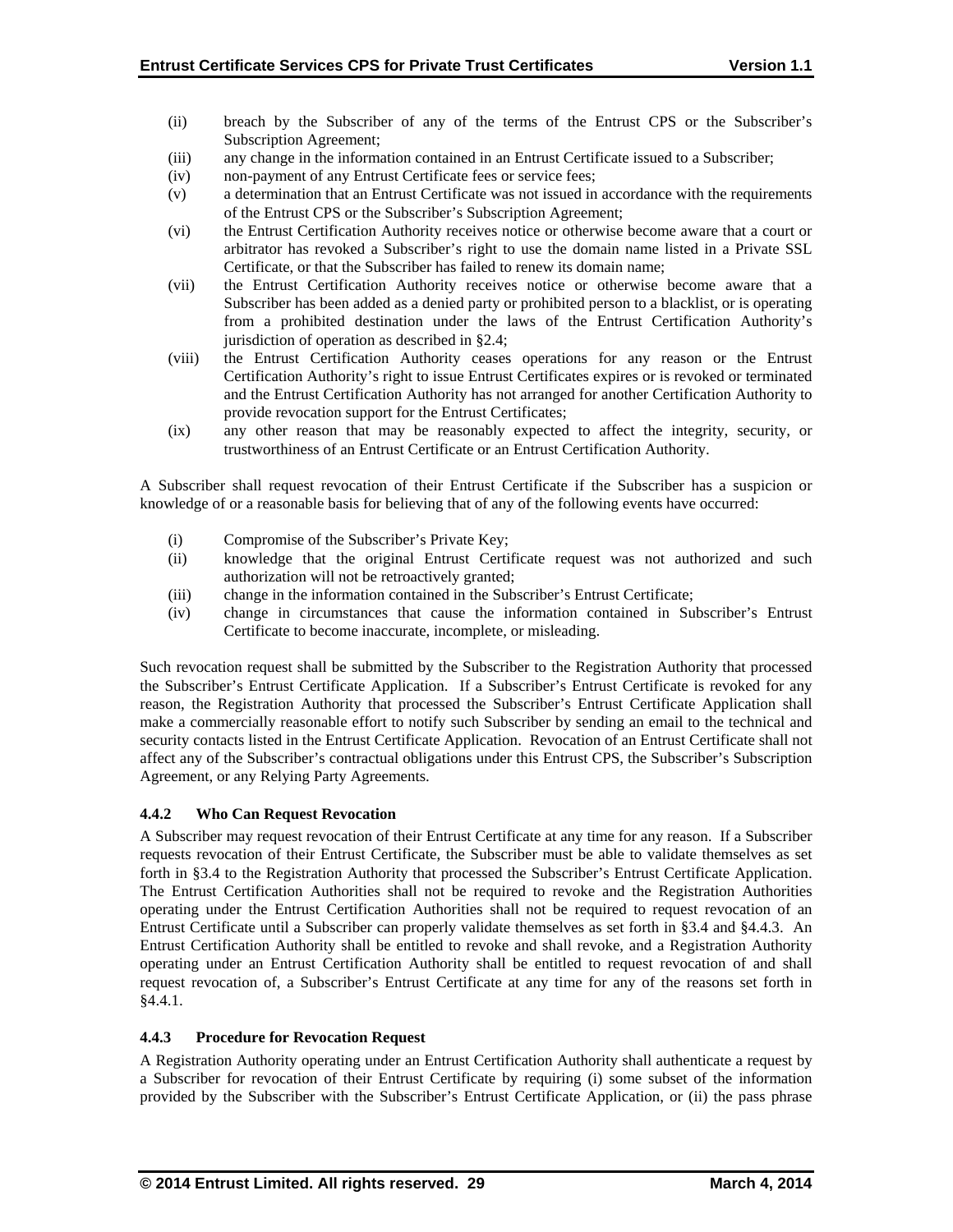submitted by the Subscriber with the Subscriber's Entrust Certificate Application or verification by a contact at the Subscriber. Upon receipt and confirmation of such information, the Registration Authority shall send a revocation request to the Entrust Certification Authority that issued such Entrust Certificate. The Entrust Certification Authority shall make all reasonable efforts to post the serial number of the revoked Entrust Certificate to a CRL in an Entrust Repository within one (1) business day of receiving such revocation request. For Certificate revocation that is not initiated by the Subscriber, the Registration Authority that requested revocation of the Subscriber's Entrust Certificate shall make a commercially reasonable effort to notify the Subscriber by sending an email to the technical and security contacts specified in the Subscriber's Entrust Certificate Application.

## **4.4.4 Revocation Request Grace Period**

In the case of Private Key Compromise, or suspected Private Key Compromise, a Subscriber shall request revocation of the corresponding Entrust Certificate immediately upon detection of the Compromise or suspected Compromise. Revocation requests for other required reasons shall be made as soon as reasonably practicable.

## **4.4.5 Circumstances for Suspension**

Entrust Certification Authorities do not suspend Entrust Certificates.

## **4.4.6 Who Can Request Suspension**

Entrust Certification Authorities do not suspend Entrust Certificates.

## **4.4.7 Procedure for Suspension Request**

Entrust Certification Authorities do not suspend Entrust Certificates.

## **4.4.8 Limits on Suspension Period**

Entrust Certification Authorities do not suspend Entrust Certificates.

## **4.4.9 CRL Issuance Frequency**

Entrust Certification Authorities shall issue CRLs as follows:

- (i) CRLs for Entrust Certificates issued to subordinate CAs shall be issued at least once every twelve months or with 24 hours after revoking a subordinate CA. The next CRL update shall not be more than twelve months from the last update.
- (ii) CRLs for Entrust Certificates issued to end entities shall be issued at least once every seven days.

## **4.4.10 CRL Checking Requirements**

A Relying Party shall check whether the Entrust Certificate that the Relying Party wishes to rely on has been revoked. A Relying Party shall check the Certificate Revocation Lists maintained in the appropriate Repository or perform an on-line revocation status check using OCSP to determine whether the Entrust Certificate that the Relying Party wishes to rely on has been revoked. In no event shall Entrust or any independent third-party Registration Authorities operating under an Entrust Certification Authority, or any Resellers or Co-marketers, or any subcontractors, distributors, agents, suppliers, employees, or directors of any of the foregoing be liable for any damages whatsoever due to (i) the failure of a Relying Party to check for revocation or expiration of an Entrust Certificate, or (ii) any reliance by a Relying Party on an Entrust Certificate that has been revoked or that has expired.

## **4.4.11 On-line Revocation/Status Checking Availability**

On-line revocation/status checking of certificates is available on a continuous basis by CRL or On-line Certificate Status Protocol (OCSP).

Entrust Certification Authorities shall sign and make available OCSP as follows: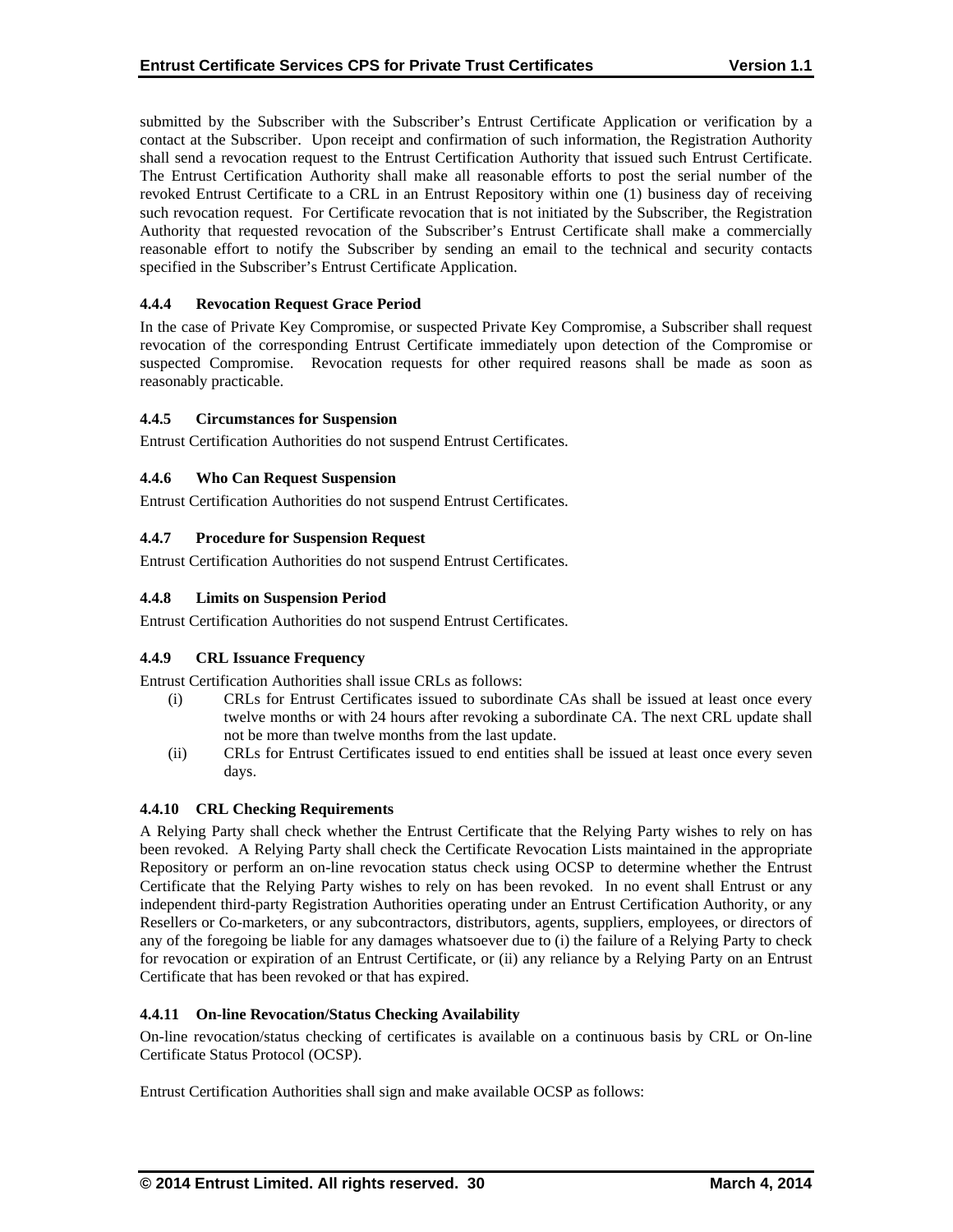- (i) OCSP responses for Entrust Certificates issued to subordinate CAs shall be issued at least once every twelve months or with 24 hours after revoking a subordinate CA.
- (ii) OCSP responses for Entrust Certificates issued to end entities shall be issued at least once every four days. OCSP responses will have a maximum expiration time of ten days.

The on-line locations of the CRL and the OCSP response are included in the Entrust Certificate to support software applications that perform automatic certificate status checking. A Relying Party can also be check certificate revocation status directly with the Repository at www.entrust.net.

## **4.4.12 On-line Revocation Checking Requirements**

Refer to §4.4.10.

## **4.4.13 Other Forms of Revocation Advertisements Available**

No stipulation.

## **4.4.14 Checking Requirements For Other Forms of Revocation Advertisements**

No stipulation.

## **4.4.15 Special Requirements Re Key Compromise**

If a Subscriber suspects or knows that the Private Key corresponding to the Public Key contained in the Subscriber's Entrust Certificate has been Compromised, the Subscriber shall immediately notify the Registration Authority that processed the Subscriber's Entrust Certificate Application, using the procedures set forth in §4.4.3, of such suspected or actual Compromise. The Subscriber shall immediately stop using such Entrust Certificate and shall remove such Entrust Certificate from any devices and/or software in which such Entrust Certificate has been installed. The Subscriber shall be responsible for investigating the circumstances of such Compromise or suspected Compromise and for notifying any Relying Parties that may have been affected by such Compromise or suspected Compromise.

## **4.5 Security Audit Procedures**

Significant security events in the Entrust Certification Authorities are automatically time-stamped and recorded as audit logs in audit trail files. The audit trail files are processed (reviewed for policy violations or other significant events) on a regular basis. Authentication codes are used in conjunction with the audit trail files to protect against modification of audit logs. Audit trail files are archived periodically. All files including the latest audit trail file are moved to backup media and stored in a secure archive facility.

The Entrust Certification Authorities and all Registration Authorities operating under an Entrust Certification Authority record in detail every action taken to process an Entrust Certificate Request and to issue an Entrust Certificate, including all information generated or received in connection with an Entrust Certificate Request, and every action taken to process the Request, including time, date, and personnel involved in the action.

The foregoing record requirements include, but are not limited to, an obligation to record the following events:

- (i) Entrust Certification Authority key lifecycle management events, including:
	- a. Key generation, backup, storage, recovery, archival, and destruction; and
		- b. Cryptographic device lifecycle management events.
- (ii) Entrust Certification Authority and Entrust Certificate lifecycle management events, including:
	- a. Certificate Requests, renewal and re-key requests, and revocation;
	- b. All verification activities required by this CPS;
	- c. Date, time, phone number used, persons spoken to, and end results of verification telephone calls;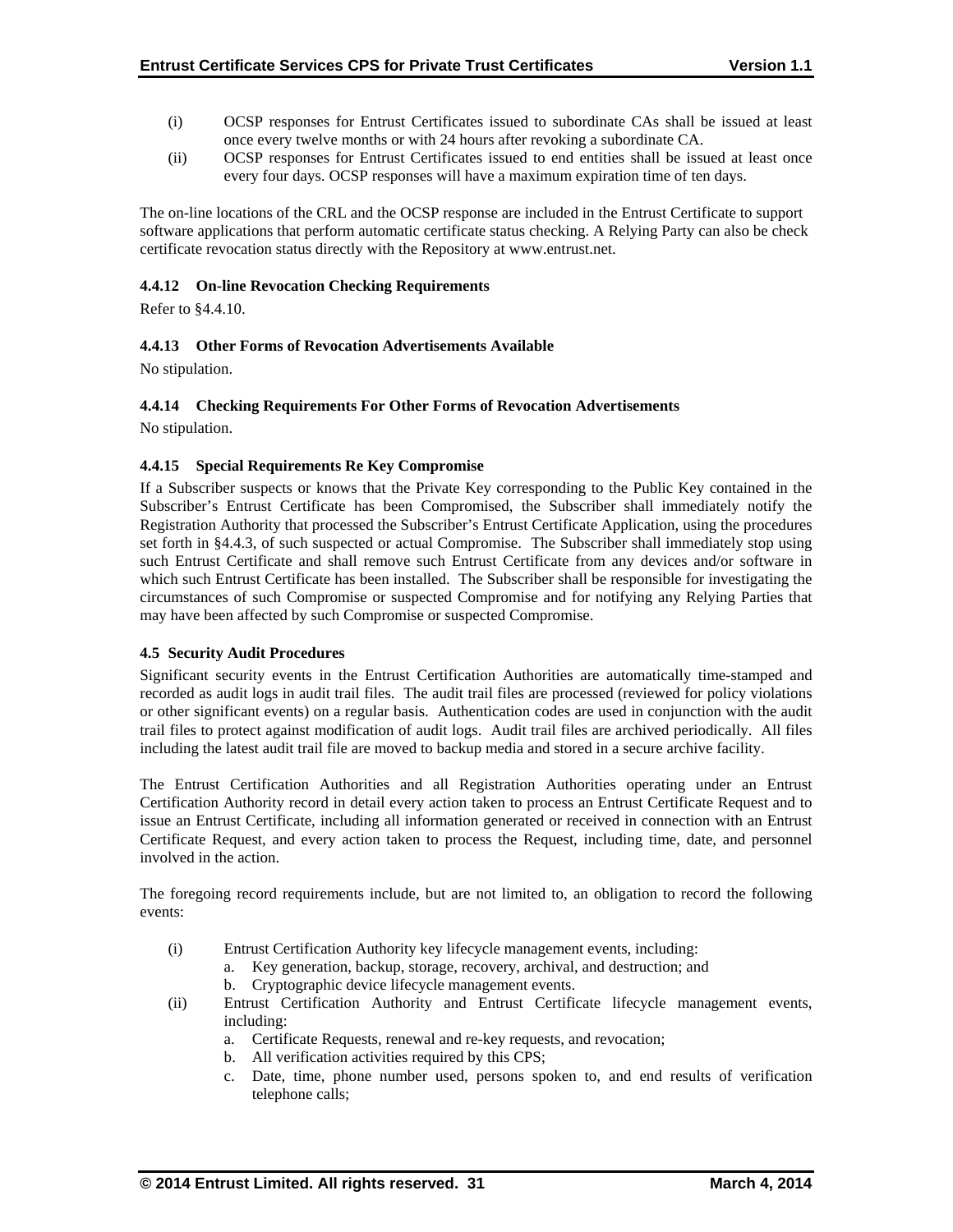- d. Acceptance and rejection of Certificate Requests;
- e. Issuance of Entrust Certificates; and
- f. Generation of Certificate Revocation Lists (CRLs) and OCSP messages.
- (iii) Security events, including:
	- a. Successful and unsuccessful PKI system access attempts;
	- b. PKI and security system actions performed;
	- c. Security profile changes;
	- d. System crashes, hardware failures, and other anomalies;
	- e. Firewall and router activities; and
	- f. Entries to and exits from the Entrust Certification Authority facility.
- (iv) Log entries include the following elements:
	- a. Date and time of entry;
		- b. Identity of the person making the journal entry; and
	- c. Description of entry.

The time for the Entrust Certification Authorities computer systems is synchronized with the service provided by the National Research Council Canada.

## **4.6 Records Archival**

The audit trail files, databases and revocation information for Entrust Certification Authorities are archived. The archive of an Entrust Certification Authorities' database and the archive of revocation information are retained for at least three (3) years. Archives of audit trail files are retained for at least seven (7) year(s) after any Entrust Certificate based on that documentation ceases to be valid. The databases for Entrust Certification Authorities are encrypted and protected by Entrust software master keys. The archive media is protected through storage in a restricted-access facility to which only Entrustauthorized personnel have access. Archive files are backed up as they are created. Originals are stored onsite and housed with an Entrust Certification Authority system. Backup files are stored at a secure and separate geographic location.

## **4.7 Key Changeover**

Entrust Certification Authorities' key pairs will be retired from service at the end of their respective lifetimes as defined in §6.3. New Certification Authority key pairs will be created as required to support the continuation of Entrust Certification Authority Services. Each Entrust Certification Authority will continue to publish CRLs signed with the original key pair until all certificates issued using that original key pair have expired. The Certification Authority key changeover process will be performed such that it causes minimal disruption to Subscribers and Relying Parties.

## **4.8 Compromise and Disaster Recovery**

Entrust Certification Authorities have a disaster recovery plan to provide for timely recovery of services in the event of a system outage. The disaster recovery plan addresses the following:

- (i) the conditions for activating the plans;
- (ii) resumption procedures;
- (iii) a maintenance schedule for the plan;
- (iv) awareness and education requirements;
- (v) the responsibilities of the individuals;
- (vi) recovery point objective (RPO) of fifteen minutes
- (vii) recovery time objective (RTO) of 24 hours for essential CA operations which include certificate issuance, certificate revocation, and issuance of certificate revocation status; and
- (viii) testing of recovery plans.

In order to mitigate the event of a disaster, Entrust has implemented the following:

(ix) secure on-site and off-site storage of backup HSMs containing copies of all CA Private Keys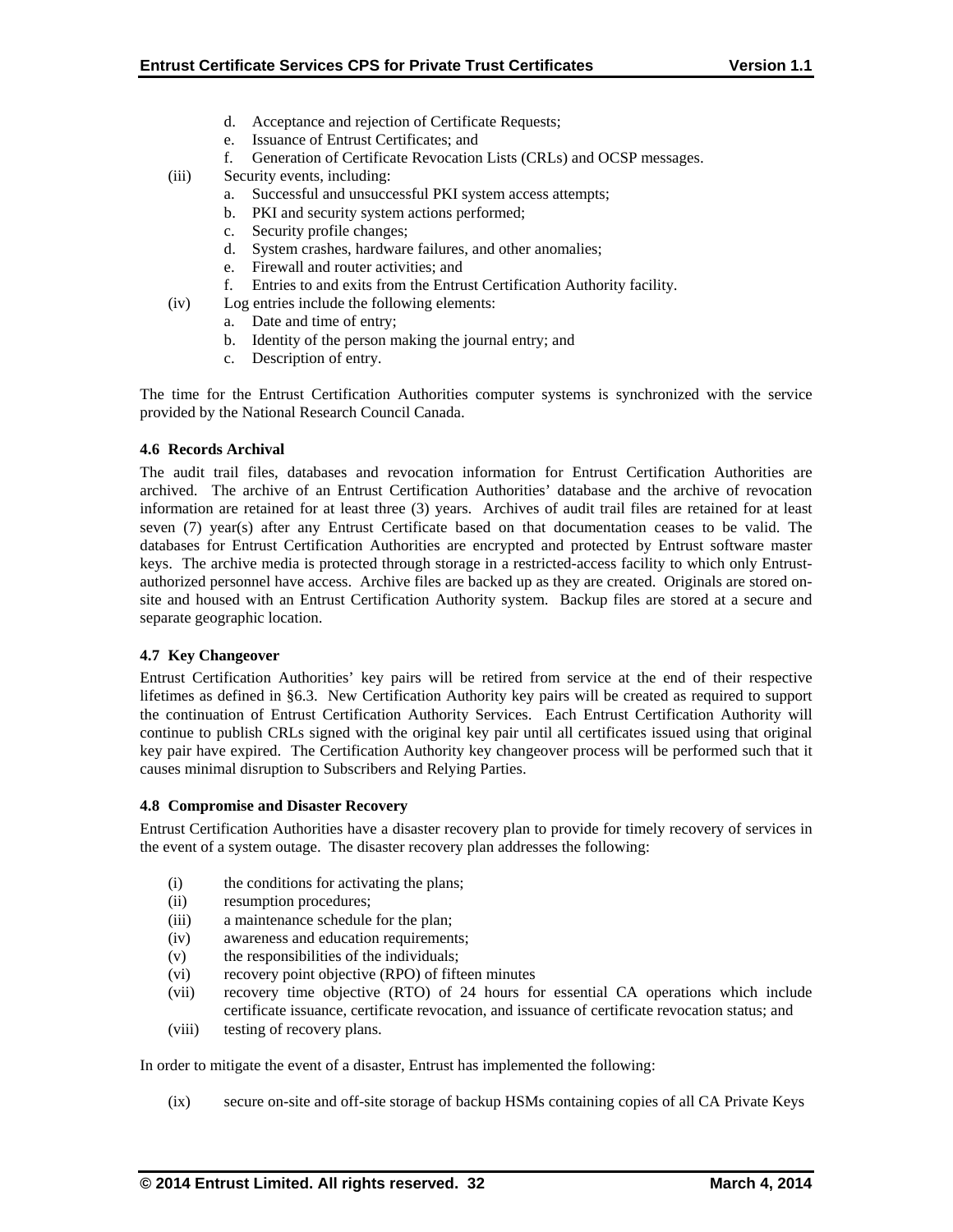- (x) secure on-site and off-site storage of all requisite activation materials
- (xi) regular synchronization of critical data to the disaster recovery site
- (xii) regular incremental and daily backups of critical data within the primary site
- (xiii) weekly backup of critical data to a secure off-site storage facility
- (xiv) secure off-site storage of disaster recovery plan and disaster recovery procedures
- (xv) environmental controls as described in §5.1
- (xvi) high availability architecture for critical systems

Entrust has implemented a secure disaster recovery facility that is greater than 250 km from the primary secure CA facilities.

Entrust requires rigorous security controls to maintain the integrity of Entrust Certification Authorities. The Compromise of the Private Key used by an Entrust Certification Authority is viewed by Entrust as being very unlikely; however, Entrust has policies and procedures that will be employed in the event of such a Compromise. At a minimum, all Subscribers shall be informed as soon as practicable of such a Compromise and information shall be posted in the Entrust Repository.

## **4.9 CA Termination**

In the event that an Entrust Certification Authority ceases operation, all Entrust Certificates issued by such Entrust Certification Authority shall be revoked and the CRL life-time will be set to a period that meets any Entrust obligations.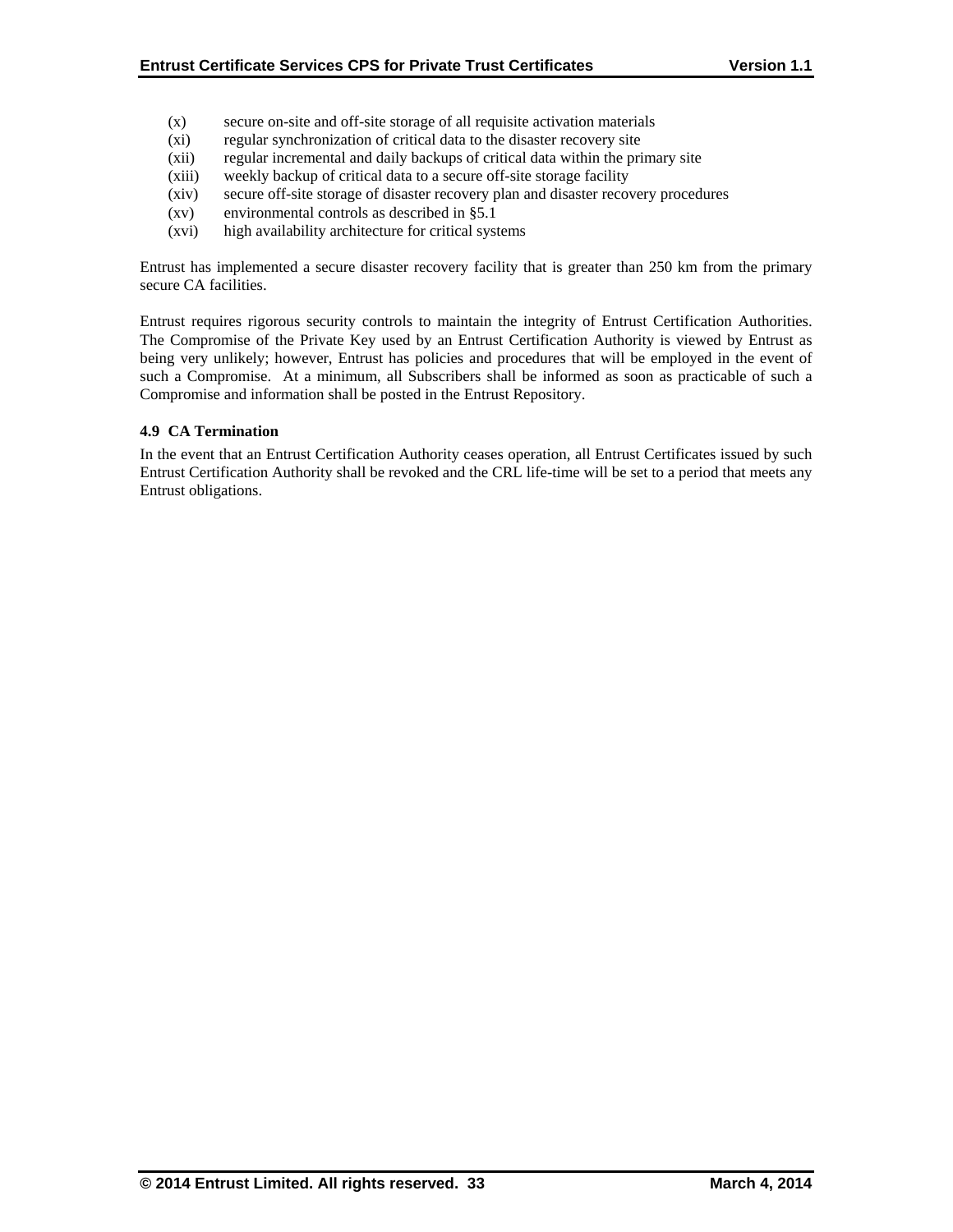## **5 Physical, Procedural, and Personnel Security Controls**

## **5.1 Physical Controls**

## **5.1.1 Site Location and Construction**

The hardware and software for an Entrust Certification Authority is located in a secure facility with physical security and access control procedures that meet or exceed industry standards. The CA equipment is located in a Security zone that is physically separated from Entrust's other systems so that only authorized CA personnel can access it.

## **5.1.2 Physical Access**

The room containing the Entrust Authority software is designated a two (2) person zone, and controls are used to prevent a person from being in the room alone. Alarm systems are used to notify security personnel of any violation of the rules for access to an Entrust Certificate Authority.

## **5.1.3 Power and Air Conditioning**

The Security zone is equipped with:

- Filtered, conditioned, power connected to an appropriately sized UPS and generator;
- Heating, ventilation, and air conditioning appropriate for a commercial data processing facility; and
- Emergency lighting.

The environmental controls conform to local standards and are appropriately secured to prevent unauthorized access and/or tampering with the equipment. Temperature control alarms and alerts are activated upon detection of threatening temperature conditions.

## **5.1.4 Water Exposures**

No liquid, gas, exhaust, etc. pipes traverse the controlled space other than those directly required for the area's HVAC system and for the pre-action fire suppression system. Water pipes for the pre-action fire suppression system are only filled on the activation of multiple fire alarms.

## **5.1.5 Fire Prevention and Protection**

The Entrust facility is fully wired for fire detection, alarm and suppression. Routine, frequent inspections of all systems are made to assure adequate operation.

## **5.1.6 Media Storage**

All media is stored away from sources of heat and from obvious sources of water or other obvious hazards. Electromagnetic media (e.g. tapes) are stored away from obvious sources of strong magnetic fields. Archived material is stored in a room separate from the CA equipment until it is transferred to the archive storage facility.

#### **5.1.7 Waste Disposal**

Waste is removed or destroyed in accordance with industry best practice. Media used to store sensitive data is destroyed, such that the information is unrecoverable, prior to disposal.

## **5.1.8 Off-site Backup**

As stipulated in §4.6.

## **5.2 Procedural Controls**

An Entrust Certification Authority has a number of trusted roles for sensitive operations of the Entrust Certification Authority software. To gain access to the Entrust Authority software used in an Entrust Certification Authority, operational personnel must undergo background investigations. Entrust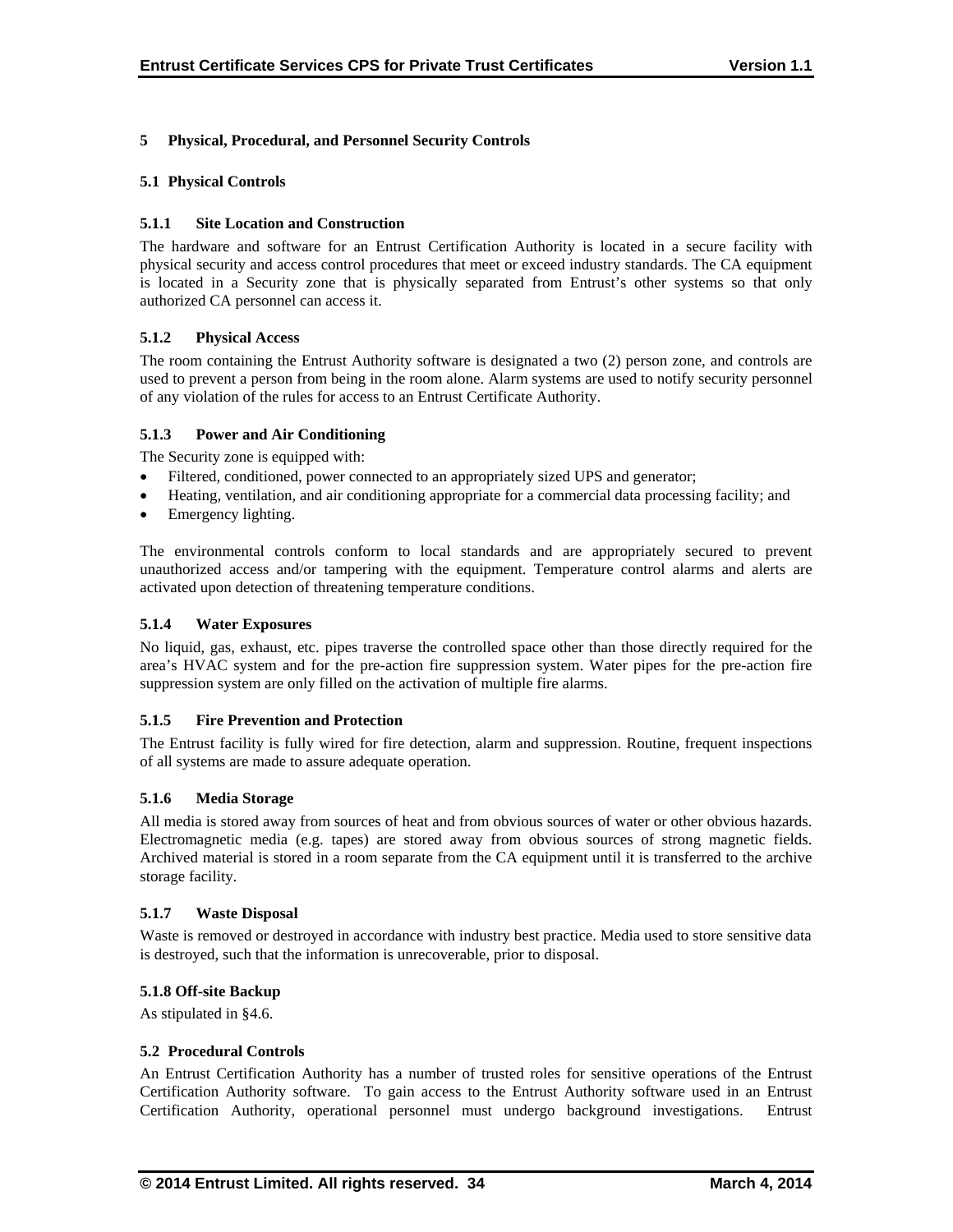Certification Authority operations related to adding administrative personnel or changing Certification Authority policy settings require more than one (1) person to perform the operation.

## **5.3 Personnel Controls**

Operational personnel for an Entrust Certification Authority will not be assigned other responsibilities that conflict with their operational responsibilities for the Entrust Certification Authority. The privileges assigned to operational personnel for an Entrust Certification Authority will be limited to the minimum required to carry out their assigned duties.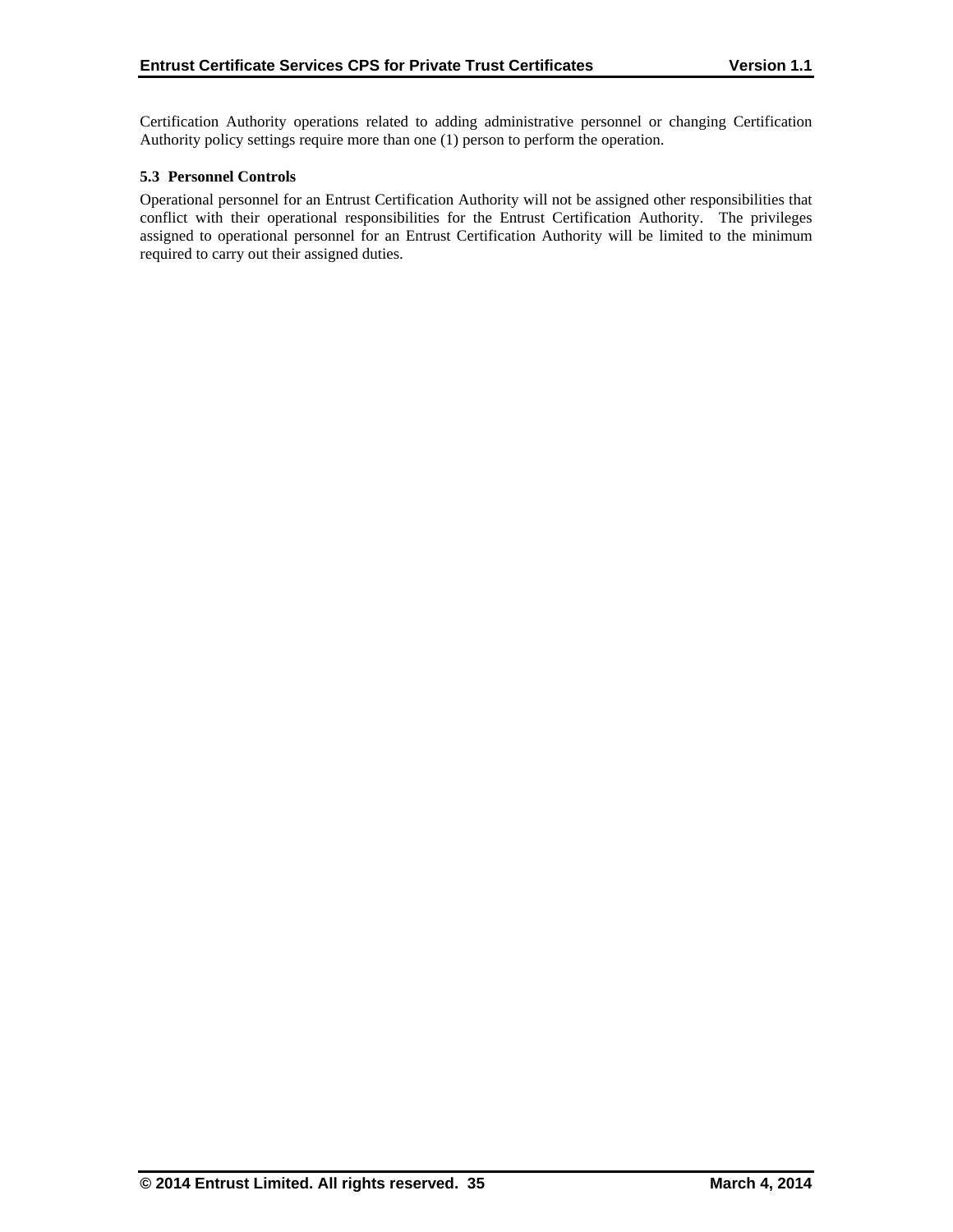## **6 Technical Security Controls**

## **6.1 Key Pair Generation and Installation**

## **6.1.1 Key Pair Generation**

The signing Key Pair for an Entrust Certification Authority is created during the initial startup of the Entrust Master Control application and is protected by the master key for such Entrust Certification Authority.

When not generated by Entrust, the Applicant or Subscriber is required to generate a new, secure, and cryptographically sound Key Pair to be used in association with the Subscriber's Entrust Certificate or Applicant's Entrust Certificate Application.

## Entrust Certification Authority Administrators

Keys Pairs for Entrust Certification Authority administrators must be generated and protected on a cryptographic module that is compliant to at least FIPS 140-1 Level 2 certification standards. The cryptographic modules are prepared using the software provided by the module vendor. The cryptographic modules are personalized for the administrator by giving the card an identity and a password known by the administrator. The Key Pair is generated by creating the administrator as a user in the Certification Authority and performing an enrollment process which is authenticated with the administrator's module password.

## **6.1.2 Private Key Delivery to Entity**

Entrust Certificate Authorities do not generate the Key Pair on behalf of the Subscriber.

## **6.1.3 Public Key Delivery to Certificate Issuer**

The Public Key to be included in an Entrust Certificate is delivered to Entrust Certification Authorities in a signed Certificate Signing Request (CSR) as part of the Entrust Certificate Application process. The signature on the CSR will be verified by the Entrust Certification Authority prior to issuing the Entrust Certificate.

## **6.1.4 CA Public Key Delivery to Users**

The Public-Key Certificate for Entrust Certification Authorities are made available to Subscribers and Relying parties through inclusion in third party software as distributed by the applicable software manufacturers. The Public Key Certificate for cross certified issuing Certification Authorities is provided to the Subscriber with the Subscriber certificate.

Public Key Certificates for Entrust Certification Authorities are also available for download from the Repository.

## **6.1.5 Key Sizes**

For Entrust Certification Authorities, the minimum key size shall be no less than 2048 bit RSA or shall be elliptic curve cryptography (ECC) NIST P-256 or P-384.

## **6.1.6 Public-Key Parameters Generation**

No stipulation.

## **6.1.7 Parameter Quality Checking**

No stipulation.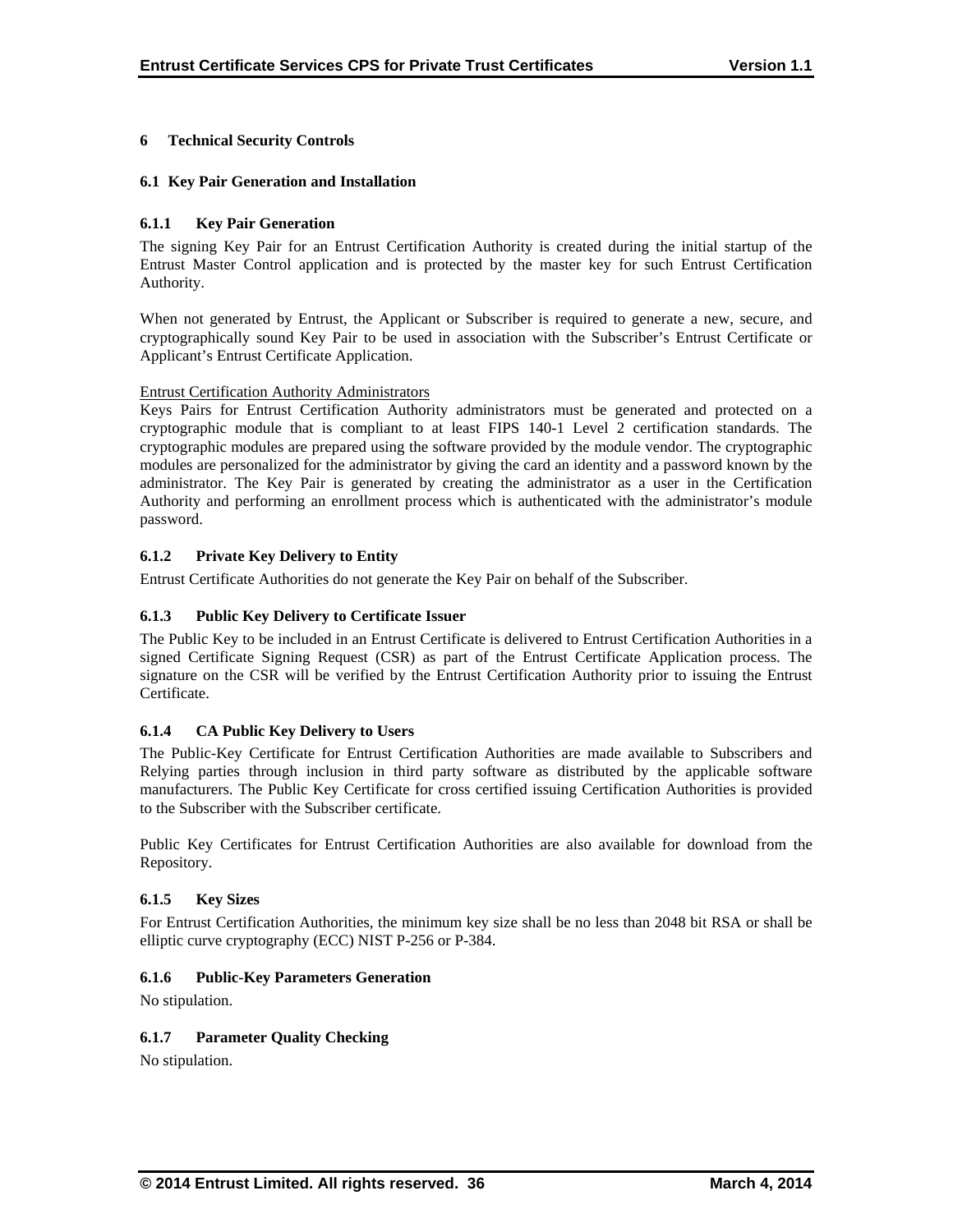## **6.1.8 Hardware/Software Key Generation**

Certification Authority Key Pairs must be generated on a cryptographic module that meets or exceeds the requirements as defined in §6.8.

#### Root Certification Authority

Certificate issuance by the Root Certification Authority shall require an individual authorized by the CA (i.e. the CA system operator, system officer, or PKI administrator) to deliberately issue a direct command in order for the Root Certification Authority to perform a certificate signing operation.

Root Certification Authority Private Keys must not be used to sign Certificates except in the following cases:

- (i) Self-signed Certificates to represent the Root CA itself;
- (ii) Certificates for Subordinate CAs and Cross Certificates;
- (iii) Certificates for infrastructure purposes (e.g. administrative role certificates, internal CA operational device certificates, and OCSP Response verification Certificates); and
- (iv) Certificates issued solely for the purpose of testing products with Certificates issued by a Root CA.

## **6.1.9 Key Usage Purposes**

Entrust Certificates issued by an Entrust Certification Authority contain the keyUsage and the extendkeyUsage Certificate extensions restricting the purpose for which an Entrust Certificate can be used as listed in Appendix A. Subscribers and Relying Parties shall only use Entrust Certificates in compliance with this Entrust CPS and applicable laws.

#### **6.2 Private Key Protection**

## **6.2.1 Standards for Cryptographic Module**

Entrust Certification Authorities Private Keys must be stored and protected on cryptographic modules that meet or exceed the requirements as defined in §6.8. Private Keys on cryptographic modules are held in secure facilities under two-person control. RA Private Keys must be stored and protected on cryptographic modules that meet or exceed the requirements defined in §6.8.

## **6.2.2 Private Key Multi-Person Control**

A minimum of two person control shall be established on any Entrust CA Private Key for all purposes including activation and backup, and may be implemented as a combination of technical and procedural controls. Persons involved in management and use of the Entrust CA Private Keys shall be designated as authorized by the CA for this purpose. The names of the parties used for two-person control shall be maintained on a controlled list.

#### **6.2.3 Private Key Escrow**

Entrust does not escrow the Entrust Certification Authorities' Private Keys.

## **6.2.4 Private Key Backup**

Entrust CA Private Keys shall be backed up under the two-person control used to create the original version of the Private Keys. All copies of the Entrust CA Private Key shall be securely protected.

Subscribers are responsible for protecting the Private Key associated with the Public Key in the Subscriber's Entrust Certificate.

#### **6.2.5 Private Key Archival**

Upon retirement of an Entrust CA, the Private Keys will be archived securely using hardware cryptographic modules that meet the requirements §6.8. The Key Pairs shall not be used unless the CA has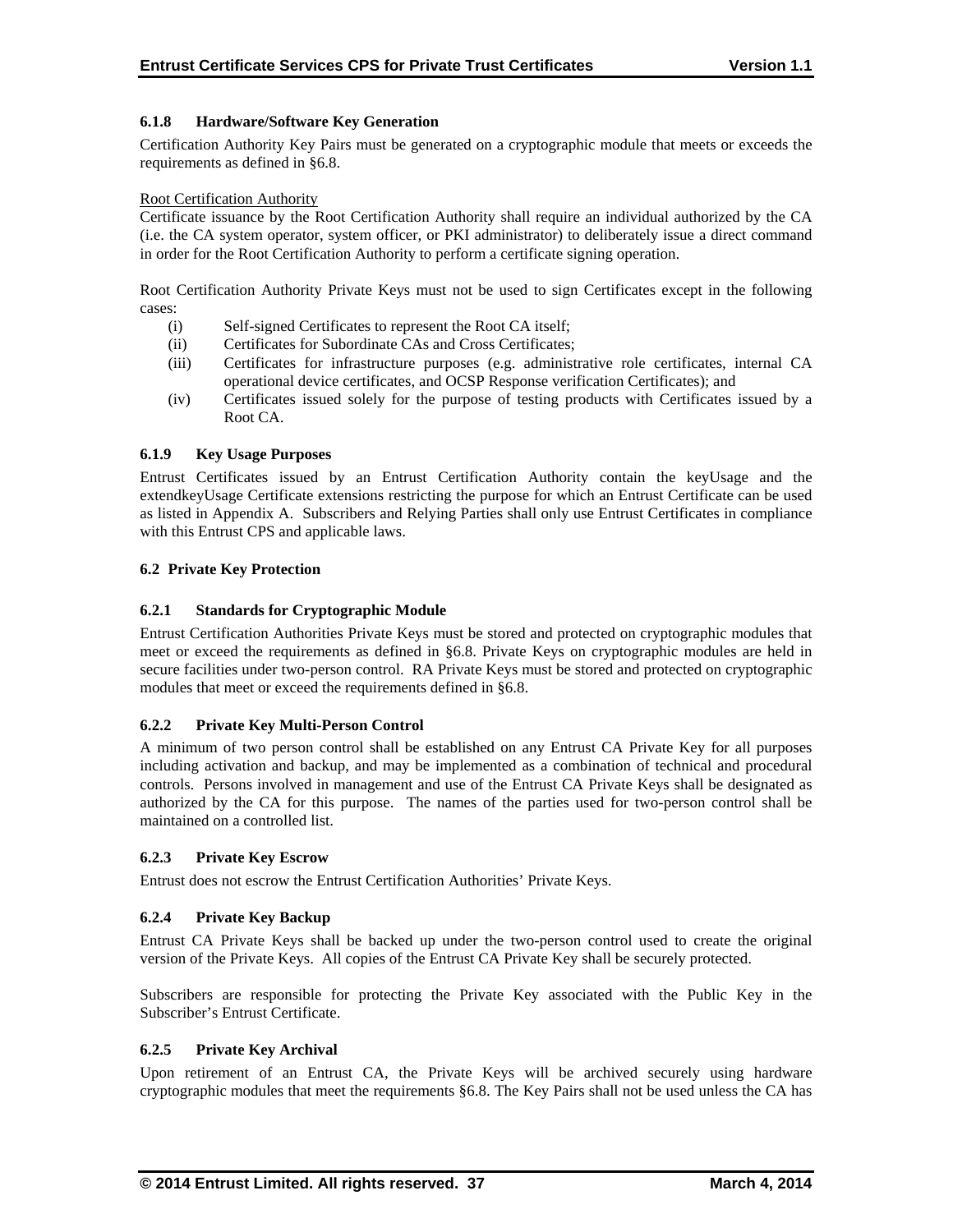been removed from retirement or the keys are required temporarily to validate historical data. Private Keys required for temporary purposes shall be removed from archive for a short period of time.

The archived Entrust CA Private Keys will be reviewed on an annual basis. After the minimum period of 5 years, the Entrust CA Private Keys may be destroyed according to the requirements in §6.2.10. The Entrust CA Private Keys must not be destroyed if they are still required for business or legal purposes.

## **6.2.6 Private Key Entry into Cryptographic Module**

Entrust CA Private Keys shall be generated by and secured in a cryptographic module. In the event that a Private Key is to be transported from one cryptographic module to another, the Private Key must be migrated using the secure methodology supported by the cryptographic module.

## **6.2.7 Private Key Storage on Cryptographic Module**

Private Keys are stored on a cryptographic module are secured in accordance with the requirements specified in FIPS 140.

## **6.2.8 Method of Activating Private Keys**

Entrust CA Private Keys shall be activated under two-person control using the methodology provided with the cryptographic module.

Subscriber Private Keys shall be activated by the Subscriber to meet the requirements of the security software used for their applications. Subscribers shall protect their Private Keys corresponding to the requirements in §2.1.3.

## **6.2.9 Private Key Deactivation Methods**

Entrust CA Private Keys shall be deactivated when the CA is not required for active use. Deactivation of the Private Keys shall be done in accordance with the methodology provided with the cryptographic module.

## Entrust Certification Authority Administrators

The administrator's identity is deactivated in the Entrust CA and the administrator's certificate is revoked.

## **6.2.10 Private Signature Key Destruction Method**

Entrust CA Private Keys destruction will be two-person controlled and may be accomplished by executing a "zeroize" command or by destruction of the cryptographic module. Destruction of Entrust CA Private Keys must be authorized by the Entrust Policy Authority.

If the Entrust CA is removing a cryptographic module from service, then all Private Keys must be removed from the module. If the Entrust CA cryptographic module is intended to provide tamper-evident characteristics is removed from service, then the device will be destroyed.

## Entrust Certification Authority Administrators

The administrator's private is destroyed by reinitializing the cryptographic module.

## **6.3 Other Aspects of Key Pair Management**

Entrust Certification Authority 2048-bit RSA Key Pairs may have a validity period expiring no later than 31 December 2030.

## **6.4 Activation Data**

No stipulation.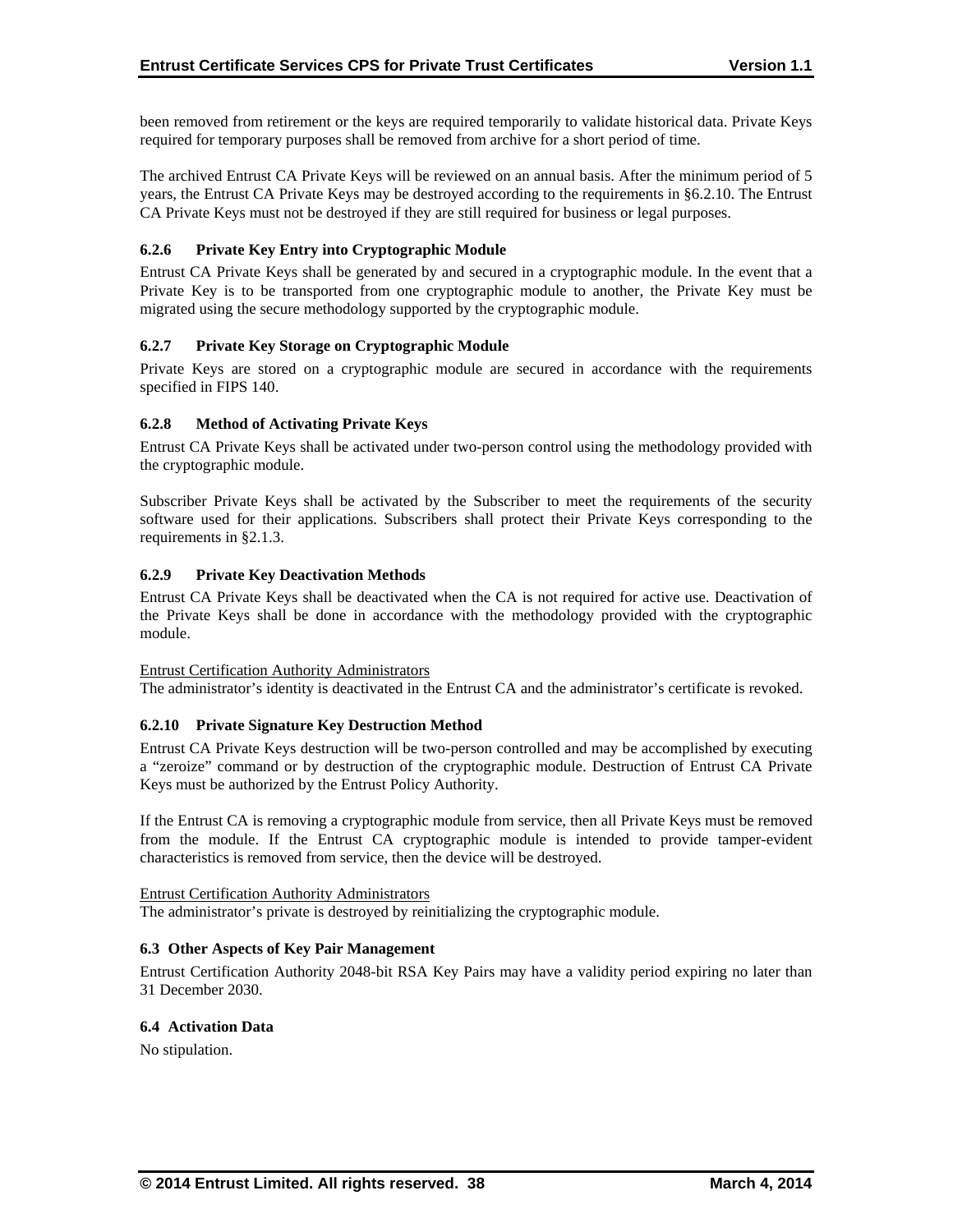## **6.5 Computer Security Controls**

The workstations on which the Entrust Certification Authorities operate are physically secured as described in §5.1. The operating systems on the workstations on which the Entrust Certification Authorities operate enforce identification and authentication of users. Access to Entrust Authority software databases and audit trails is restricted as described in this Entrust CPS. All operational personnel that are authorized to have access to the Entrust Certification Authorities are required to use hardware tokens in conjunction with a PIN to gain access to the physical room that contains the Entrust Authority software being used for such Entrust Certification Authorities.

## **6.6 Life Cycle Technical Controls**

## **6.6.1 System Development Controls**

The Entrust Certification Authority makes use of Commercial Off The Shelf (COTS) products for the hardware, software, and network components. Systems developed by the Entrust Certification Authority are deployed in accordance with Entrust software lifecycle development standards.

## **6.6.2 Security Management Controls**

The configuration of the Entrust Certification Authority system as well as any modifications and upgrades are documented and controlled. Methods of detecting unauthorized modifications to the CA equipment and configuration are in place to ensure the integrity of the security software, firmware, and hardware for correct operation. A formal configuration management methodology is used for installation and ongoing maintenance of the CA system.

When first loaded, the CA software is verified as being that supplied from the vendor, with no modifications, and be the version intended for use.

## **6.6.3 Life Cycle Security Ratings**

No stipulation.

## **6.7 Network Security Controls**

Remote access to Entrust Certification Authority application via the Administration software interface is secured.

## **6.8 Cryptographic Module Engineering Controls**

Certification Authority Key Pairs must be generated and protected on a cryptographic module that is compliant to at least FIPS 140-1 Level 3 certification standards.

## Entrust Certification Authority Administrators

Key Pairs for Entrust Certification Authority administrators must be generated and protected on a cryptographic module that is compliant to at least FIPS 140-1 Level 2 certification standards.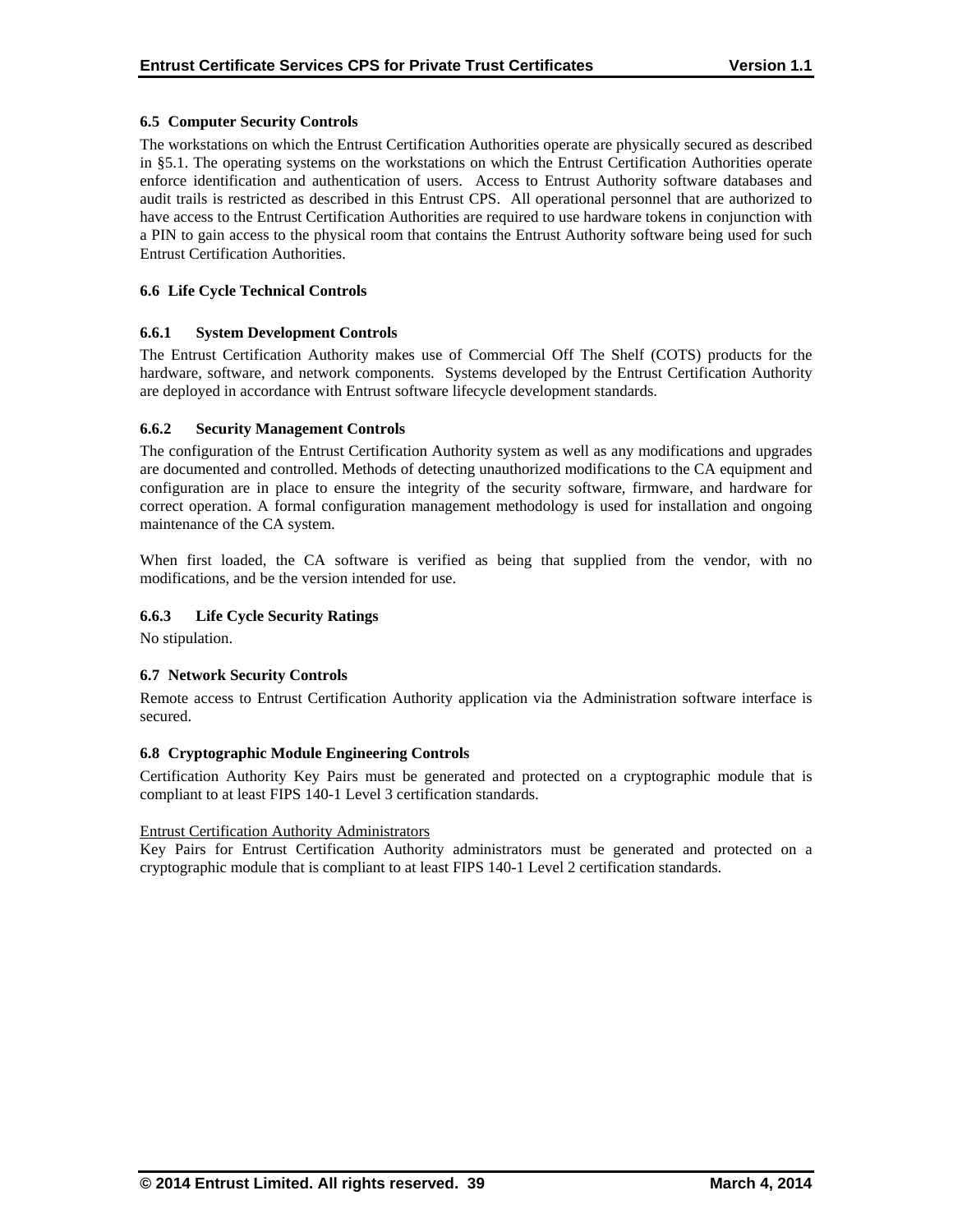## **7 Certificate and CRL Profiles**

The profile for the Entrust Certificates and Certificate Revocation List (CRL) issued by an Entrust Certification Authority conform to the specifications contained in the IETF RFC 5280 Internet X.509 PKI Certificate and Certificate Revocation List (CRL) Profile.

## **7.1 Certificate Profile**

Entrust Certification Authorities issue certificates in accordance with the X.509 version 3. Certificate profiles for Entrust Root CA certificate, Subordinate CA certificates, and end entity certificates are described in Appendix A and the sections below.

## **7.1.1 Version Number(s)**

All certificates issued by Entrust Certification Authorities are X.509 version 3 certificates.

## **7.1.2 Certificate Extensions**

Certificate extensions are as stipulated in IETF RFC 5280. See Appendix A.

## **7.1.3 Algorithm Object Identifiers**

Algorithm object identifiers are as specified in IETF RFC 3279 Algorithms and Identifiers for the Internet X.509 PKI Certificate and Certificate Revocation List (CRL) Profile. See Appendix A.

## **7.1.4 Name Forms**

Name forms are as stipulated in §3.1.1.

## **7.1.5 Name Constraints**

No stipulation.

## **7.1.6 Certificate Policy Object Identifier**

Certificate policy object identifiers (OIDs) are listed in §1.2 and in the Certificate Profile attached as Appendix A.

## **7.1.7 Usage of Policy Constraints Extension**

No stipulation.

## **7.1.8 Policy Qualifiers Syntax and Semantics**

Entrust includes policy qualifiers in all end entity certificates as stipulated in Appendix A.

## **7.1.9 Processing Semantics for the Critical Certificate Policies Extension**

Certificate policies extension is marked Not Critical

## **7.2 CRL Profile**

The following fields of the X.509 version 2 CRL format are used by the Entrust Certification Authorities:

- version: set to  $v2$
- signature: identifier of the algorithm used to sign the CRL
- issuer: the full Distinguished Name of the Certification Authority issuing the CRL
- this update: time of CRL issuance
- next update: time of next expected CRL update
- revoked certificates: list of revoked Certificate information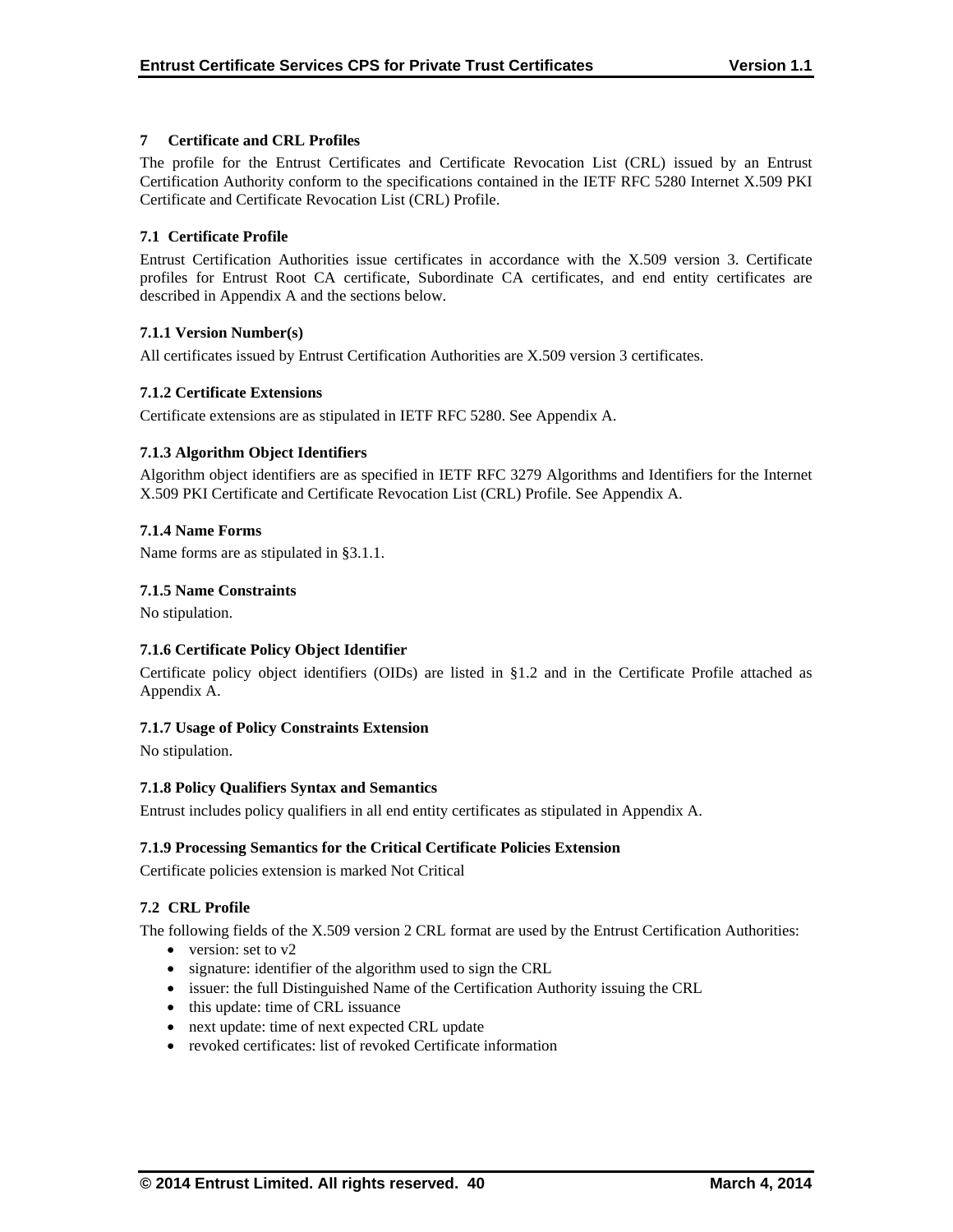## **7.3 OCSP Profile**

The profile for the Entrust Online Certificate Status Protocol (OCSP) messages issued by an Entrust Certification Authority conform to the specifications contained in the IETF RFC 2560 Internet X.509 PKI Online Certificate Status Protocol (OCSP) Profile.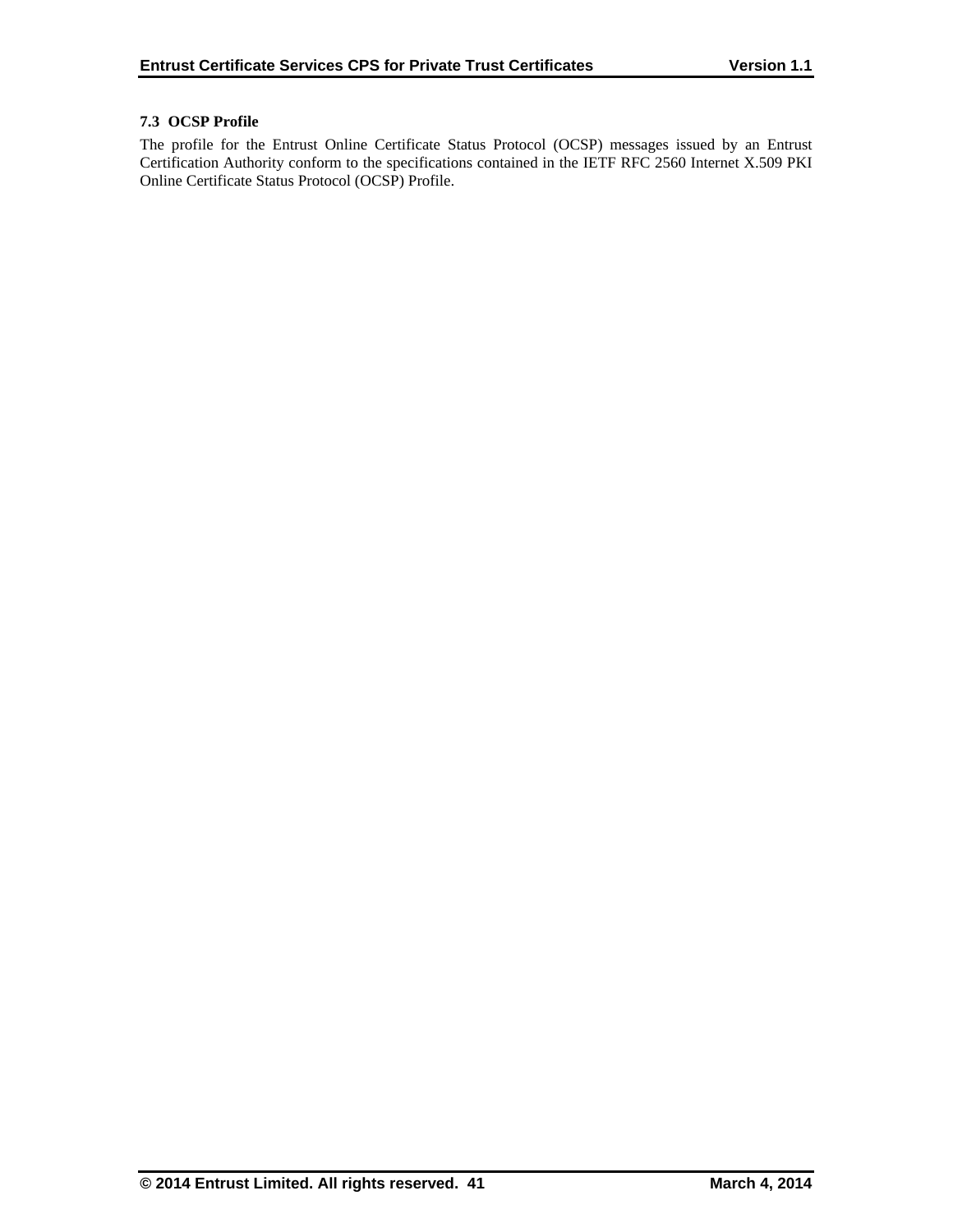## **8 Specification Administration**

## **8.1 Specification Change Procedures**

Entrust may, in its discretion, modify the Entrust CPS and the terms and conditions contained herein from time to time.

Modifications to the Entrust CPS that, in the judgment of Entrust, will have little or no impact on Applicants, Subscribers, and Relying Parties, may be made with no change to the Entrust CPS version number and no notification to Applicants, Subscribers, and Relying Parties. Such changes shall become effective immediately upon publication in the Entrust Repository.

Modifications to the Entrust CPS that, in the judgment of Entrust may have a significant impact on Applicants, Subscribers, and Relying Parties, shall be published in the Entrust Repository and shall become effective fifteen (15) days after publication in the Entrust Repository unless Entrust withdraws such modified Entrust CPS prior to such effective date. In the event that Entrust makes a significant modification to Entrust CPS, the version number of the Entrust CPS shall be updated accordingly. Unless a Subscriber ceases to use, removes, and requests revocation of such Subscriber's Entrust Certificate(s) prior to the date on which an updated version of the Entrust CPS becomes effective, such Subscriber shall be deemed to have consented to the terms and conditions of such updated version of the Entrust CPS and shall be bound by the terms and conditions of such updated version of the Entrust CPS.

## **8.2 Publication and Notification Policies**

Prior to major changes to this Entrust CPS, notification of the upcoming changes will be posted in the Entrust Repository.

## **8.3 CPS Approval Procedures**

This Entrust CPS and any subsequent changes shall be approved by the Entrust Policy Authority.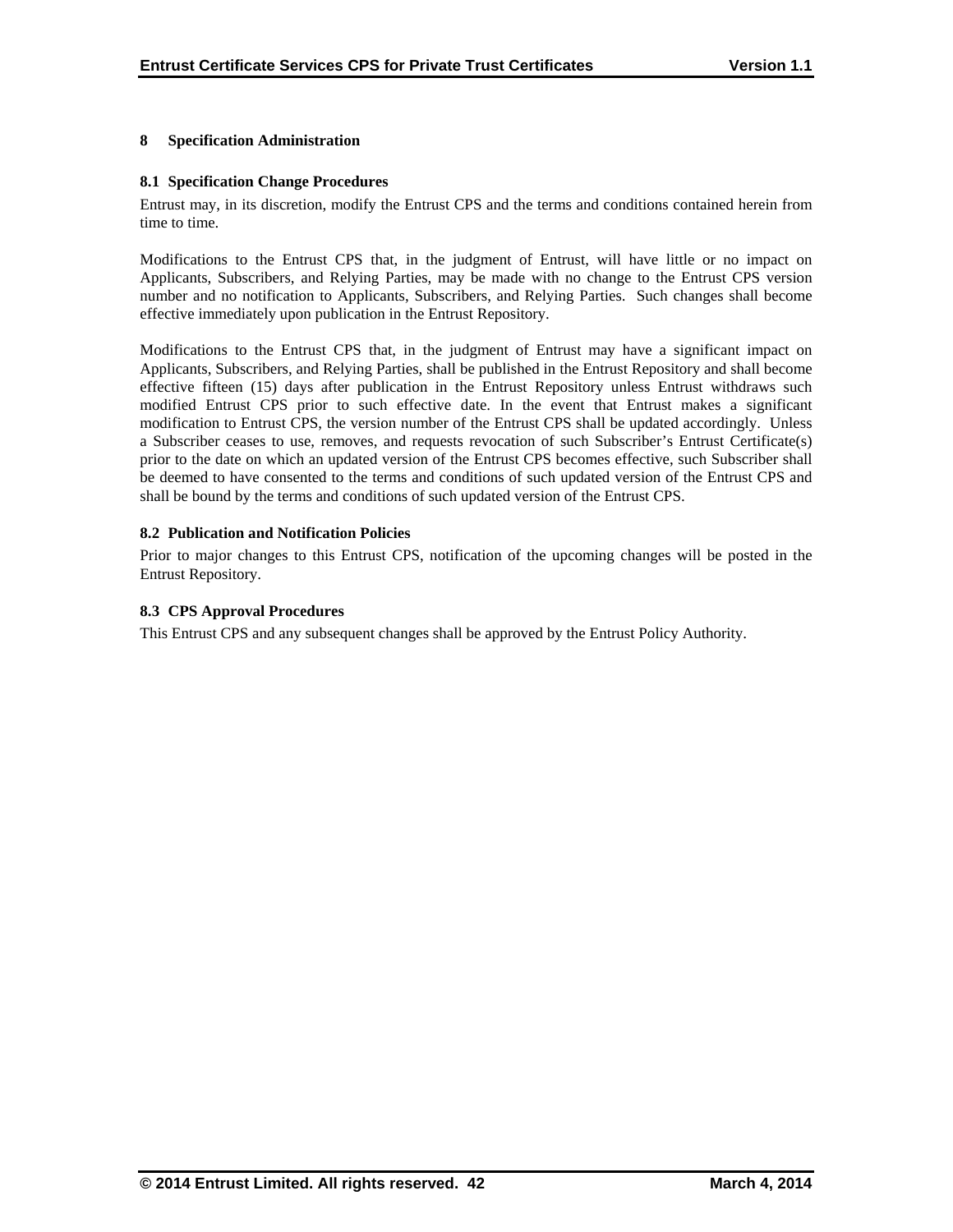## **9 Acronyms**

| <b>CA</b>    | <b>Certification Authority</b>                                                   |
|--------------|----------------------------------------------------------------------------------|
| <b>CPS</b>   | <b>Certification Practice Statement</b>                                          |
| <b>CRL</b>   | <b>Certificate Revocation List</b>                                               |
| <b>CSR</b>   | Certificate Signing Request                                                      |
| DN           | Distinguished Name                                                               |
| <b>DNS</b>   | Domain Name Server                                                               |
| <b>DSA</b>   | Digital Signature Algorithm                                                      |
| ECC          | <b>Elliptic Curve Cryptography</b>                                               |
| <b>HTTP</b>  | <b>Hypertext Transfer Protocol</b>                                               |
| <b>IETF</b>  | <b>Internet Engineering Task Force</b>                                           |
| <b>ITU-T</b> | International Telecommunication Union - Telecommunication Standardization Sector |
| <b>MAC</b>   | Message Authentication Code                                                      |
| OA.          | <b>Operational Authority</b>                                                     |
| <b>OCSP</b>  | <b>Online Certificate Status Protocol</b>                                        |
| <b>OID</b>   | Object Identifier                                                                |
| PA           | Policy Authority                                                                 |
| <b>PIN</b>   | Personal Identification Number                                                   |
| PKI          | Public-Key Infrastructure                                                        |
| <b>RA</b>    | <b>Registration Authority</b>                                                    |
| <b>RDN</b>   | Relative Distinguished Name                                                      |
| <b>RFC</b>   | <b>Request for Comment</b>                                                       |
| <b>SEP</b>   | Secure Exchange Protocol                                                         |
| <b>SSL</b>   | Secure Sockets Layer                                                             |
| <b>TSA</b>   | Time-Stamp Authority                                                             |
| <b>URL</b>   | Universal Resource Locator                                                       |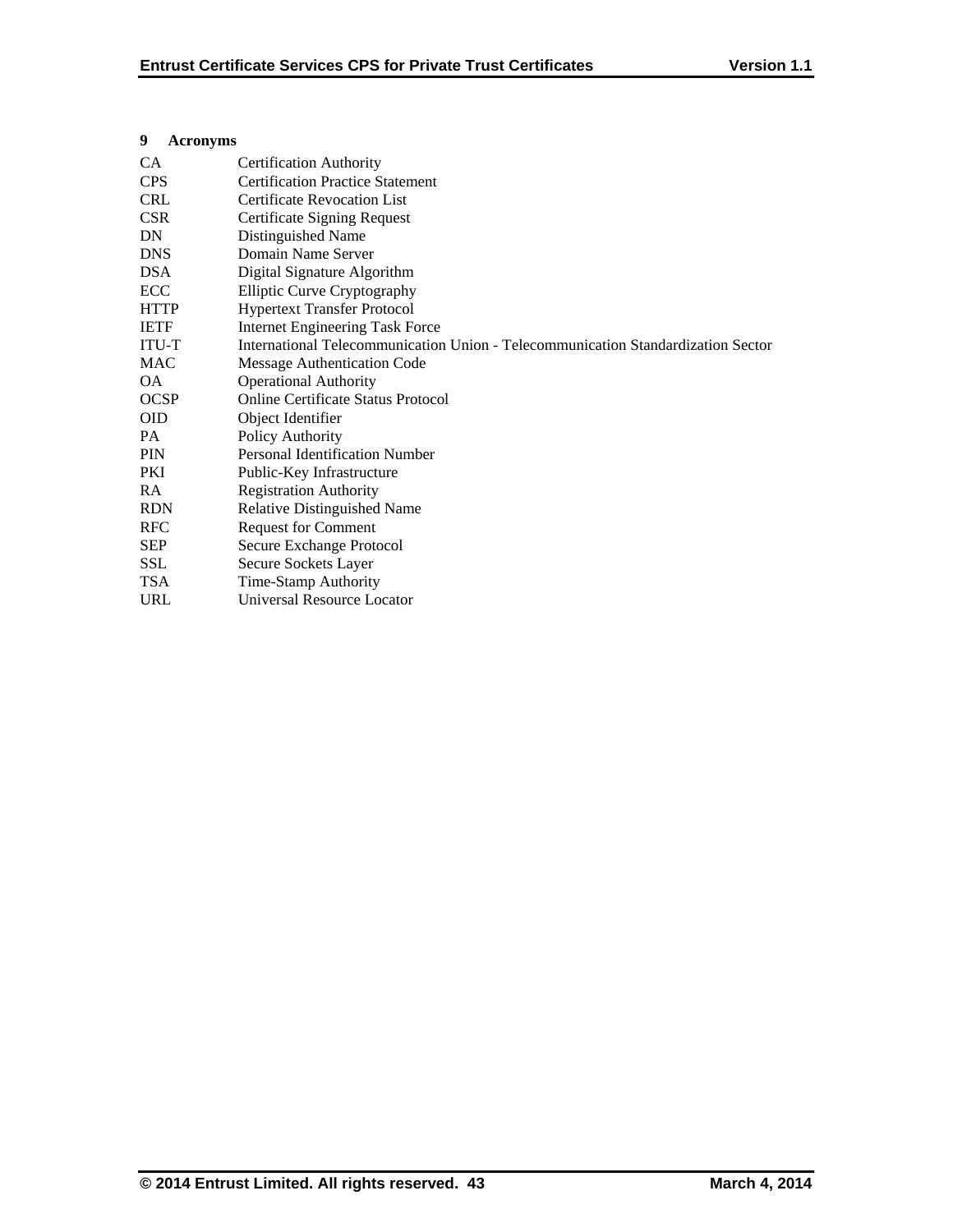#### **10 Definitions**

**Affiliate:** means Entrust, and any corporation or other entity that Entrust directly or indirectly controls. In this context, a party "controls" a corporation or another entity if it directly or indirectly owns or controls fifty percent (50%) or more of the voting rights for the board of directors or other mechanism of control.

**Applicant:** means a person, entity, or organization applying for an Entrust Certificate, but which has not yet been issued an Entrust Certificate, or a person, entity, or organization that currently has an Entrust Certificate or Entrust Certificates and that is applying for renewal of such Entrust Certificate or Entrust Certificates or for an additional Entrust Certificate or Entrust Certificates.

**Business Day:** means any day, other than a Saturday, Sunday, statutory or civic holiday in the City of Ottawa, Ontario.

**Certificate:** means a digital document that at a minimum: (a) identifies the Certification Authority issuing it, (b) names or otherwise identifies a Subject, (c) contains a Public Key of a Key Pair, (d) identifies its operational period, and (e) contains a serial number and is digitally signed by a Certification Authority.

**Certificate Approver:** means an employee or agent authorized to approve a request for an Entrust Certificate for an organization.

**Certificate Beneficiaries**: means, collectively, all Application Software Vendors with whom Entrust has entered into a contract to include its root certificate(s) in software distributed by such Application Software Vendors, and all Relying Parties that actually rely on such Certificate during the Operational Period of such Certificate.

**Certificate Requester:** means an employee or agent authorized to request an Entrust Certificate for an organization.

**Certificate Revocation List:** means a time-stamped list of the serial numbers of revoked Certificates that has been digitally signed by a Certification Authority.

**Certification Authority:** means an entity or organization that (i) creates and digitally signs Certificates that contain among other things a Subject's Public Key and other information that is intended to identify the Subject, (ii) makes Certificates available to facilitate communication with the Subject identified in the Certificate, and (iii) creates and digitally signs Certificate Revocation Lists containing information about Certificates that have been revoked and which should no longer be used or relied upon.

**Certification Practice Statement:** means a statement of the practices that a Certification Authority uses in issuing, managing, revoking, renewing, and providing access to Certificates, and the terms and conditions under which the Certification Authority makes such services available.

**Co-marketers:** means any person, entity, or organization that has been granted by Entrust or a Registration Authority operating under an Entrust Certification Authority the right to promote Entrust Certificates.

**Compromise:** means a suspected or actual loss, disclosure, or loss of control over sensitive information or data.

**Contract Signer:** means an employee or agent authorized to sign the subscription agreement on behalf of the organization.

**CPS:** see Certification Practice Statement.

**CRL:** see Certificate Revocation List.

**Cross Certificate(s)**: shall mean a Certificate(s) that (i) includes the Public Key of a Public-Private Key Pair generated by an Entrust Certification Authority; and (ii) includes the digital signature of an Entrust Root Certification Authority.

**Entrust:** means Entrust Limited.

**Entrust.net**: means Entrust Limited.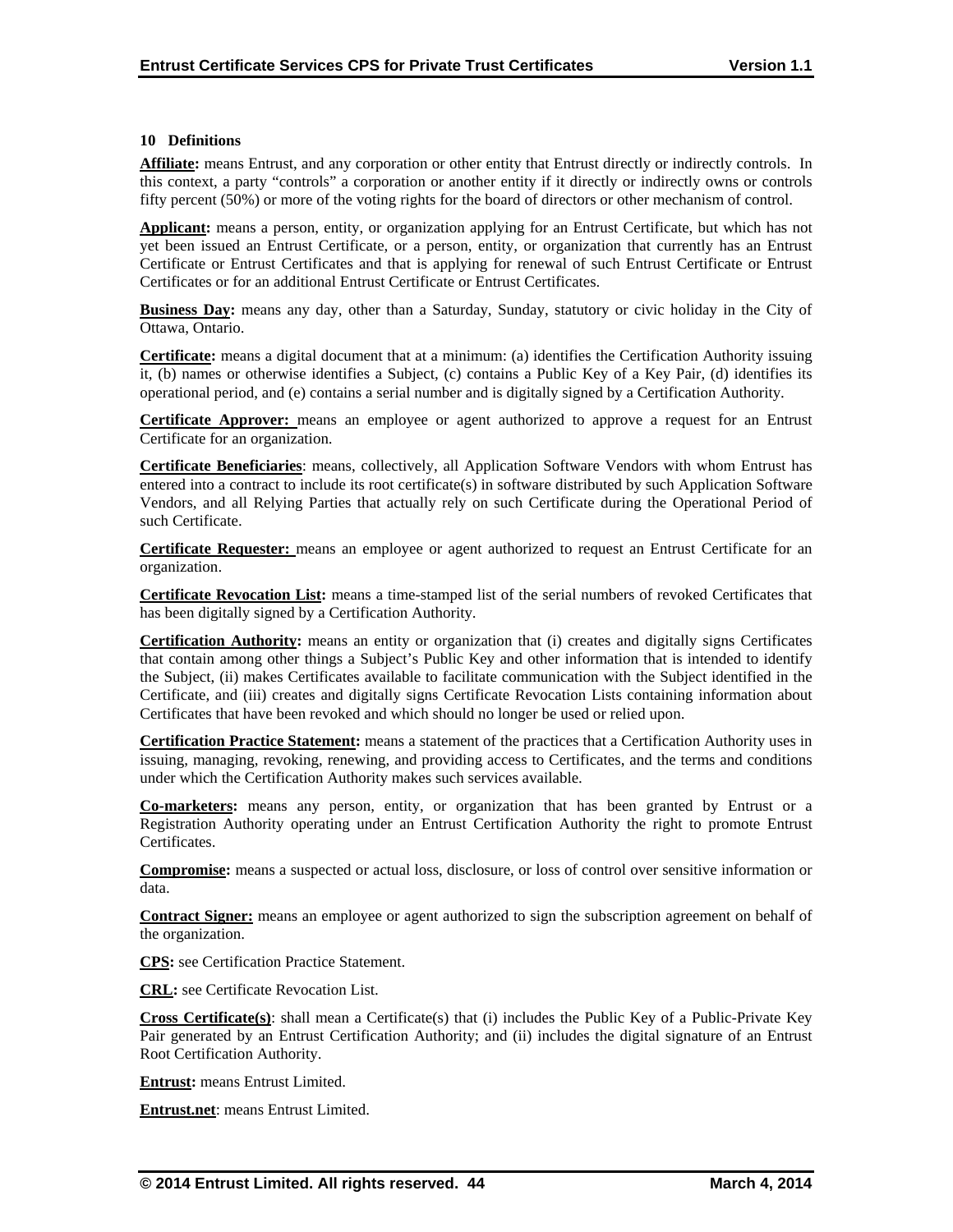**Entrust Operational Authority:** means those personnel who work for or on behalf of Entrust and who are responsible for the operation of the Entrust Certification Authorities.

**Entrust Policy Authority:** means those personnel who work for or on behalf of Entrust and who are responsible for determining the policies and procedures that govern the operation of the Entrust Certification Authorities.

**Entrust Repository:** means a collection of databases and web sites that contain information about Entrust Certificates and services provided by Entrust in respect to Entrust Certificates, including among other things, the types of Entrust Certificates issued by the Entrust Certification Authorities, the services provided by Entrust in respect to Entrust Certificates, the fees charged by Entrust for Entrust Certificates and for the services provided by Entrust in respect to Entrust Certificates, Certificate Revocation Lists, the Entrust Certification Practice Statement, and other information and agreements that are intended to govern the use of Entrust Certificates.

**Entrust Certificate:** A Certificate issued by an Entrust Certification Authority

**Entrust Certification Authority:** means a Certification Authority operated by or on behalf of Entrust for the purpose of issuing, managing, revoking, renewing, and providing access to Entrust Certificates.

**Entrust Certification Practice Statement:** means this document.

**Entrust CPS:** See Entrust Certification Practice Statement.

**Entrust Client Certificate:** means a Certificate issued by an Entrust Certificate Authority for use by individuals to digitally sign and encrypt electronic messages via an S/MIME compliant application.

**Entrust Code Signing Certificate:** means a Certificate issued by an Entrust Certification Authority for use by content and software developers and publishers to digitally sign executables and other content.

**Entrust Mobile Device Certificate:** means a Certificate issued by an Entrust Certification Authority for use to identify a mobile device.

**Entrust Private SSL Certificate:** means an SSL Certificate issued by an Entrust Certification Authority for use on secure servers. The Entrust Certification Authority root certificate is not distributed for public trust. The Private SSL Certificate may contain domain names which are not publicly registered.

**Entrust SSL Certificate:** means an SSL Certificate issued by an Entrust Certification Authority for use on secure servers.

**Entrust Certificate Application:** means the form and application information requested by a Registration Authority operating under an Entrust Certification Authority and submitted by an Applicant when applying for the issuance of an Entrust Certificate.

**FIPS:** means the Federal Information Processing Standards. These are U.S. Federal standards that prescribe specific performance requirements, practices, formats, communication protocols, and other requirements for hardware, software, data, and telecommunications operation.

**IETF:** means the Internet Engineering Task Force. The Internet Engineering Task Force is an international community of network designers, operators, vendors, and researchers concerned with the evolution of the Internet architecture and the efficient operation of the Internet.

**Key Pair:** means two mathematically related cryptographic keys, having the properties that (i) one key can be used to encrypt a message that can only be decrypted using the other key, and (ii) even knowing one key, it is believed to be computationally infeasible to discover the other key.

**Object Identifier:** means a specially-formatted sequence of numbers that is registered in accordance with internationally-recognized procedures for object identifier registration.

**OID:** see Object Identifier.

**Operational Period:** means, with respect to a Certificate, the period of its validity. The Operational Period would typically begin on the date the Certificate is issued (or such later date as specified in the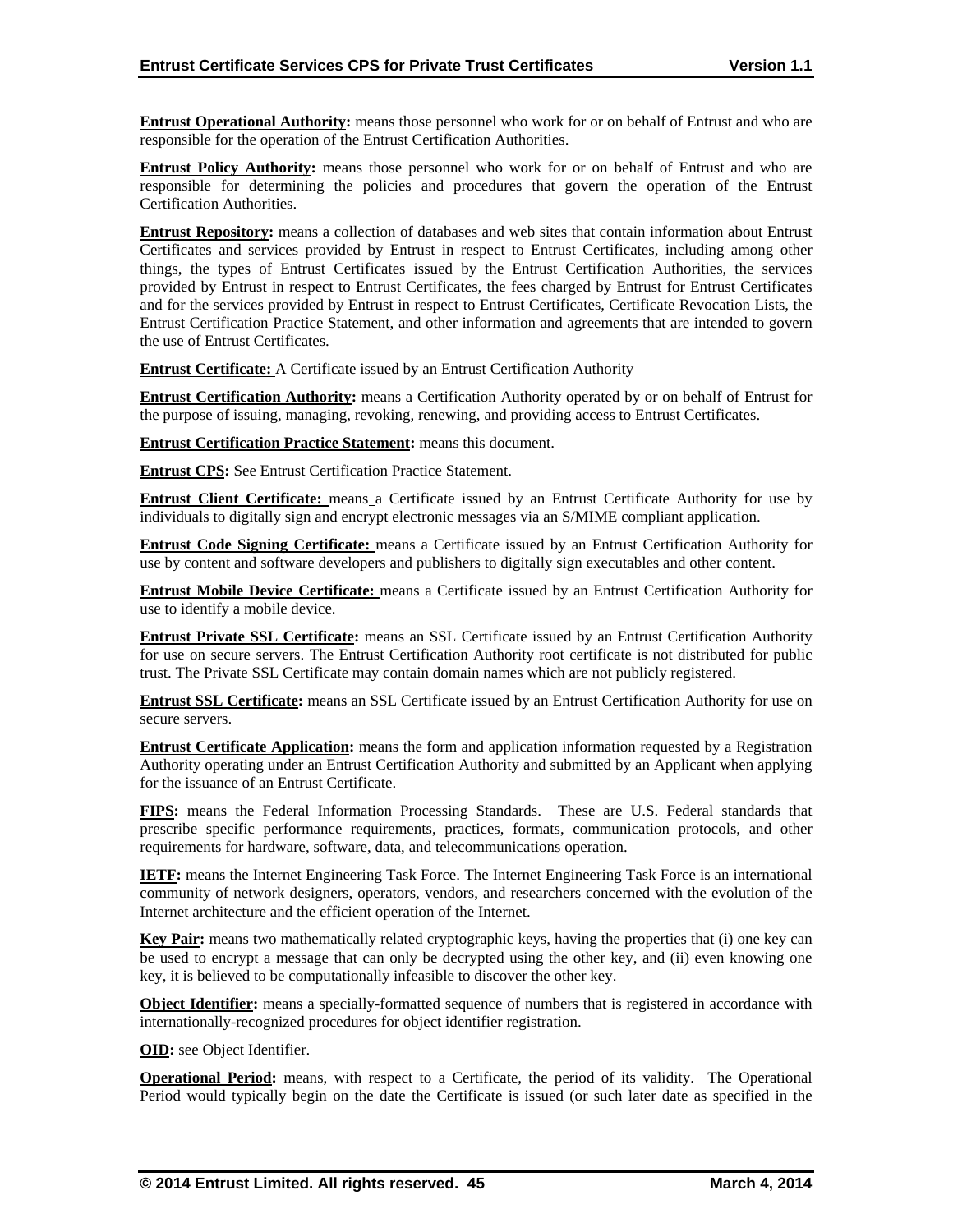Certificate), and ends on the date and time it expires as noted in the Certificate or earlier if the Certificate is Revoked.

**PKIX:** means an IETF Working Group developing technical specifications for PKI components based on X.509 Version 3 Certificates.

**Private Key:** means the key of a Key Pair used to decrypt an encrypted message. This key must be kept secret.

**Public Key:** means the key of a Key Pair used to encrypt a message. The Public Key can be made freely available to anyone who may want to send encrypted messages to the holder of the Private Key of the Key Pair. The Public Key is usually made publicly available in a Certificate issued by a Certification Authority and is often obtained by accessing a repository or database. A Public Key is used to encrypt a message that can only be decrypted by the holder of the corresponding Private Key.

**RA:** see Registration Authority.

**Registration Authority:** means an entity that performs two functions: (1) the receipt of information from a Subject to be named in an Entrust Certificate, and (2) the performance of limited verification of information provided by the Subject following the procedures prescribed by the Entrust Certification Authorities. In the event that the information provided by a Subject satisfies the criteria defined by the Entrust Certification Authorities, a Registration Authority may send a request to a Entrust Certification Authority requesting that the Entrust Certification Authority generate, digitally sign, and issue a Entrust Certificate containing the information verified by the Registration Authority.

**Relying Party:** means a person, entity, or organization that relies on or uses an Entrust Certificate and/or any other information provided in a Repository under an Entrust Certification Authority to obtain and confirm the Public Key and identity of a Subscriber.

**Relying Party Agreement:** means the agreement between a Relying and Entrust or between a Relying Party and an independent third-party Registration Authority or Reseller under an Entrust Certification Authority in respect to the provision and use of certain information and services in respect to Entrust Certificates.

**Repository:** means a collection of databases and web sites that contain information about Certificates issued by a Certification Authority including among other things, the types of Certificates and services provided by the Certification Authority, fees for the Certificates and services provided by the Certification Authority, Certificate Revocation Lists, descriptions of the practices and procedures of the Certification Authority, and other information and agreements that are intended to govern the use of Certificates issued by the Certification Authority.

**Resellers:** means any person, entity, or organization that has been granted by Entrust or a Registration Authority operating under an Entrust Certification Authority the right to license the right to use Entrust Certificates.

**Revoke or Revocation:** means, with respect to a Certificate, to prematurely end the Operational Period of that Certificate from a specified time forward.

**Subordinate CA Certificate**: shall mean a Certificate that (i) includes the Public Key of a Public-Private Key Pair generated by a Certification Authority; and (ii) includes the digital signature of an Entrust Root Certification Authority.

**Subject:** means a person, entity, or organization whose Public Key is contained in a Certificate.

**Subscriber:** means a person, entity, or organization that has applied for and has been issued an Entrust Certificate.

**Subscription Agreement:** means the agreement between a Subscriber and Entrust or between a Subscriber and an independent third-party Registration Authority or Reseller under an Entrust Certification Authority in respect to the issuance, management, and provision of access to an Entrust Certificate and the provision of other services in respect to such Entrust Certificate.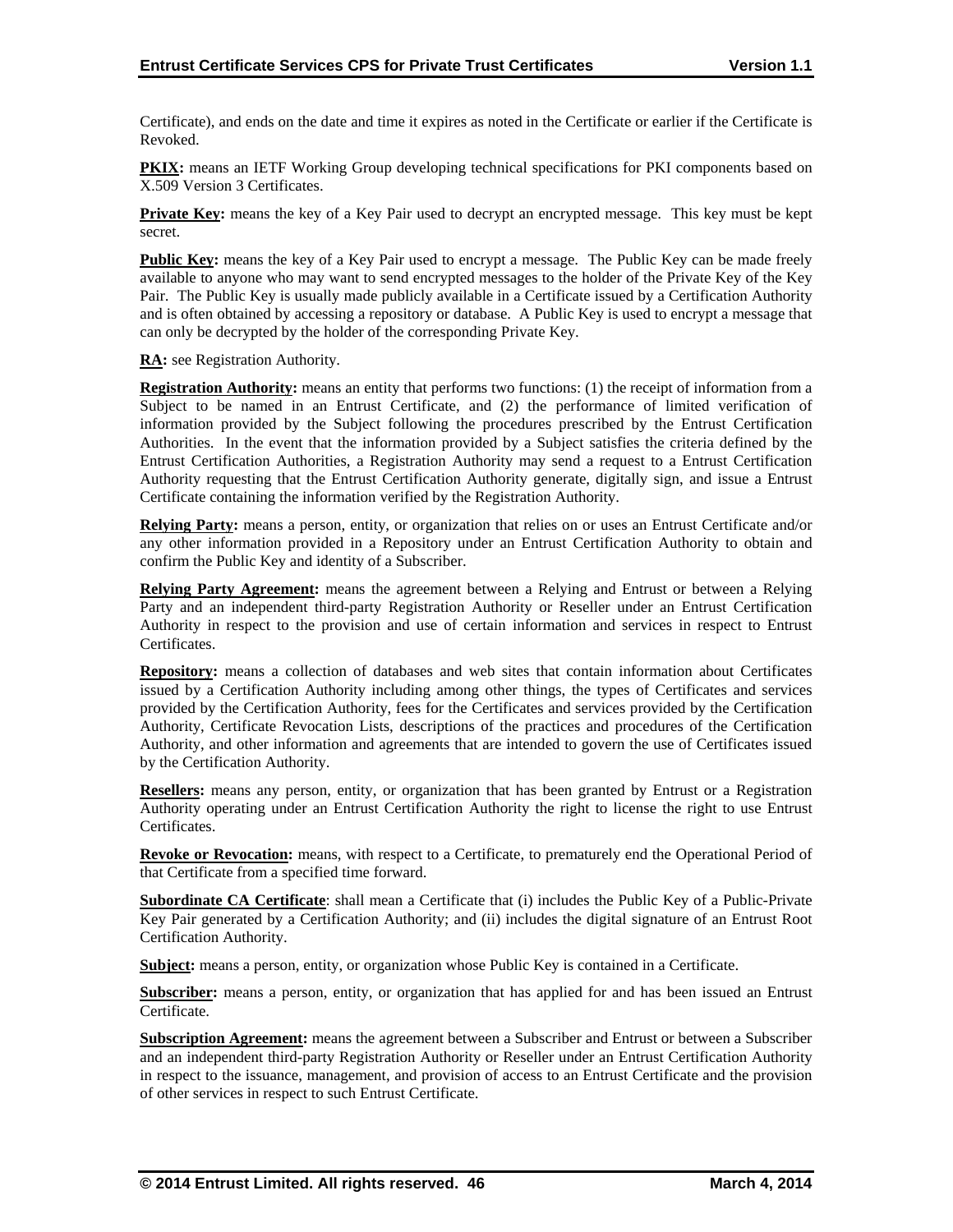**Third Party Subordinate CA**: means a Subordinate CA Certificate issued to a CA owned by a third party.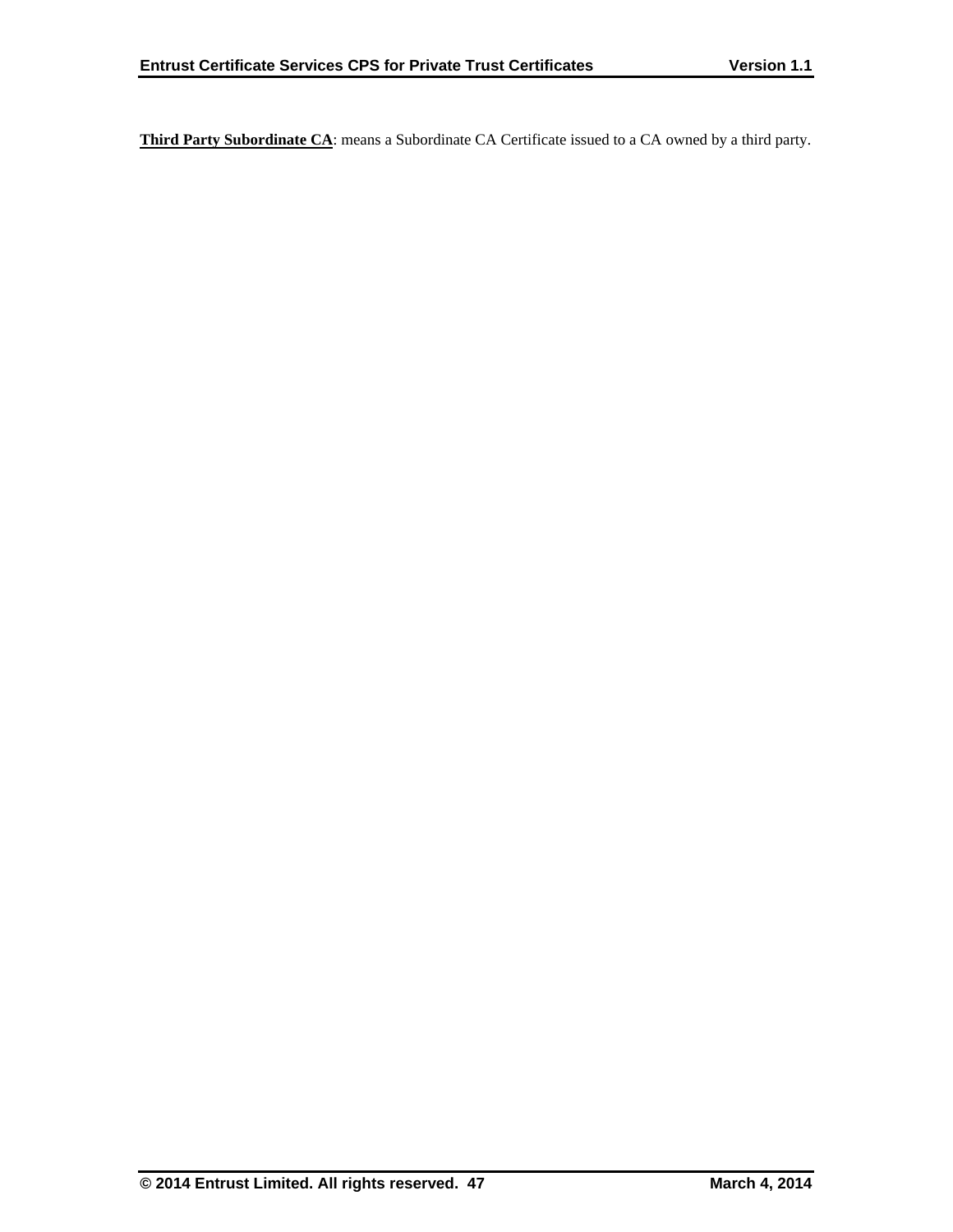## **Appendix A – Certificate Profiles**

## **Root Certificate: Entrust Root Certification Authority – G3**

| <b>Field</b>             |                 | <b>Value</b>                                                   |
|--------------------------|-----------------|----------------------------------------------------------------|
| Attributes               |                 |                                                                |
| Version                  |                 | V <sub>3</sub>                                                 |
| Serial Number            |                 | 00 c2 bb 63 ea 00 00 00 00 50 d0 b5 a1                         |
| Signature Algorithm      |                 | sha-1 WithRSAEncryption {1.2.840.113549.1.1.5}                 |
| <b>Issuer DN</b>         |                 | $CN =$ Entrust Root Certification Authority - G3               |
|                          |                 | $OU = (c) 2013$ Entrust, Inc. - for authorized use only        |
|                          |                 | $OU = See$ www.entrust.net/legal-terms                         |
|                          |                 | $O =$ Entrust, Inc.                                            |
|                          |                 | $C = US$                                                       |
| <b>Validity Period</b>   |                 | Valid from: December 18, 2012                                  |
|                          |                 | Valid to: December 18, 2030                                    |
| Subject DN               |                 | $CN =$ Entrust Root Certification Authority - G3               |
|                          |                 | $OU = (c) 2012$ Entrust, Inc. - for authorized use only        |
|                          |                 | $OU = See$ www.entrust.net/legal-terms                         |
|                          |                 | $O =$ Entrust, Inc.                                            |
|                          |                 | $C = US$                                                       |
| Subject Public Key       |                 | 2048-bit RSA key modulus                                       |
| Info                     |                 | rsaEncryption {1.2.840.113549.1.1.1}                           |
| <b>Extension</b>         | <b>Critical</b> |                                                                |
| <b>Authority Key</b>     |                 | Not present                                                    |
| Identifier               |                 |                                                                |
| Subject Key Identifier   | No              | b 57 501 ee 41 c 7 ca 7a 3f f 2 f c 5a 56 c 77 60 60 b 06 6 66 |
|                          |                 |                                                                |
| Key Usage                | Yes             | Certificate Signing, CRL Signing                               |
| <b>Basic Constraints</b> | Yes             | Subject Type=CA                                                |
|                          |                 | Path Length Constraint=None                                    |
| <b>CRL</b> Distribution  |                 | Not present                                                    |
| Points                   |                 |                                                                |
| Thumbprint (SHA1)        |                 | ae 85 69 d9 4f 4a b1 c4 64 ad 9b 7c fd 78 40 b0 e3 9d af 66    |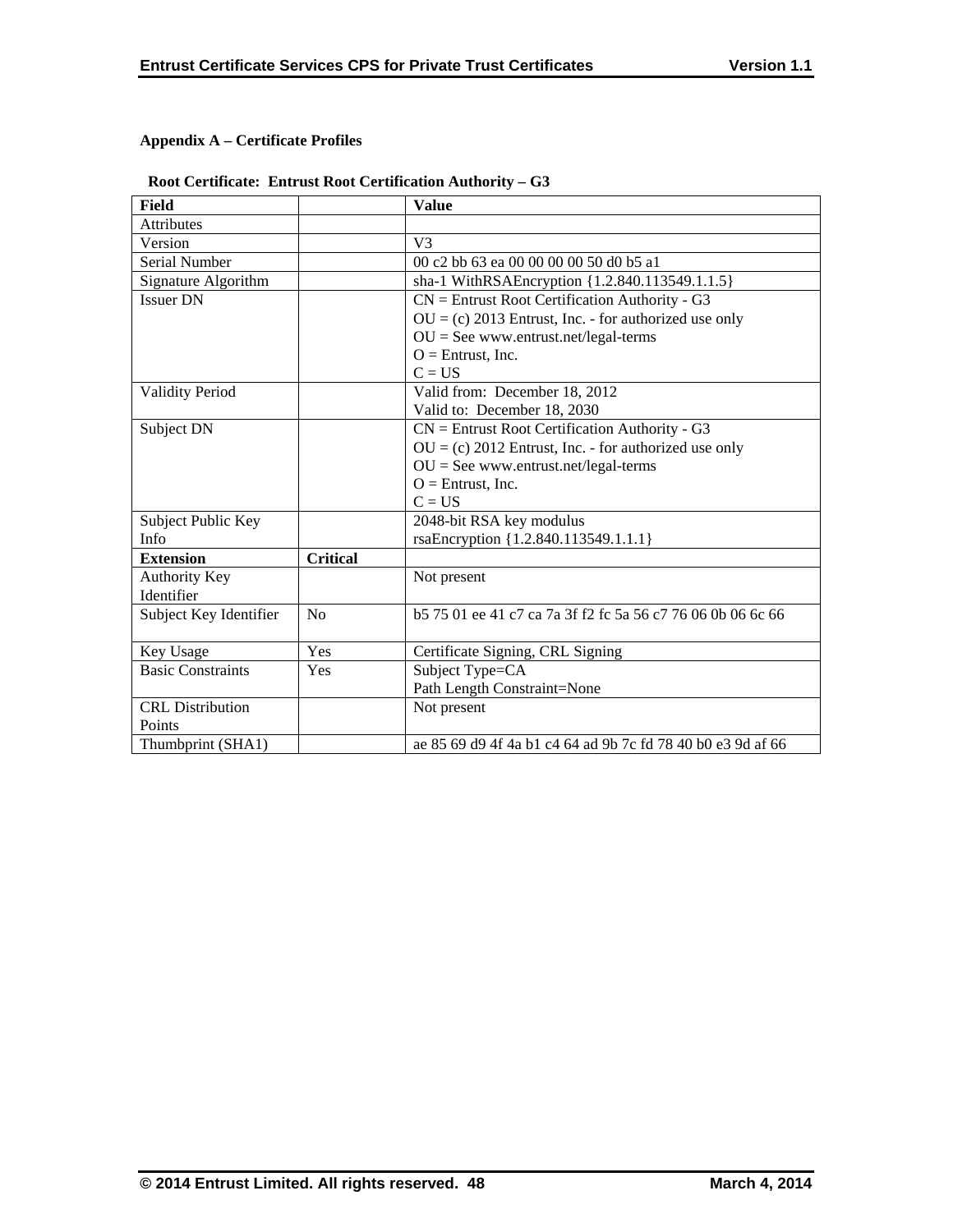| <b>Field</b>                |                 | <b>Value</b>                                                |
|-----------------------------|-----------------|-------------------------------------------------------------|
| <b>Attributes</b>           |                 |                                                             |
| Version                     |                 | V3                                                          |
| Serial Number               |                 | Unique number to PKI domain                                 |
| Signature Algorithm         |                 | sha-1 or sha-256                                            |
| <b>Issuer DN</b>            |                 | Unique X.500 CA DN                                          |
| <b>Validity Period</b>      |                 | No later than 2030                                          |
|                             |                 | notBefore and notAfter are specified                        |
| Subject DN                  |                 | Unique X.500 CA DN                                          |
| Subject Public Key          |                 | 2048-bit RSA key modulus                                    |
| <b>Info</b>                 |                 | rsaEncryption {1.2.840.113549.1.1.1}                        |
| <b>Extension</b>            | <b>Critical</b> |                                                             |
| <b>Authority Key</b>        | No              | Contains 20 byte SHA-1 hash of the Root CA Public Key       |
| Identifier                  |                 |                                                             |
| Subject Key Identifier      | N <sub>0</sub>  | Contains 20 byte SHA-1 hash of the subjectPublicKey in this |
|                             |                 | certificate                                                 |
| Key Usage                   | Yes             | Certificate Signing, CRL Signing                            |
| <b>Extended Key Usage</b>   | No              | As applicable from the following:                           |
|                             |                 | None present                                                |
|                             |                 | Server Authentication (1.3.6.1.5.5.7.3.1)                   |
|                             |                 | Client Authentication (1.3.6.1.5.5.7.3.2)                   |
|                             |                 | Code Signing (1.3.6.1.5.5.7.3.3)                            |
|                             |                 | Secure Email (1.3.6.1.5.5.7.3.4)                            |
| <b>Certificate Policies</b> | N <sub>0</sub>  | Policy Identifier = All Issuance Policies                   |
| (optional)                  |                 | uri: set as applicable                                      |
| <b>Basic Constraints</b>    | Yes             | Subject Type = $CA$                                         |
|                             |                 | Path Length Constraint $=$ value set as required            |
| Authority Information       | No              | Access Method = $On$ -line Certificate Status Protocol      |
| Access (optional)           |                 | (1.3.6.1.5.5.7.48.1)                                        |
|                             |                 | accessLocation=http://ocsp.entrust.net                      |
| <b>CRL</b> Distribution     | N <sub>o</sub>  | http://crl.entrust.net/g3ca.crl                             |
| Points                      |                 |                                                             |

## **Subordinate CA Certificate**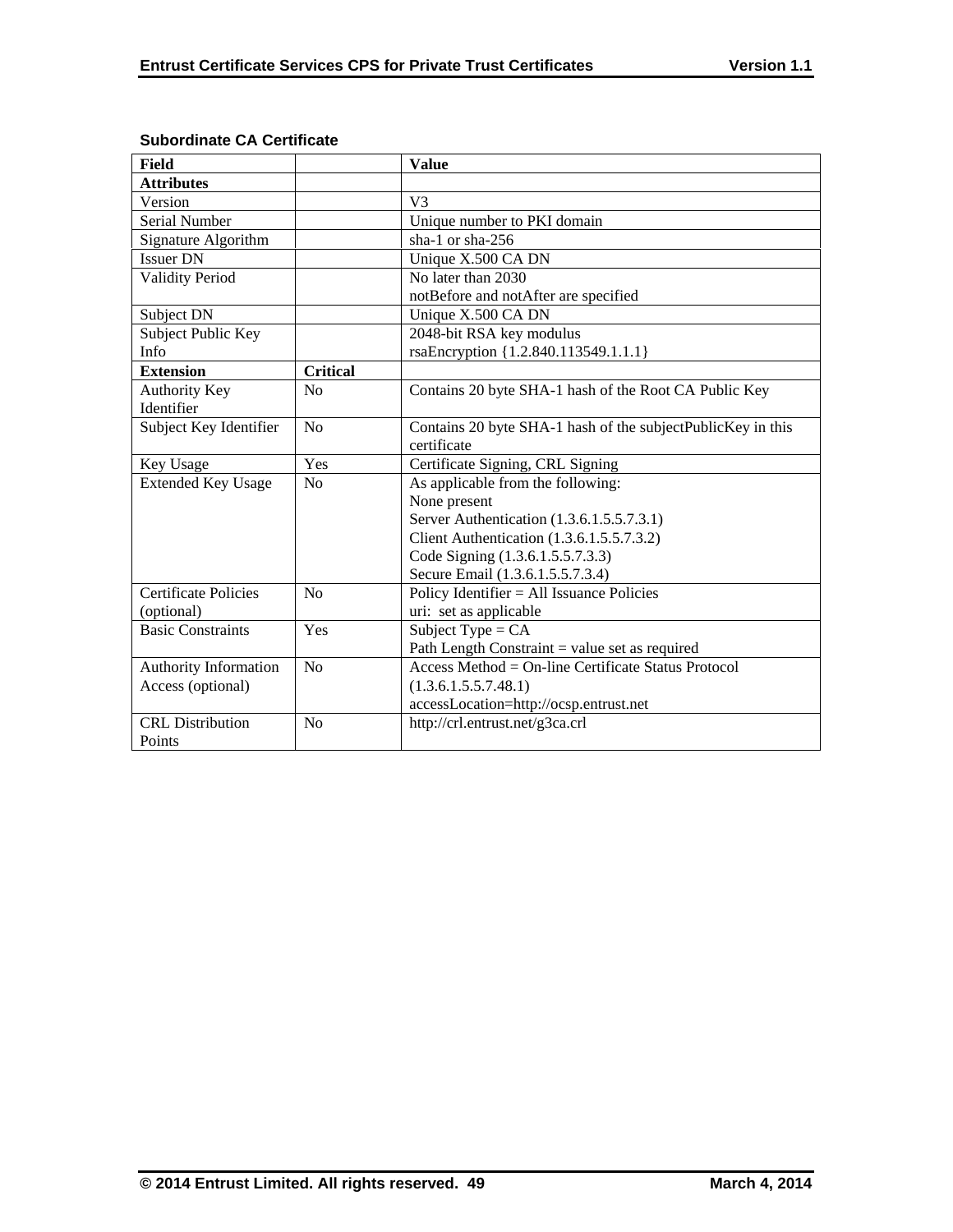| <b>Field</b>                 |                 | <b>Value</b>                                                             |
|------------------------------|-----------------|--------------------------------------------------------------------------|
| <b>Attributes</b>            |                 |                                                                          |
| Version                      |                 | V <sub>3</sub>                                                           |
| Serial Number                |                 | Unique number to PKI domain                                              |
| <b>Issuer Signature</b>      |                 | sha-1 or sha-256                                                         |
| Algorithm                    |                 |                                                                          |
| <b>Issuer DN</b>             |                 | Unique X.500 CA DN                                                       |
| <b>Validity Period</b>       |                 | No greater than 5 years                                                  |
|                              |                 | notBefore and notAfter are specified                                     |
| Subject DN                   |                 | $CN = <$ DNS name of secure server>                                      |
|                              |                 | $OU = corganization unit of subscripter > (optional)$                    |
|                              |                 | $O = \frac{1}{2}$ legal name of subscriber                               |
|                              |                 | $L =$ <locality of="" subscriber=""> (optional)</locality>               |
|                              |                 | $S = \text{state}$ or province of subscriber $\text{in}$ (if applicable) |
|                              |                 | $C = \langle$ country of subscriber>                                     |
| Subject Public Key           |                 | Minimum 2048-bit RSA key modulus                                         |
| Info                         |                 | or EC Curve NIST P-256 or P-384                                          |
| <b>Extension</b>             | <b>Critical</b> |                                                                          |
| Authority Key                | No              | Contains 20 byte SHA-1 hash of the CA Public Key                         |
| Identifier                   |                 |                                                                          |
| Subject Key Identifier       | N <sub>0</sub>  | Contains 20 byte SHA-1 hash of the subjectPublicKey in this              |
|                              |                 | certificate                                                              |
| Subject Alternative          | N <sub>0</sub>  | DNS name(s) of secure server.                                            |
| Name                         |                 |                                                                          |
| Key Usage                    | N <sub>0</sub>  | Digital Signature, Key Encipherment                                      |
| <b>Extended Key Usage</b>    | N <sub>0</sub>  | Server Authentication (1.3.6.1.5.5.7.3.1)                                |
|                              |                 | and/or Client Authentication (1.3.6.1.5.5.7.3.2)                         |
| <b>Certificate Policies</b>  | N <sub>0</sub>  | [1] Certificate Policy:                                                  |
|                              |                 | Policy Identifier=2.16.840.1.114028.10.1.9.1                             |
|                              |                 | [1,1] Policy Qualifier Info:                                             |
|                              |                 | Policy Qualifier Id=CPS                                                  |
|                              |                 | Qualifier:                                                               |
|                              |                 | http://www.entrust.net/rpa                                               |
|                              |                 |                                                                          |
| <b>Basic Constraints</b>     | N <sub>0</sub>  | Subject Type = End Entity                                                |
|                              |                 | Path Length Constraint = None                                            |
| <b>Authority Information</b> | No              | Access Method = On-line Certificate Status Protocol                      |
| Access (optional)            |                 | (1.3.6.1.5.5.7.48.1)                                                     |
|                              |                 | accessLocation: http://ocsp.entrust.net                                  |
|                              |                 | Access Method = Certification Authority Issuer                           |
|                              |                 | (1.3.6.1.5.5.7.48.2)                                                     |
|                              |                 | accessLocation: http://aia.entrust.net/l1g-chain.cer                     |
|                              |                 | or http://aia.entrust.net/l1g-chainsha2.cer                              |
| <b>CRL</b> Distribution      | N <sub>o</sub>  | http://crl.entrust.net/level1g.crl                                       |
| Points                       |                 |                                                                          |

## **Private SSL End Entity Certificate**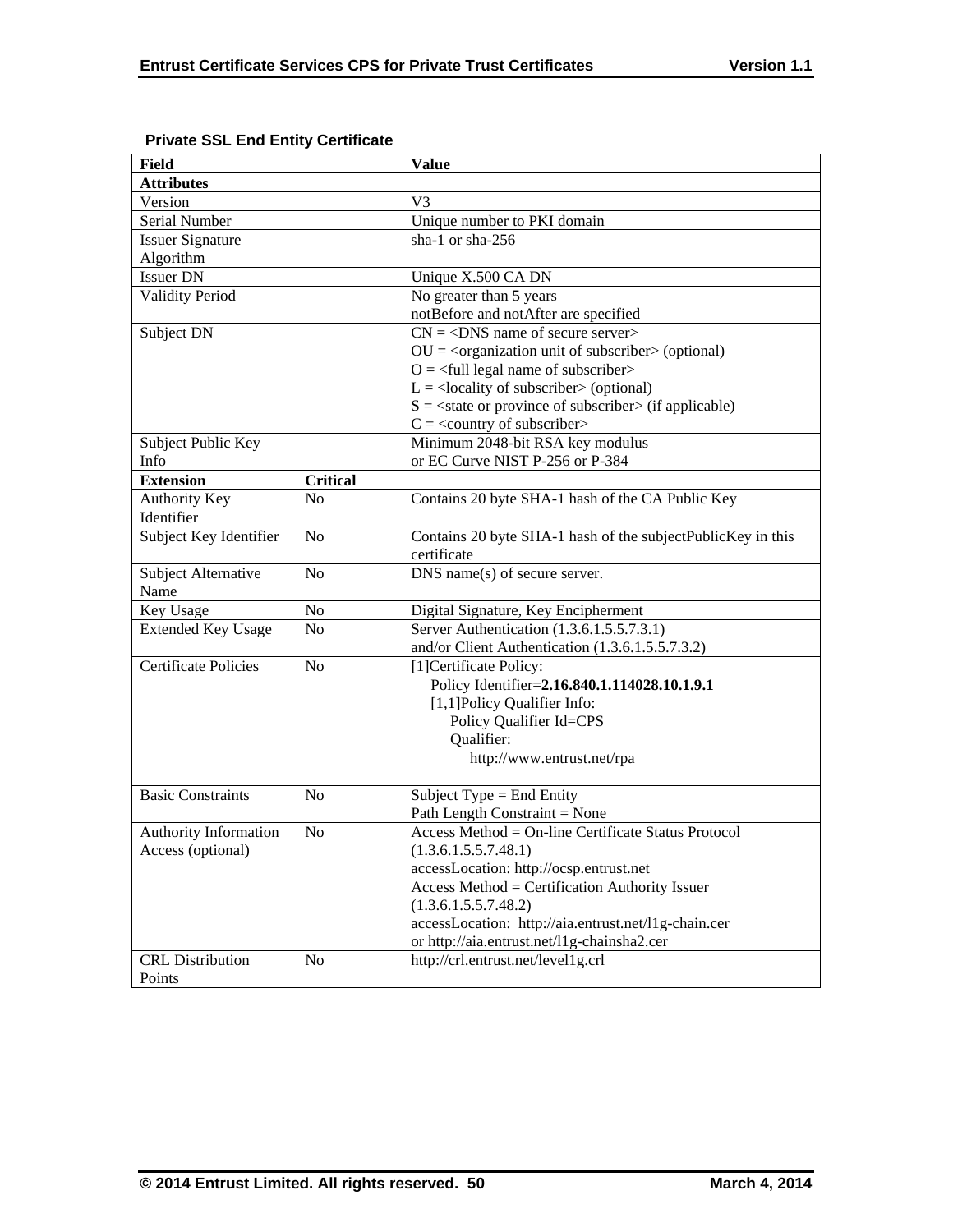| Field                       |                 | <b>Value</b>                                                           |
|-----------------------------|-----------------|------------------------------------------------------------------------|
| <b>Attributes</b>           |                 |                                                                        |
| Version                     |                 | V <sub>3</sub>                                                         |
| Serial Number               |                 | Unique number to PKI domain                                            |
| <b>Issuer Signature</b>     |                 | $sha-256$                                                              |
| Algorithm                   |                 |                                                                        |
| <b>Issuer DN</b>            |                 | Unique X.500 CA DN                                                     |
| <b>Validity Period</b>      |                 | No greater than 39 months                                              |
|                             |                 | notBefore and notAfter are specified                                   |
| Subject DN                  |                 | $CN = \langle$ Unique alpha-numeric identifier and/or Subscriber       |
|                             |                 | name>                                                                  |
|                             |                 | $OU = corganization unit of subscripter > (optional)$                  |
|                             |                 | $O = \left\langle \text{full legal name of subscripter} \right\rangle$ |
|                             |                 | $C = \langle$ country of subscriber>                                   |
| Subject Public Key          |                 | Minimum 2048-bit RSA key modulus                                       |
| Info                        |                 | or EC Curve NIST P-256 or P-384                                        |
| <b>Extension</b>            | <b>Critical</b> |                                                                        |
| <b>Authority Key</b>        | No              | Contains 20 byte SHA-1 hash of the CA Public Key                       |
| Identifier                  |                 |                                                                        |
| Subject Key Identifier      | No              | Contains 20 byte SHA-1 hash of the subjectPublicKey in this            |
|                             |                 | certificate                                                            |
| Subject Alternative         | No              | <rfc822 address="" email=""> (optional)</rfc822>                       |
| Name                        |                 |                                                                        |
| Key Usage                   | No              | Digital Signature                                                      |
| <b>Extended Key Usage</b>   | No              | Client Authentication (1.3.6.1.5.5.7.3.2)                              |
| <b>Certificate Policies</b> | N <sub>o</sub>  | [1] Certificate Policy:                                                |
|                             |                 | Policy Identifier=2.16.840.1.114028.10.1.9.4                           |
|                             |                 | [1,1]Policy Qualifier Info:                                            |
|                             |                 | Policy Qualifier Id=CPS                                                |
|                             |                 | Qualifier:                                                             |
|                             |                 | http://www.entrust.net/rpa                                             |
|                             |                 |                                                                        |
| <b>Basic Constraints</b>    | N <sub>o</sub>  | Subject Type = End Entity                                              |
|                             |                 | Path Length Constraint = None                                          |
| Authority Information       | N <sub>o</sub>  | Access Method = On-line Certificate Status Protocol                    |
| Access (optional)           |                 | (1.3.6.1.5.5.7.48.1)                                                   |
|                             |                 | accessLocation: http://ocsp.entrust.net                                |
|                             |                 | Access Method = Certification Authority Issuer                         |
|                             |                 | (1.3.6.1.5.5.7.48.2)                                                   |
|                             |                 | accessLocation: http://aia.entrust.net/l1h-chainsha2.cer               |
| <b>CRL</b> Distribution     | N <sub>o</sub>  | http://crl.entrust.net/level1h.crl                                     |
| Points                      |                 |                                                                        |

## **Mobile Device End Entity Certificate**